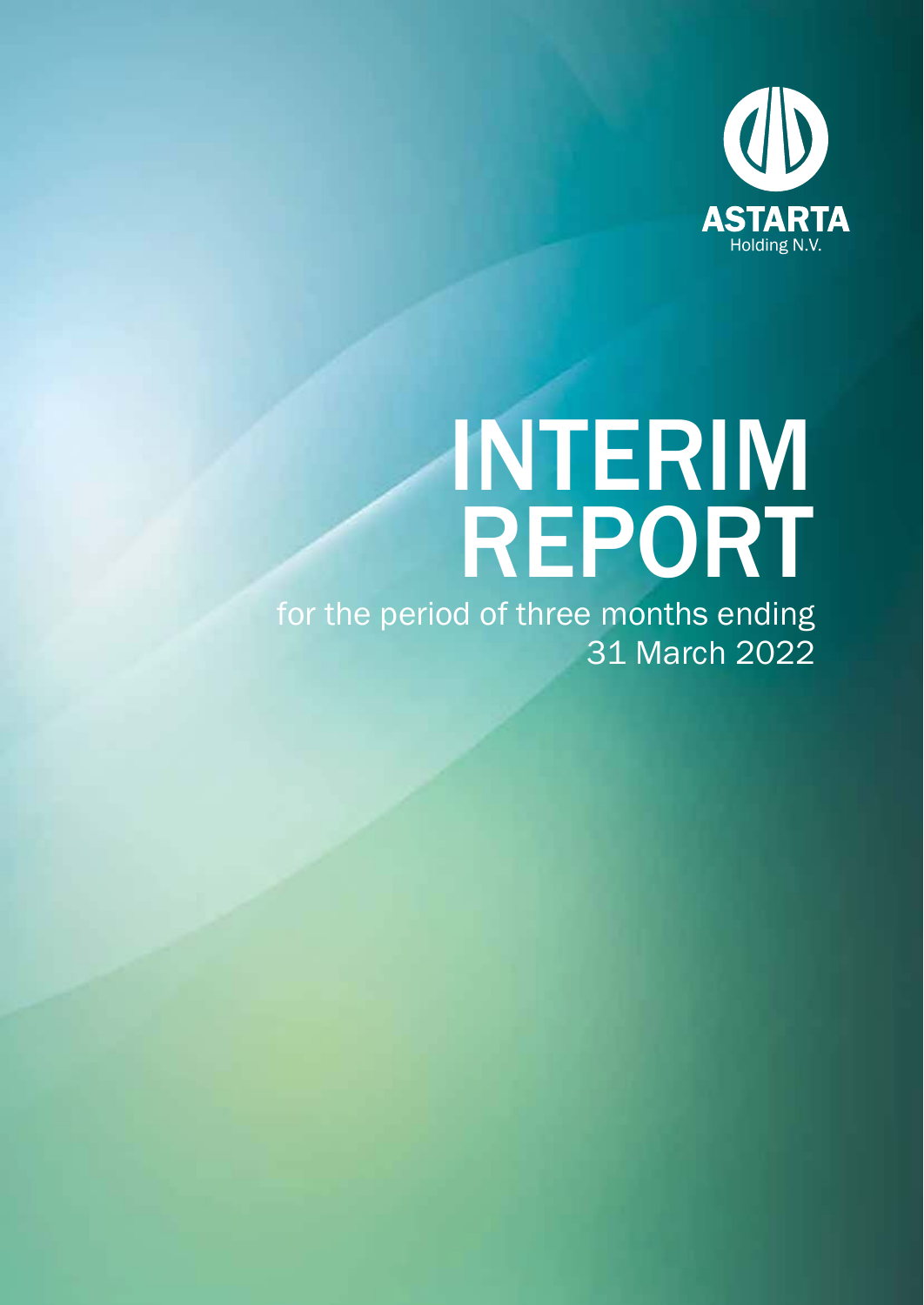Amid the full scale russian invasion Astarta kept control over all assets save for c.4kha in the Chernihiv region which were under temporary occupation until the beginning of April. The latter were returned under control and, after mine clearance, are being planted with spring crops.

Traditionally in the first quarter of the year the key focus of the management is on the spring sowing activities. Despite all challenges caused by the russian military aggression, Astarta secured all required materials for planting of entire land bank. Responding to Ukraine's export capacities limited by closure of seaports Astarta reduced acreage of corn in favour of oilseed crops such as sunflower and soybeans, which have lower yields per hectare of land compared to corn and can be processed locally. Besides crop storage in inhouse silo capacities, Astarta plans to use polyethylene sleeves to store up to 100kt of crops until the Black Sea ports reopen.

In the Sugar segment Astarta continued with sales of stocks and preparing sugar mills for a new production season. Amid lower demand from domestic industrial consumers, the Company is now expanding retail sales in the communities near its sugar plants. Management also expects to start sugar exports once Ukrainian and EU trade restrictions are lifted.

The soybean processing plant operates normally. Along with export sales, the soybean meal is also sold locally to livestock farmers, while the soybean oil is mainly exported. Domestic soybean product sales also take priority due to limited overland export capabilities. Decline in soybeans exports increased availability of raw materials for local crushers.

The Cattle Farming segment is the most stable one in terms of production and sales as the demand from milk processors remained strong.

On the logistics and commercial side, Astarta is working on expanding domestic sales and delivering its products by rail and automotive transport to the European markets as a destination or transit to other markets via European seaports.

Since agriculture is considered a critical sector for the Ukrainian economy, businesses can "reserve" majority of its workforce as key workers for continuity of operations. At Astarta less than 300 employees were mobilized to the military and territorial defense forces by the Ministry of Defense. As of the date of this report two of Astarta's employees, who served in the army, were killed in military hostilities.

Astarta is actively involved in humanitarian activities. In March 2022, Charitable Foundation "Believe in Yourself" and Astarta co-founded a humanitarian project called Common Help UA aiming at helping Ukrainians who suffered from the military aggression. To date, more than 16 Ukrainian and foreign donor partners have joined the project. As a result, more than 7kt of humanitarian aid (food, medicine, personal hygiene products, clothing) were delivered to over 503k evacuated civilians and those who suffered from military hostilities, to over 130 social and medical institutions, which serve over one million people. Financial contributions totalled USD8.5m under this project.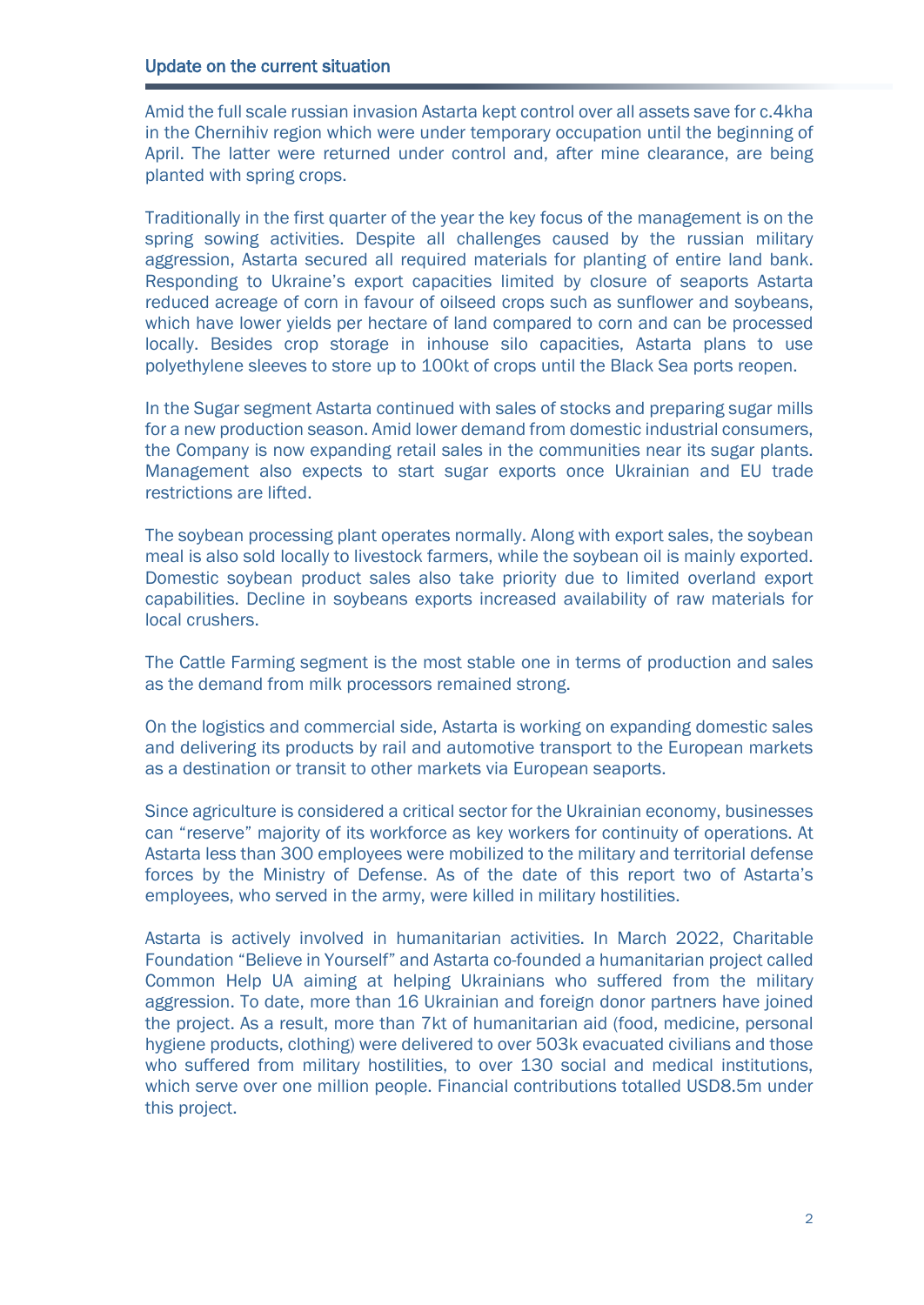## **Overview**

Astarta's consolidated revenues amounted to EUR119m in 1Q22, 44% higher y-o-y, mainly due to higher sales in the Agricultural segment which generated 52% of consolidated revenues. Revenues in the Agricultural segment totalled EUR63m, vis-àvis EUR15m in 1Q21. The Sugar Production segment generated EUR20 of sales, down 31% y-o-y, or 17% of the total consolidated revenues. The Soybean Processing and the Cattle Farming segments generated EUR26m and EUR10m of revenues, correspondingly, vis-à-vis EUR29m and EUR9m in 1Q21. Exports contributed EUR71m or 59% of the consolidated revenues.

Gross profit increased by 37% y-o-y to EUR27m, while the Gross margin slightly declined by 1pp to 23%. EBITDA grew by 19% y-o-y to EUR23m, and EBITDA margin declined by 4pp to 19% in 1Q22.

Excluding the impact of IAS41, Gross margin was stable at 31% and EBITDA margin was 3pp lower at 28%. Summary P&L

| <i><b>Summary Poll</b></i>              |             |             |
|-----------------------------------------|-------------|-------------|
| <b>EURK</b>                             | <b>1Q21</b> | <b>1Q22</b> |
| <b>Revenues, including</b>              | 82 835      | 119 321     |
| <b>Agriculture</b>                      | 14 626      | 62 543      |
| <b>Sugar Production</b>                 | 28 7 5 6    | 19 7 52     |
| Soybean Processing                      | 29 301      | 25915       |
| <b>Cattle Farming</b>                   | 9 1 5 9     | 9895        |
| Cost of sales, including                | (62 276)    | (95811)     |
| <b>Effect of FV remeasurement of AP</b> | (5491)      | (13687)     |
| Changes in FV of BA and AP*             | (888)       | 3 3 8 9     |
| <b>Gross profit</b>                     | 19671       | 26899       |
| Gross profit margin                     | 24%         | 23%         |
| <b>EBIT</b>                             | 7684        | 10 627      |
| <b>Depreciation &amp; Amortisation</b>  | 11733       | 12 559      |
| Charge of right-of-use assets           | 3980        | 5 2 6 8     |
| <b>EBITDA, including</b>                | 19 4 17     | 23 186      |
| <b>Agriculture</b>                      | 7 2 3 3     | 12 7 35     |
| <b>Sugar Production</b>                 | 9711        | 4 3 3 5     |
| Soybean Processing                      | 3 1 8 9     | 4 2 4 2     |
| <b>Cattle Farming</b>                   | (454)       | 2670        |
| <b>EBITDA</b> margin                    | 23%         | 19%         |
| Interest expense on lease liability     | (5 154)     | (5879)      |
| Other finance costs                     | (1351)      | (593)       |
| Forex gain/loss                         | 394         | (1257)      |
| Net profit (loss)                       | 3630        | 2616        |
| Net profit (loss) margin                | 4%          | 2%          |

*\*FV – Fair Value, BA – Biological Assets, AP – Agricultural Produce*

*Note: Hereinafter differences between totals and sums of the parts are possible due to rounding*

| <b>EURK</b>                                 | 1021    | 1022    |
|---------------------------------------------|---------|---------|
| Gross Profit, ex BA & AP remeasurement      | 26 050  | 37 197  |
| Gross Margin, ex BA & AP remeasurement      | 31%     | 31%     |
| <b>EBITDA, ex BA &amp; AP remeasurement</b> | 25 7 96 | 33 4 84 |
| EBITDA margin, ex BA & AP remeasurement     | .31%    | 28%     |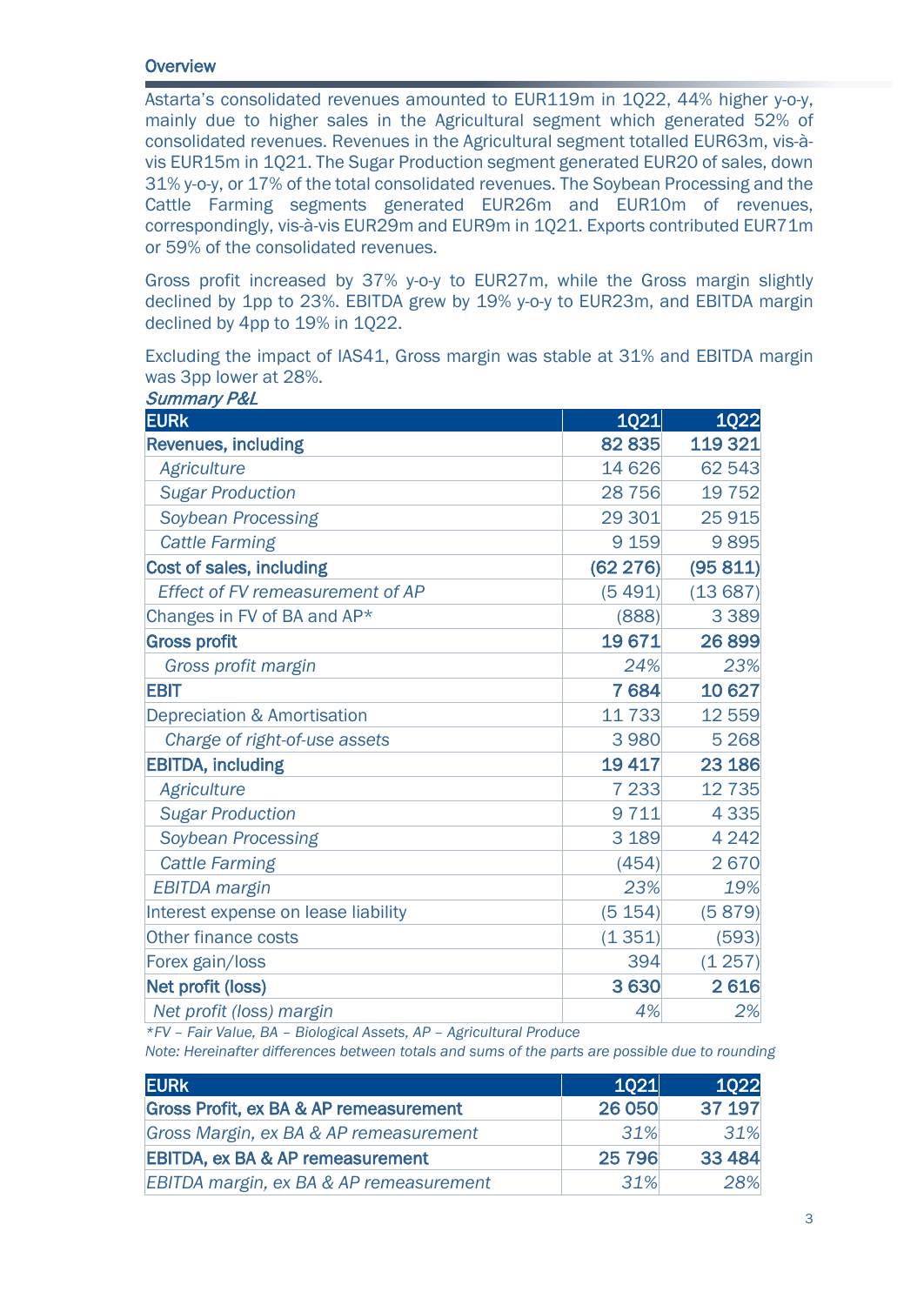#### Summary Cash Flows

| <b>EURK</b>                               | <b>1021</b> | <b>1Q22</b> |
|-------------------------------------------|-------------|-------------|
| Pre-tax income                            | 4 2 7 1     | 3 1 1 2     |
| <b>Depreciation &amp; Amortisation</b>    | 11 733      | 12 559      |
| Financial interest expenses, net          | 1476        | 333         |
| Interest on lease liability               | 5 1 5 4     | 5879        |
| Changes in FV of BA and AP*               | 888         | (3389)      |
| Forex (gain)/loss                         | (394)       | 1 2 5 7     |
| Disposal of revaluation in AP in the COR* | 5491        | 13 687      |
| Income taxes paid                         | (683)       |             |
| <b>Working capital changes</b>            | (1628)      | (10648)     |
| <b>Other</b>                              | (421)       | 547         |
| <b>Operating Cash Flows</b>               | 25 8 87     | 23 3 3 7    |
| <b>Investing Cash Flows</b>               | 704         | (4843)      |
| Debt proceeds                             |             | 14 531      |
| Debt repayment                            | (22816)     | (11 707)    |
| Finance interest paid                     | (1067)      | (463)       |
| Lease repayment (mainly land)             | (10 420)    | (9 226)     |
| <b>Financing Cash Flows</b>               | (34303)     | (6865)      |

*\*FV – Fair Value, BA – Biological Assets, AP – Agricultural Produce, COR – cost of revenue*

Astarta reported Operating Cash Flows of EUR23m versus EUR26m in 1Q21. Operating Cash Flows before Working Capital changes increased by 24% to EUR34m.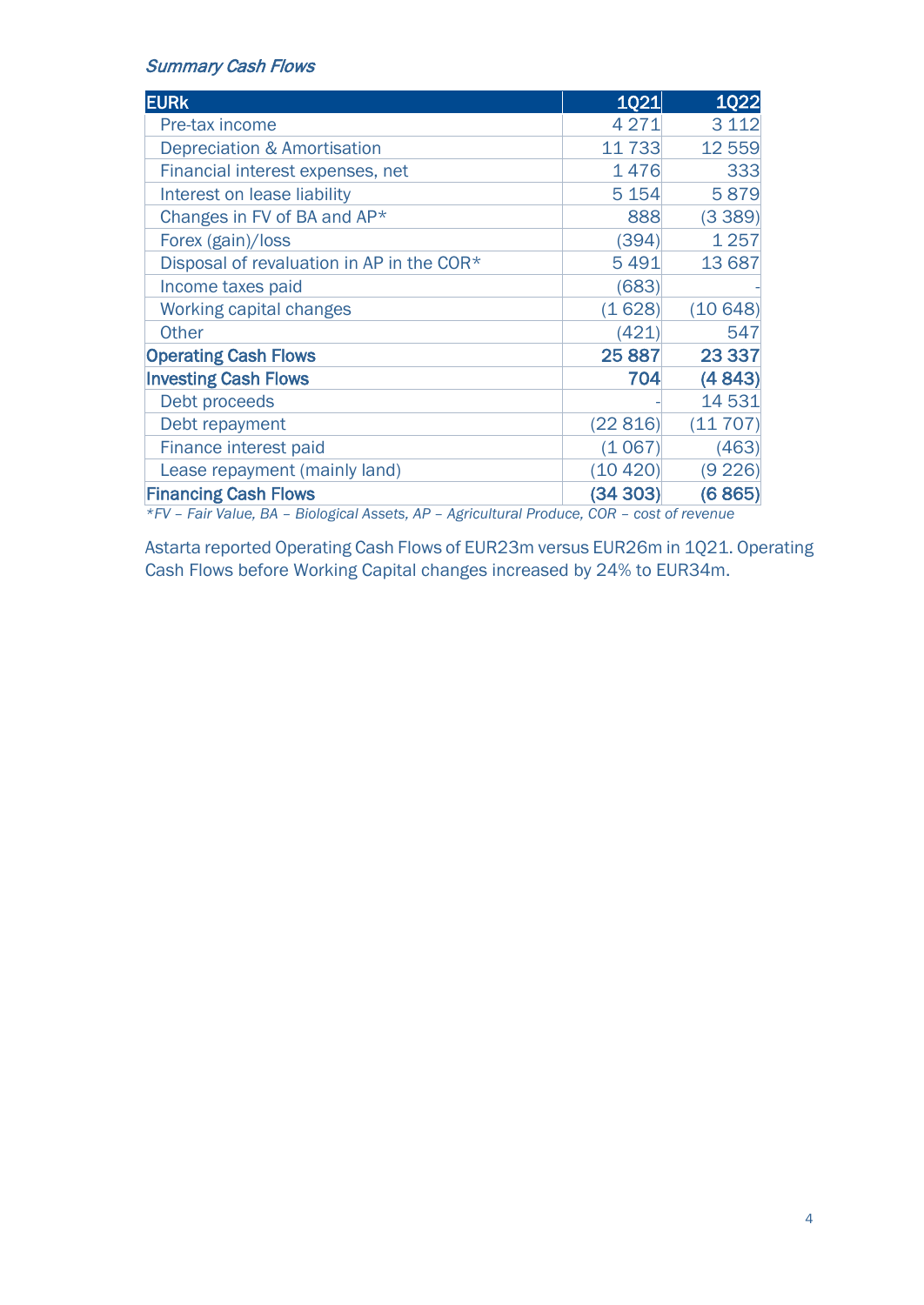## Summary Balance sheet

| <b>1Q21</b> | <b>YE21</b> | <b>1Q22</b> |
|-------------|-------------|-------------|
| 98 4 64     | 117 058     | 117 316     |
| 23 296      | 27 703      | 26 238      |
| 206 243     | 200 531     | 187880      |
| 107 093     | 227 040     | 201888      |
| 28 6 10     | 41 438      | 56 641      |
| 44 155      | 65 0 24     | 63810       |
| 16416       | 11763       | 22 164      |
| 524 277     | 690 557     | 675937      |
| 362 328     | 495 142     | 471979      |
| 22914       | 20 855      | 20728       |
| 76 533      | 92 182      | 93 207      |
| 5 602       | 4668        | 4 2 1 8     |
| 105 049     | 117 705     | 118 153     |
| 9011        | 17 630      | 20 812      |
| 25 2 27     | 33 0 80     | 33 4 65     |
| 22 662      | 27 000      | 31528       |
| 56 900      | 77 710      | 85 805      |
| 524 277     | 690 557     | 675937      |
| 105 063     | 201459      | 205 228     |
| 43 047      | 170 670     | 119894      |
| 117 269     | 151 984     | 146 048     |
| 1.1         | 0.8         | 0.7         |
| 74 222      | (18686)     | 26 154      |
| 0.7         | (0.1)       | 0.1         |
|             |             |             |

*\*RMI = Finished Goods*

*\*\*Net Debt = LT and ST debt + Lease Liabilities - Cash*

Net Debt reduced from EUR152m as of the end of 2021 to EUR146m on higher cash and equivalents.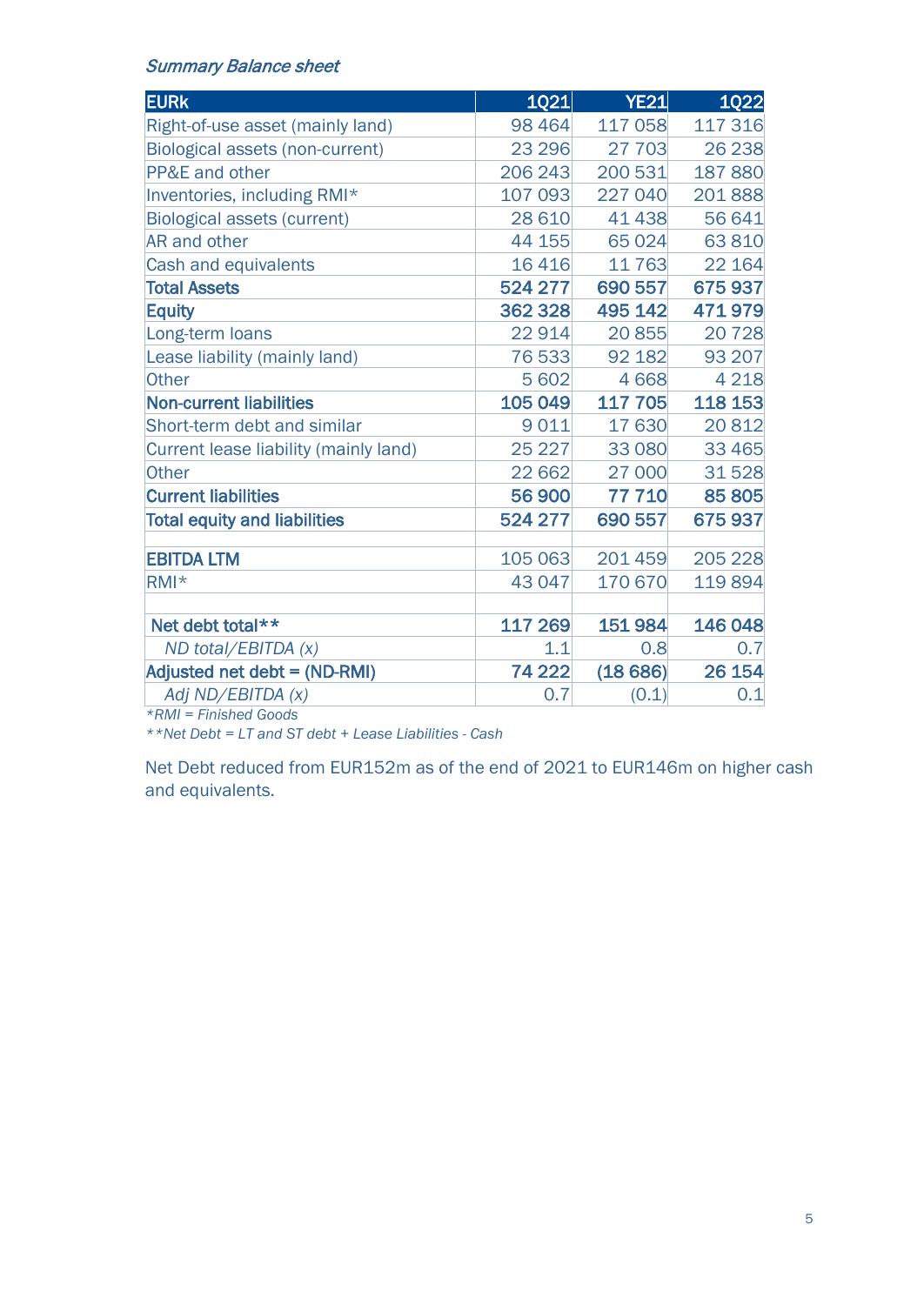*Share in consolidated revenues: 52% Segment revenues: EUR63m Export sales of grains (value): 79%*

#### Sales volumes of key crops and realized prices

|                 | <b>1Q21</b> | <b>1Q21</b> | <b>1022</b> | <b>1022</b> |
|-----------------|-------------|-------------|-------------|-------------|
|                 | kt          | EUR/t       | kt          | EUR/t       |
| Corn            | 73          | 166         | 200         | 232         |
| Wheat           | 4           | 234         | 10          | 258         |
| <b>Sunseeds</b> |             | 334         | 22          | 585         |
| Rapeseeds       | -           | -           | 0.1         | 540         |

## Financial results

| <b>EURk</b>                    | <b>1Q21</b> | <b>1Q22</b> |
|--------------------------------|-------------|-------------|
| Revenues, including            | 14 626      | 62 543      |
| Corn                           | 12 038      | 46 460      |
| Wheat                          | 900         | 2609        |
| <b>Sunseeds</b>                | 1 200       | 12 627      |
| Rapeseeds                      |             | 38          |
| Cost of sales, including       | (12 061)    | (53 186)    |
| Lease depreciation             | (3856)      | (5133)      |
| Changes in FV of BA & AP*      | 1465        | 3 9 0 1     |
| <b>Gross profit</b>            | 4 0 3 0     | 13 258      |
| Gross profit margin            | 28%         | 21%         |
| <b>G&amp;A</b> expenses        | (2823)      | (3708)      |
| <b>S&amp;D expenses</b>        | (2048)      | (5878)      |
| Other operating expenses       | (844)       | (625)       |
| <b>EBIT</b>                    | (1685)      | 3 0 4 7     |
| <b>EBITDA</b>                  | 7 233       | 12735       |
| <b>EBITDA</b> margin           | 49%         | 20%         |
| Interest on lease liability    | (4780)      | (5478)      |
| <b>CAPEX</b>                   | (3 060)     | (3447)      |
| <b>CF land lease liability</b> | (9884)      | (9 239)     |

*\*FV – Fair Value, BA – Biological Assets, AP – Agricultural Produce*

Revenues increased 4x times y-o-y to EUR63m on higher prices and 3x higher crops sales volumes.

Gross profit margin lowered by 7pp from 28% in 1Q21 to 21% in 1Q22 on higher cost of sales.

EBITDA rose by 76% to EUR13m, while EBITDA margin dropped from 49% to 20% in 1Q22.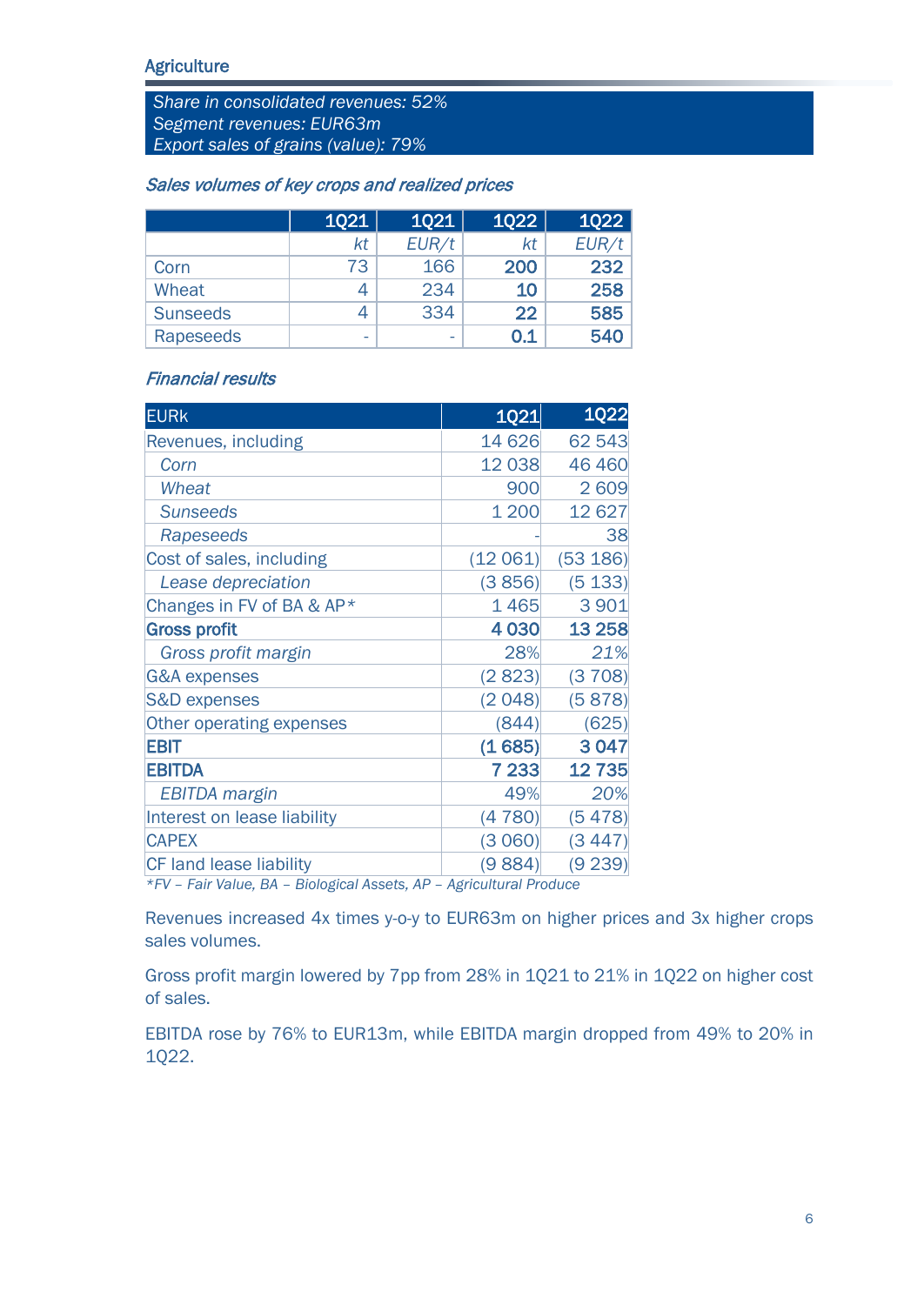### Key crops planting area - 2021 vs 2022, kha



*Source: 2021 – IFRS data, 2022 – management data*

Astarta finished spring planting in all seven regions of its operations and covering 100% of the land bank (including 4kha in the Chernihiv region which were temporary occupied).

Compared to the previous year the Company increased area under soybeans (+28% yo-y), wheat (+19% y-o-y) and sunseeds (+9% y-o-y), while acreage under corn and rapeseeds was reduced by 35% and 17% y-o-y respectively. Sugar beet acreage remained almost flat.

The Ukrainian government introduced licensing for wheat exports until the new harvest. In March the Company obtained the license and is now shifting its exports logistics toward railway and truck transportation through EU borders.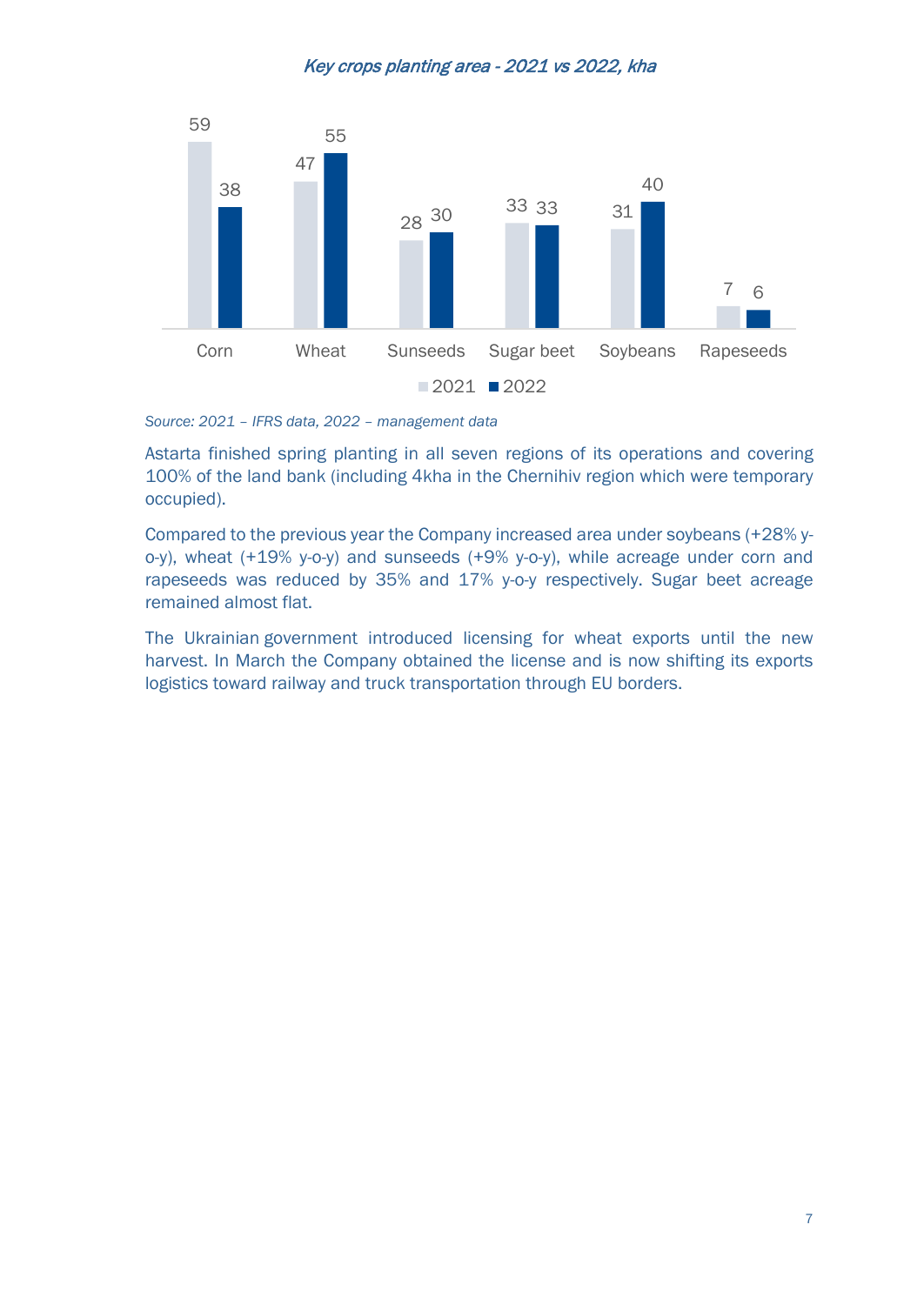#### Crop prices, EUR/t



#### *Source: APK-inform*

In 1Q22 Ukraine's grain exports totaled 12.5mt vs 9.3mt in 1Q21, of which 87% done in the pre-war period (January and February). March volumes passed customs clearance but waiting to cross the EU land border.

Ukrainian seaports remain closed for grain exports amid to russia's naval blockade. The Ministry of Agrarian Policy seeks alternative logistics routes and setting up socalled "green corridors" to ease trade flows of agri goods. Exports of grains by rail is growing in cooperation with neighbouring countries (Poland, Czechia, Slovakia and Romania), as well as via Danube ports and road transport.

The war in Ukraine disrupted agricultural production and trade causing global commodity prices soaring in March to the highest levels in a decade.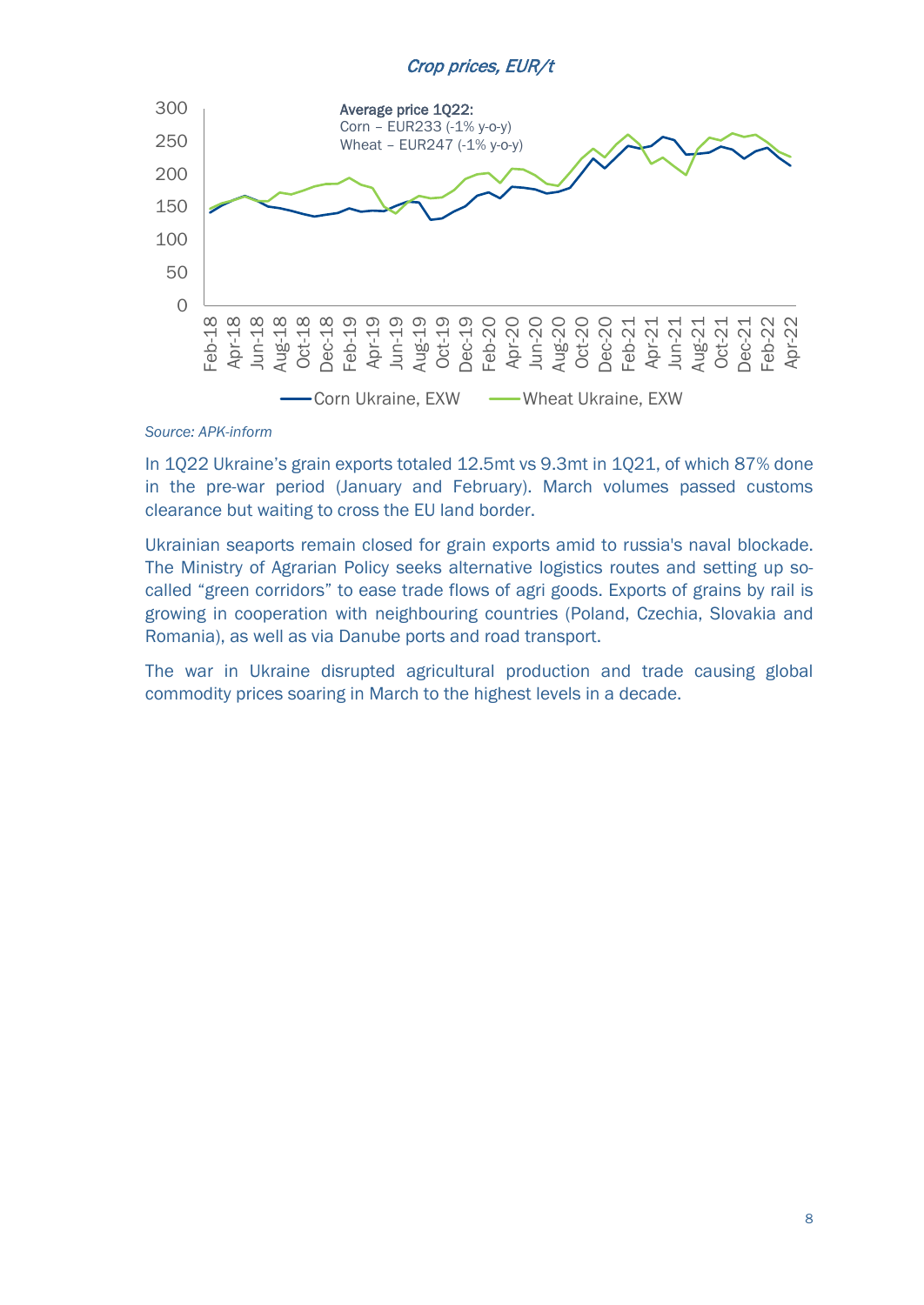*Share in consolidated revenues: 17% Segment revenues: EUR20m 100% - domestic sales*

#### Sugar and by-products sales volumes and realized prices

|                        | 1021 |  |
|------------------------|------|--|
| Sugar, kt              |      |  |
| Sugar-by products, kt* |      |  |
| Sugar prices, EUR/t    |      |  |

*\*Granulated sugar beet pulp and molasses*

## Financial results

| <b>EURK</b>              | <b>1Q21</b> | 1Q22    |
|--------------------------|-------------|---------|
| <b>Revenues</b>          | 28756       | 19 7 52 |
| Cost of sales            | (17 421)    | (14629) |
| <b>Gross profit</b>      | 11 3 35     | 5 1 2 3 |
| Gross profit margin      | 39%         | 26%     |
| <b>G&amp;A</b> expenses  | (1855)      | (1 180) |
| <b>S&amp;D</b> expenses  | (1245)      | (1186)  |
| Other operating expenses | (392)       | (167)   |
| <b>EBIT</b>              | 7843        | 2590    |
| <b>EBITDA</b>            | 9711        | 4 3 3 5 |
| <b>EBITDA</b> margin     | 34%         | 22%     |
| <b>CAPEX</b>             | 475         | (65     |

1Q22 revenues were EUR20m, down by 31% y-o-y as lower sales volumes of 33kt were partially compensated by higher prices at EUR572 (up by 20% y-o-y).

In 1Q22 Astarta sold sugar in the domestic market: export restrictions but favourable local pricing environment.

Gross profit margin decreased by 13pp to 26% in 1Q22 on higher cost of sales as a result of higher energy prices.

EBITDA amounted to EUR4m in 1Q22 versus EUR10m in 1Q21, with margin lowering from 34% in 1Q21 to 22% in 1Q22.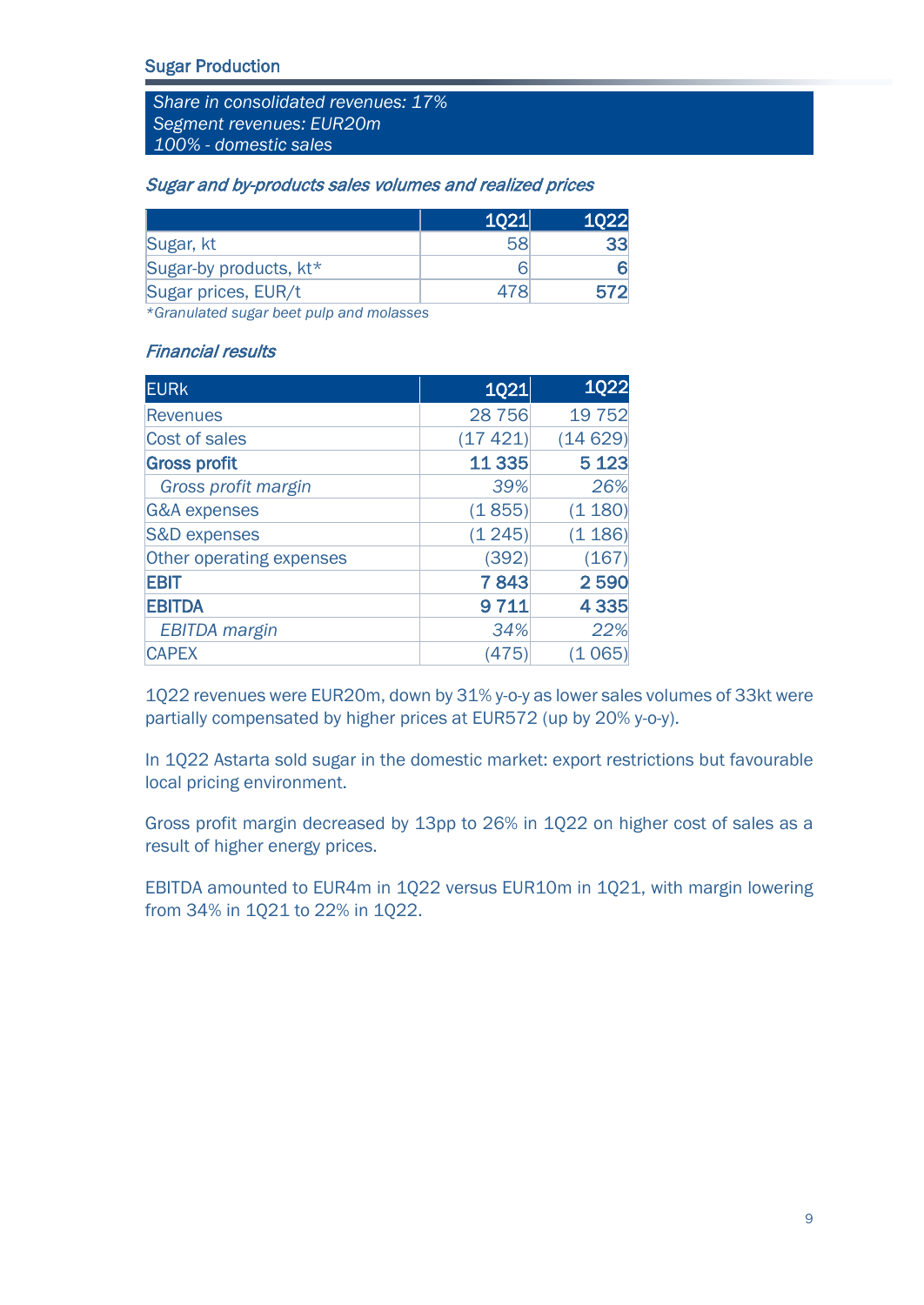## Global sugar prices, USD/t



According to Ukrsugar, 2021 beet sugar output in Ukraine totalled 1.4mt (up by 25% y-o-y) thereby production fully meets local demand.

The main reserves of sugar which is considered a strategic product are located away from the regions of military hostilities. Domestic sugar prices slightly increased to USD643/t in 1Q22, or by 7% y-o-y.

Sugar export ban from Ukraine introduced in March was lifted and since May it became possible under obtaining license from the Government. Therefore, sugar can be sold domestically and exported.

According to the latest data of the Agriculture Ministry the sugar beet planting area was sown at 181kha.

Global prices soared to USD509/t, or by 11% y-o-y in 1Q22, as global energy crisis is putting pressure on costs of sugar making and the world's top exporters converting more cane into ethanol.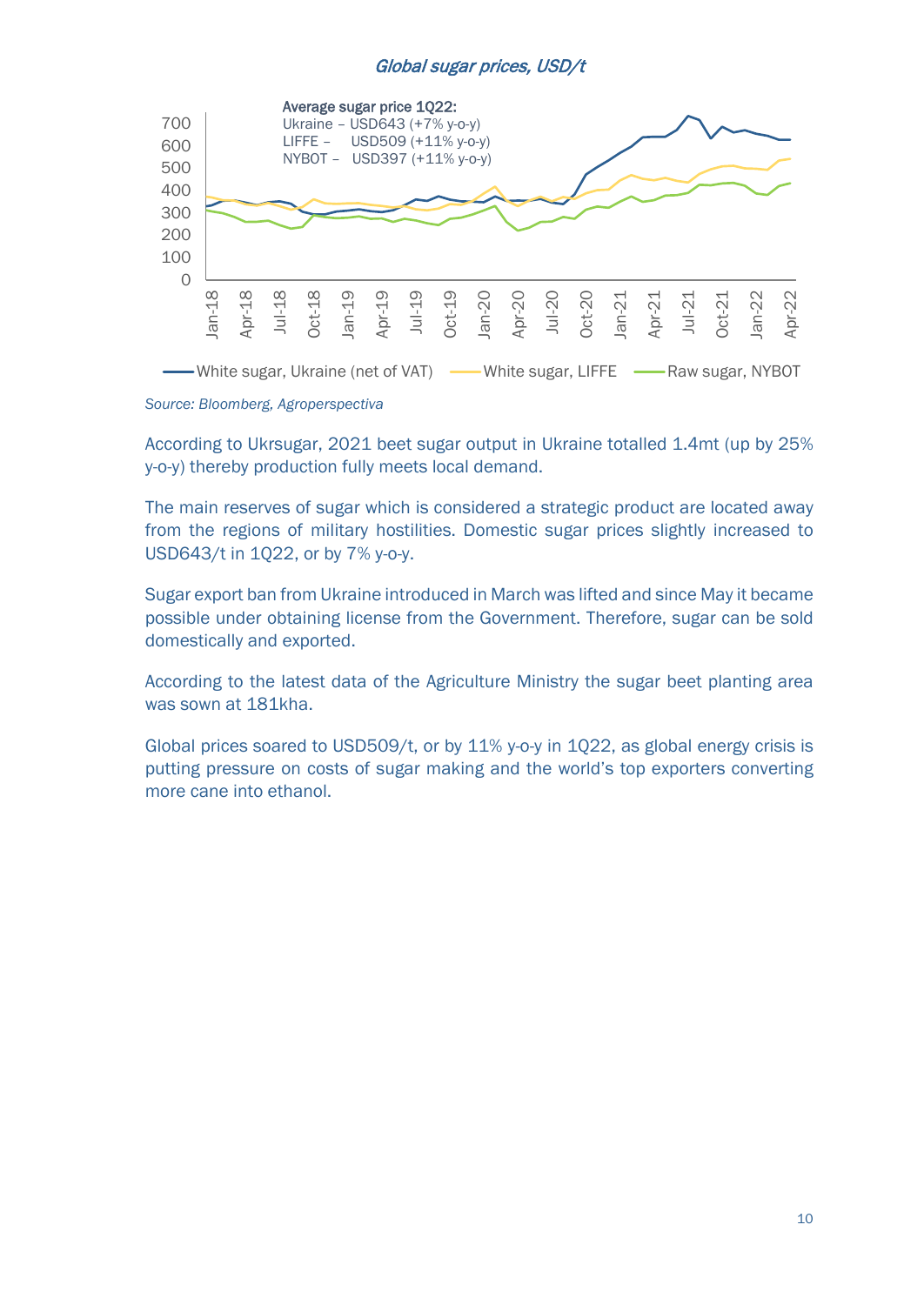*Share in consolidated revenues: 22% Segment revenues: EUR26m Export sales of soybean products (value): 79%*

|              | 1021 | 1021  | 1022 | 1022  |
|--------------|------|-------|------|-------|
|              | kt   | EUR/t | kt   | EUR/t |
| Soybean meal | 40   | 450   | 39   | 480   |
| Soybean oil  | 13   | 874   | 6    | 1 146 |

#### Soybean products sales volumes and realized prices

# Financial results

| <b>EURK</b>              | 1021    | <b>1Q22</b> |
|--------------------------|---------|-------------|
| Revenues, including      | 29 301  | 25915       |
| Soybean meal             | 17 906  | 18 751      |
| Soybean oil              | 11027   | 6865        |
| <b>Cost of sales</b>     | (2553)  | (20855)     |
| <b>Gross profit</b>      | 3768    | 5 0 6 0     |
| Gross profit margin      | 13%     | 20%         |
| <b>G&amp;A</b> expenses  | (192)   | (176)       |
| <b>S&amp;D expenses</b>  | (614)   | (876)       |
| Other operating expenses | (131)   | (151)       |
| <b>EBIT</b>              | 2831    | 3857        |
| <b>EBITDA</b>            | 3 1 8 9 | 4 2 4 2     |
| <b>EBITDA</b> margin     | 11%     | 16%         |
| <b>CAPEX</b>             | (57     | 57)         |

1Q22 revenues were EUR26m, down by 12% y-o-y, amid lower soybean oil sales volumes. Exports contributed 79% of the revenues.

Gross margin increased from 13% in 1Q21 to 20% in 1Q22 on lower cost of sales. EBITDA margin increased by 5pp to 16%.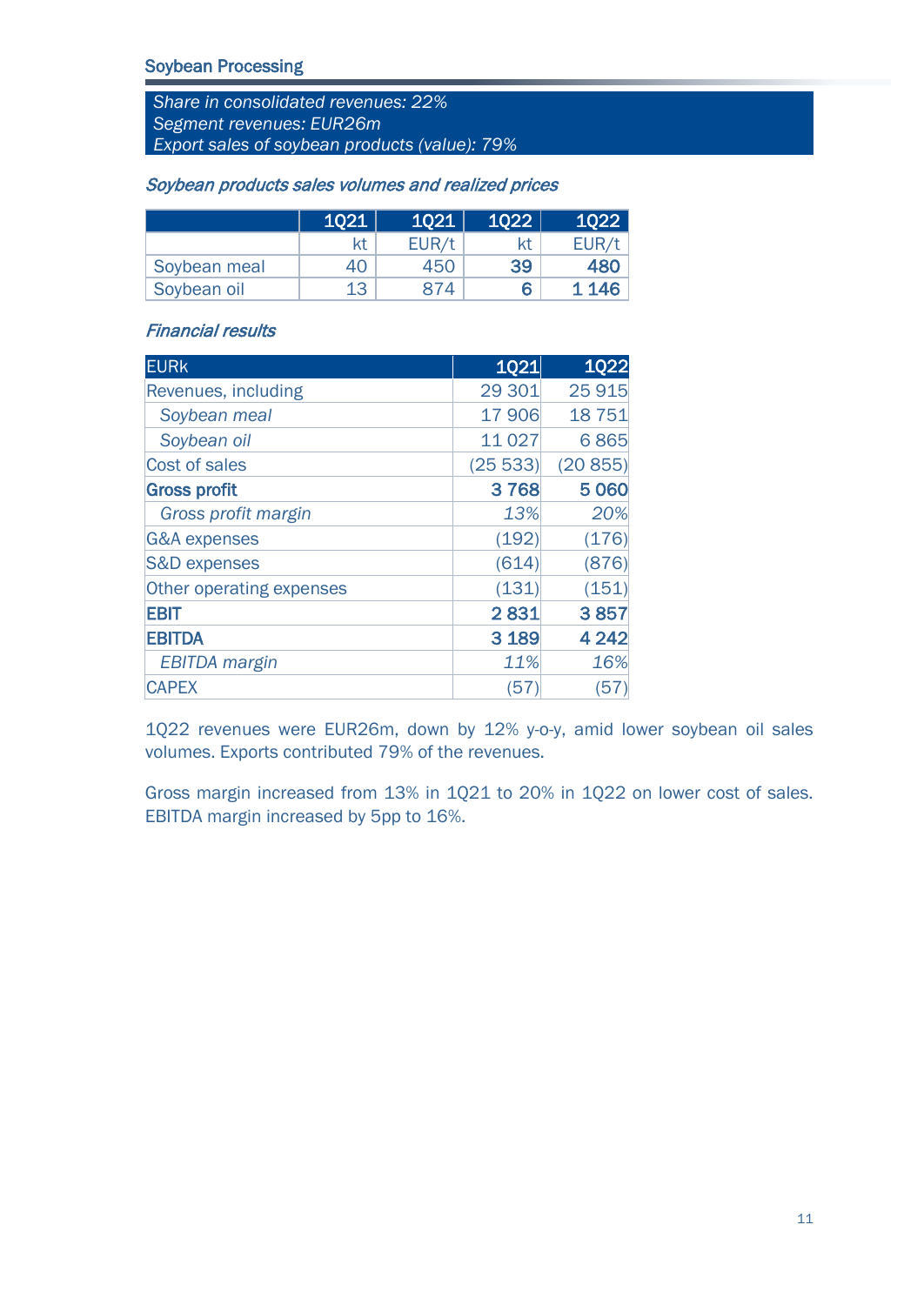#### Ukrainian prices for soybeans and soybean products, EUR/t



#### *Source: APK-inform*

The soybean processing plant was temporary suspended at the onset of the war resumed operations by mid-March and, currently, operating at normal capacity. In 2022 Astarta increased planting area under soybeans by 28% y-o-y to 40kha to enhance self-sufficiency in feedstock.

According to UkrAgroConsult in 2022 there will be no significant reduction in acreage under soybeans – 1.20mha vs 1.35mha in 2021, as most soybean growing areas are away from military hostilities.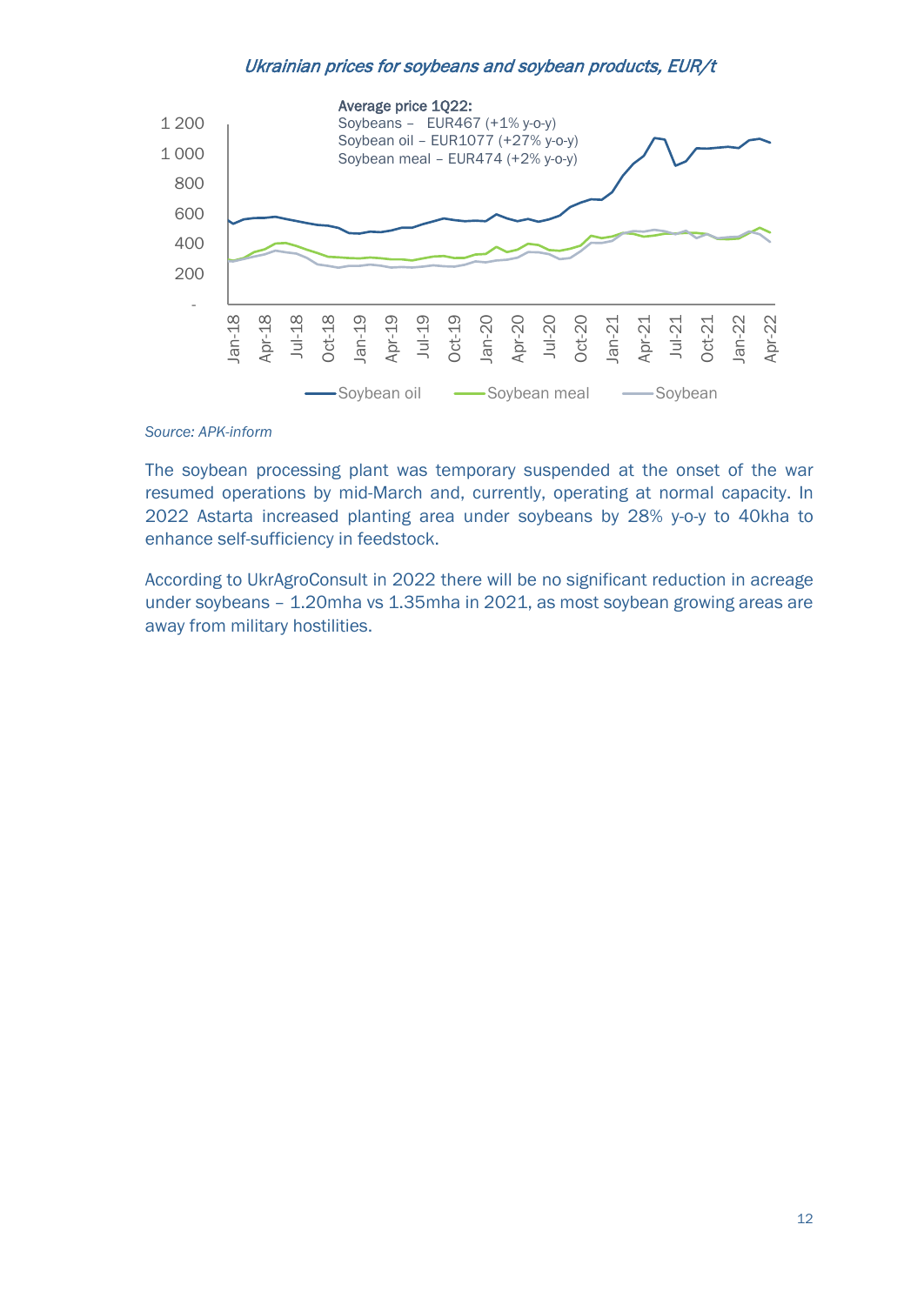## Cattle Farming

*Share in consolidated revenues: 8% Segment revenues: EUR10m 100% - domestic sales*

#### Segment performance

|                     | 1021 | 1022 |
|---------------------|------|------|
| Milk production, kt | 25   |      |
| Herd, k heads       |      |      |
| Milk yield, kg/day  | 23.  | 24.0 |

## Milk sales and realized prices

|                   | 1021 | 1022 |
|-------------------|------|------|
| Milk sales, kt    |      |      |
| Milk price, EUR/t | 348  |      |

#### Financial results

| <b>EURK</b>             | <b>1Q21</b> | <b>1Q22</b> |
|-------------------------|-------------|-------------|
| <b>Revenues</b>         | 9 1 5 9     | 9895        |
| Cost of sales           | (6396)      | (6530)      |
| <b>BA</b> revaluation   | (2353)      | (512)       |
| <b>Gross profit</b>     | 410         | 2853        |
| Gross profit margin     | 4%          | 29%         |
| <b>G&amp;A</b> expenses | (752)       | (347)       |
| <b>S&amp;D</b> expenses | (343)       | (96)        |
| <b>Other operating</b>  | (48)        | (20)        |
| <b>EBIT</b>             | (733)       | 2 3 9 0     |
| <b>EBITDA</b>           | (454)       | 2670        |
| <b>EBITDA</b> margin    | (5%)        | 27%         |
| <b>CAPEX</b>            | 78          | (317)       |

Milk production increased by 2% y-o-y to 25kt in 1Q22 on 1% y-o-y higher milk yield of 24.0kg/day.

1Q22 revenues increased by 8% y-o-y to EUR10m versus EUR9m in 1Q21 on higher milk prices – EUR374/t versus EUR348/t in 1Q21 (up by 7% y-o-y).

Gross margin increased from 4% in 1Q21 to 29% in 1Q22 on change in the fair value of biological assets.

EBITDA was EUR3m in 1Q22 versus negative EUR0.5m in 1Q21.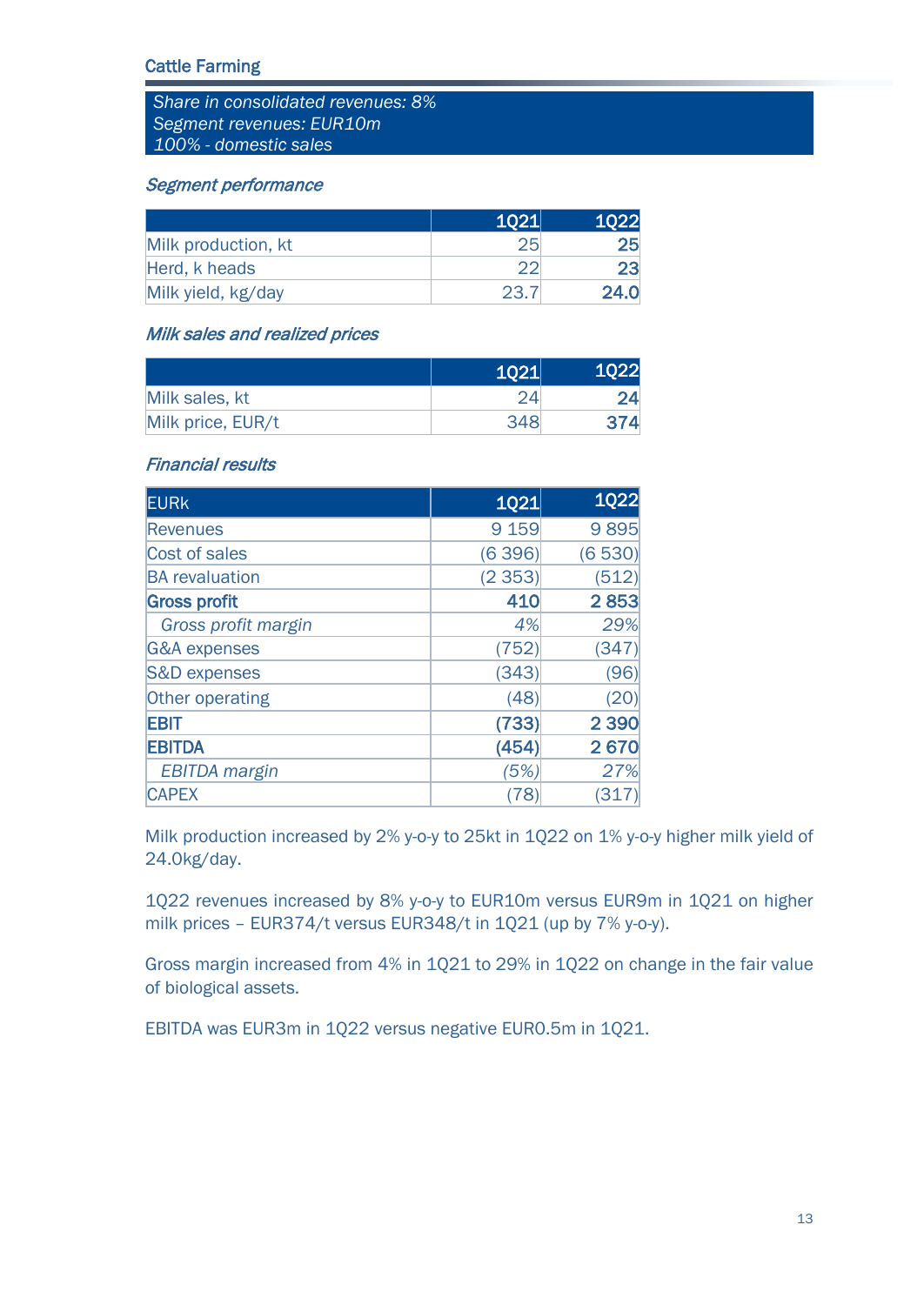Ukrainian premium quality milk price, EUR/t



#### *Source: InfAgro*

All Company's cattle farms are operating as normal.

In March 2022 there was a temporary dip in the raw milk prices amid lower demand for milk products. But an average milk price was 4% higher y-o-y in 1Q22.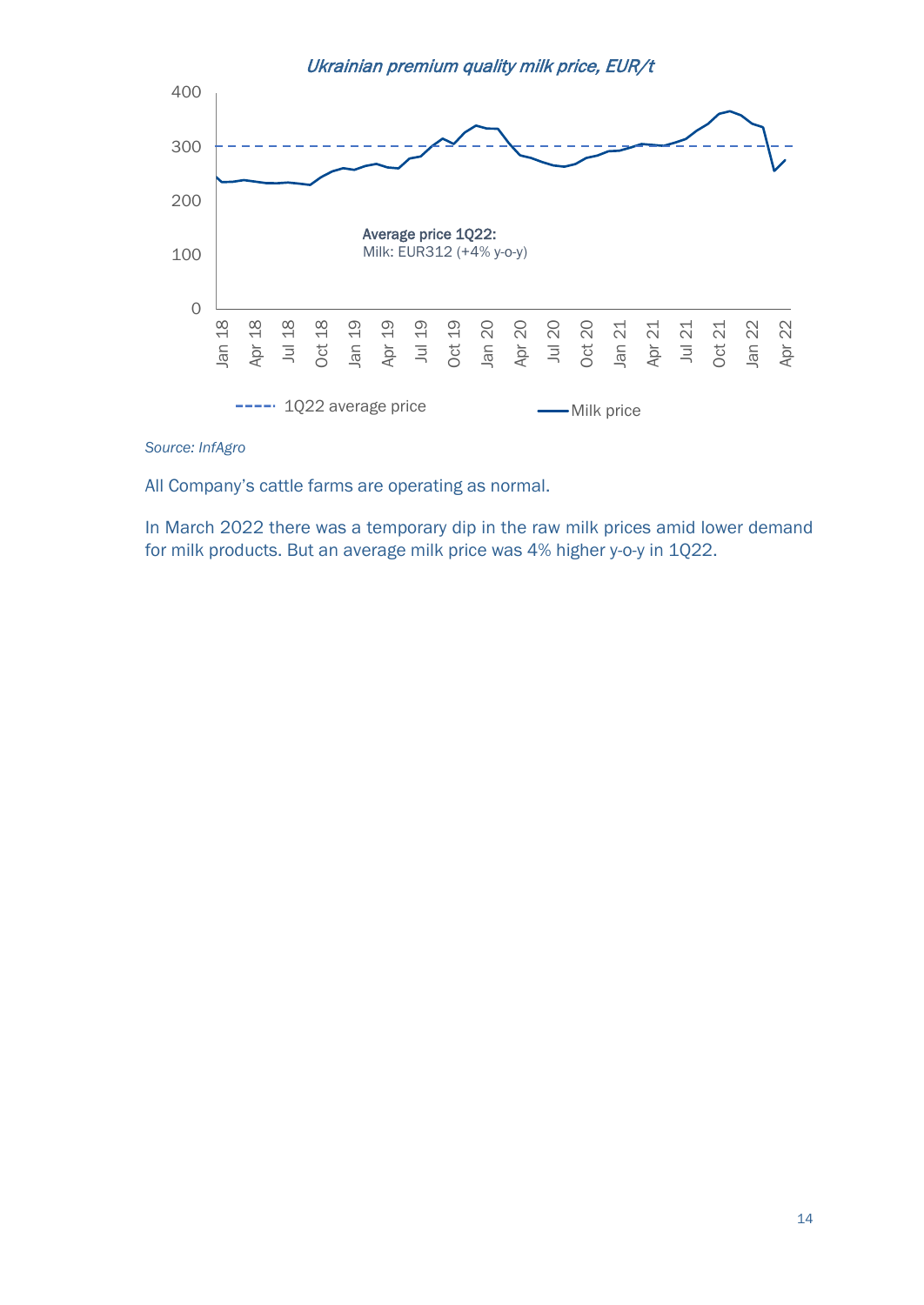### Representation

of the Board of Directors of Astarta Holding N.V. on compliance of the condensed consolidated interim financial statements. The Board of Directors of Astarta Holding N.V. hereby represents that to the best of their knowledge the condensed consolidated interim financial statements of Astarta Holding N.V. for the period ended 31 March 2022 and the comparable information were prepared in accordance with the applicable accounting standards and that they give a true, fair and clear view of the assets, financial standing and financial results of Astarta Holding N.V., and that the interim statement for the three months ended 31 March 2022 gives a true view of the developments, achievements and situation of the Company, including a description of the key risks and threats.

Board of Directors of Astarta Holding N.V.

V. Ivanchyk \_\_\_\_\_\_\_\_\_\_\_\_\_\_

V. Gladky

M.M.L.J. van Campen

H. Dahl \_\_\_\_\_\_\_\_\_\_\_\_\_\_

G.Mettetal \_\_\_\_\_\_\_\_\_\_\_\_\_\_

H.Arslan \_\_\_\_\_\_\_\_\_\_\_\_\_\_

*13 May 2022*

*Amsterdam, the Netherlands*

*Disclaimer regarding forecasts. Certain statements contained in this report may constitute forecasts and estimates. Such predictions are subject to a number of risks, uncertainties and other factors that could cause actual results to differ from the anticipated results expressed or implied via forward-looking statements*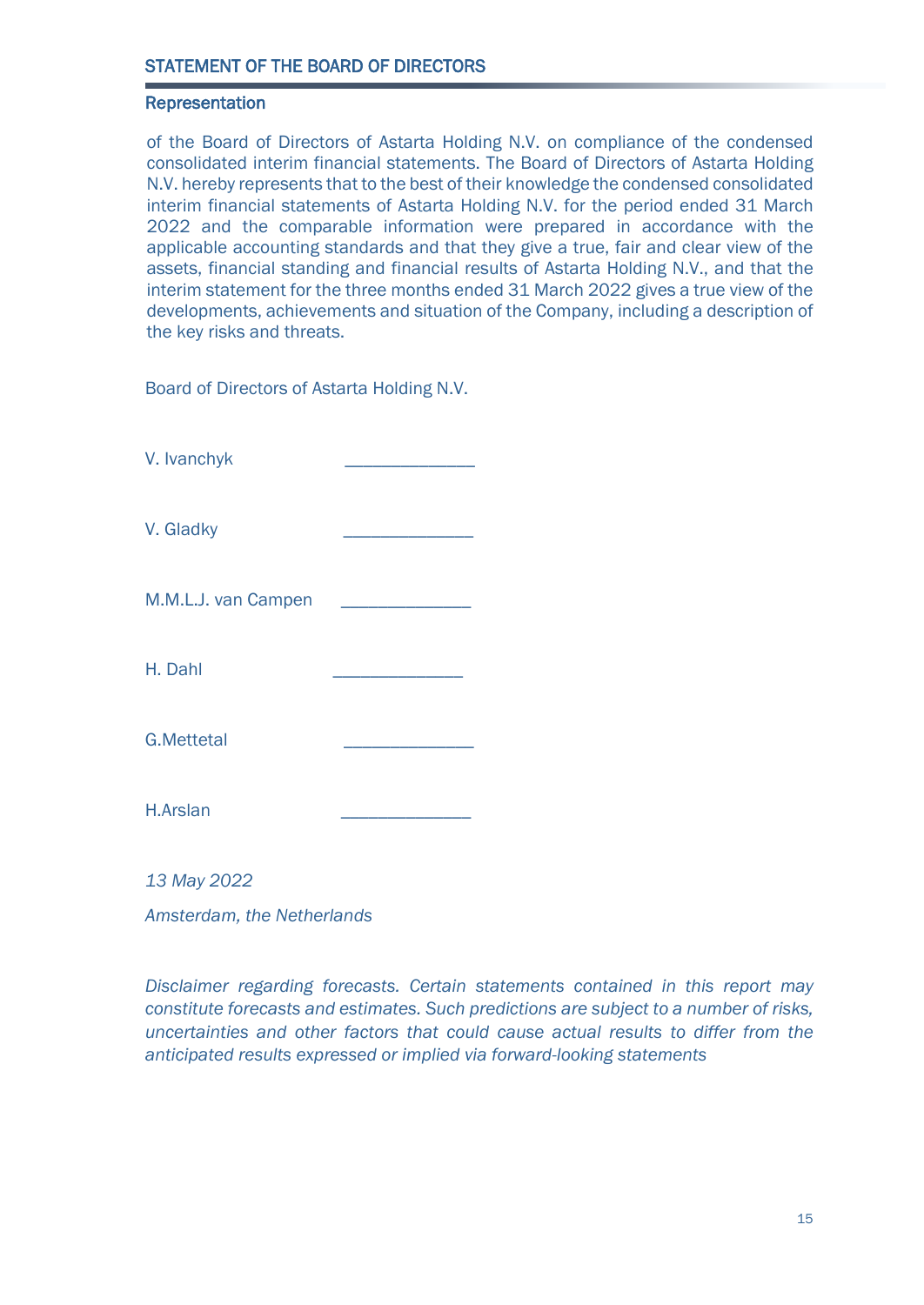# ASTARTA HOLDING N.V.

CONDENSED СONSOLIDATED FINANCIAL STATEMENTS AS AT AND FOR THE THREE MONTHS ENDED 31 MARCH 2022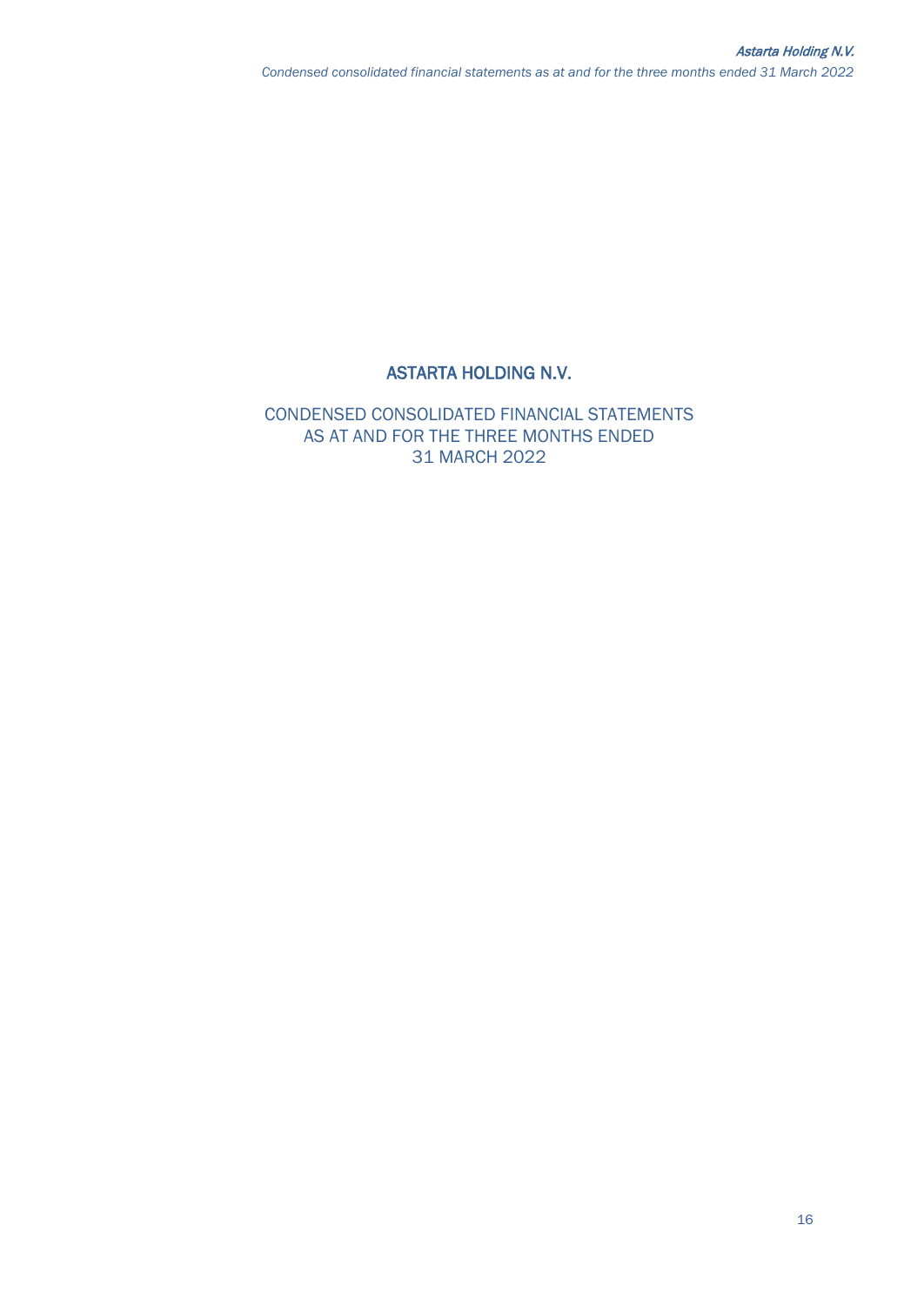# **CONTENTS**

| CONDENSED CONSOLIDATED STATEMENT OF FINANCIAL POSITION   | 18 |
|----------------------------------------------------------|----|
| CONDENSED CONSOLIDATED INCOME STATEMENT                  | 20 |
| CONDENSED CONSOLIDATED STATEMENT OF COMPREHENSIVE INCOME | 22 |
| CONDENSED CONSOLIDATED STATEMENT OF CASH FLOWS           | 24 |
| CONDENSED CONSOLIDATED STATEMENT OF CHANGES IN EQUITY    | 26 |
| NOTES TO THE CONDENSED CONSOLIDATED FINANCIAL STATEMENTS | 28 |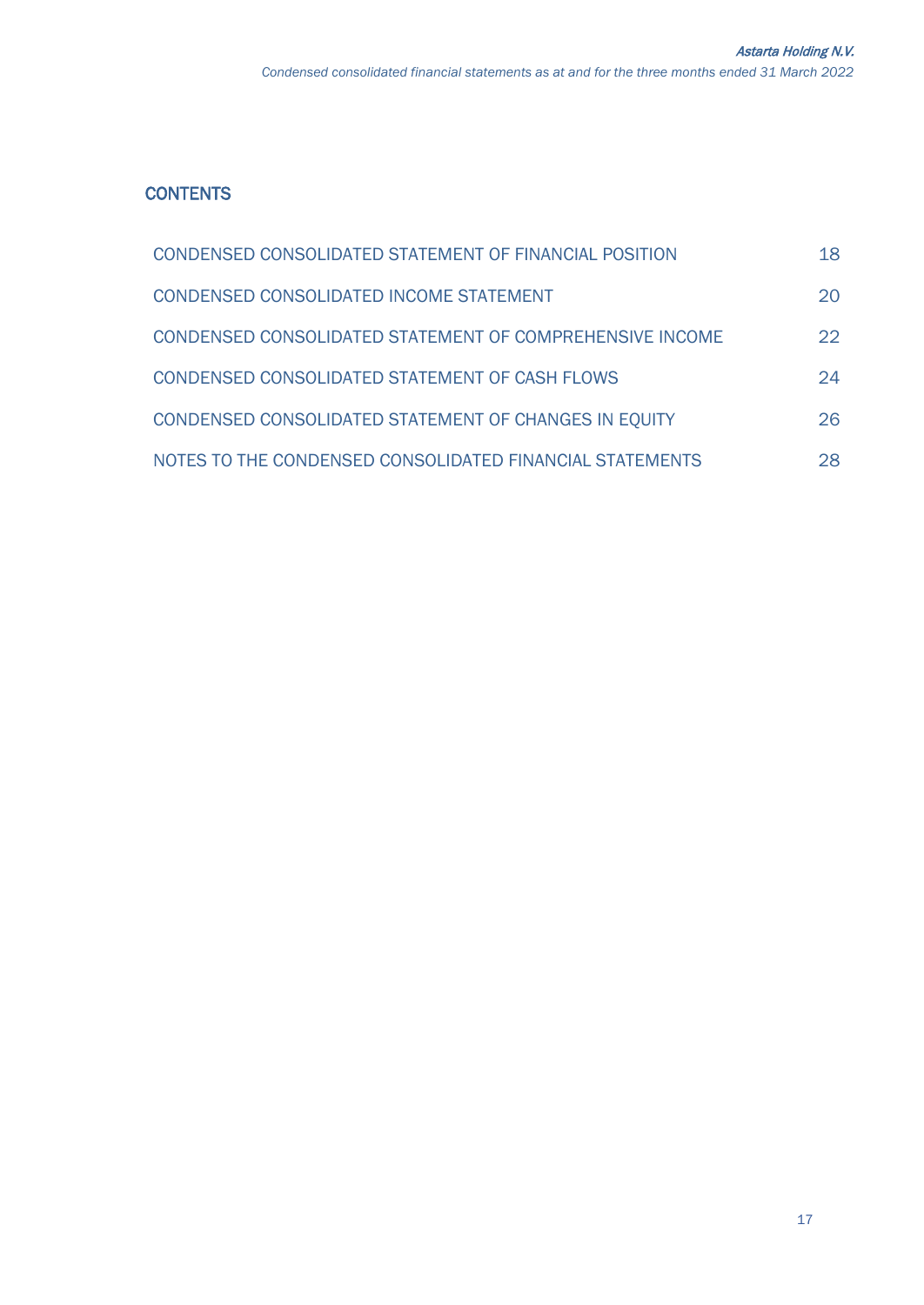#### CONDENSED CONSOLIDATED STATEMENT OF FINANCIAL POSITION AS AT 31 MARCH 2022

| (in thousands of Ukrainian hryvnias)              | <b>Notes</b>   | 31 March<br>2022 | 31 December<br>2021 | 31 March 2021 |
|---------------------------------------------------|----------------|------------------|---------------------|---------------|
|                                                   |                | (unaudited)      | (audited)           | (unaudited)   |
| <b>ASSETS</b>                                     |                |                  |                     |               |
| <b>Non-current assets</b>                         |                |                  |                     |               |
| Property, plant and equipment                     |                | 6073882          | 6 149 558           | 6 6 20 4 13   |
| Right-of-use assets                               | 5              | 3822815          | 3 6 19 7 23         | 3 222 067     |
| Investment property                               |                |                  |                     | 89 050        |
| Intangible assets                                 |                | 19 16 6          | 21613               | 15 968        |
| <b>Biological assets</b>                          | 6              | 854 998          | 856 658             | 762 330       |
| Long-term receivables and prepayments             | 8              | 20550            | 22 863              | 15 5 60       |
| Deferred tax assets                               |                | 8614             | 6929                | 7936          |
| <b>Total non-current assets</b>                   |                | 10 800 025       | 10 677 344          | 10 733 324    |
| <b>Current assets</b>                             |                |                  |                     |               |
| Inventories                                       | $\overline{7}$ | 6578633          | 7020675             | 3 504 451     |
| <b>Biological assets</b>                          | 6              | 1845690          | 1 281 360           | 936 207       |
| Trade accounts receivable                         | 8              | 468 182          | 663074              | 429 557       |
| Other accounts receivable and prepayments         | 8              | 1609123          | 1 344 237           | 1012823       |
| Current income tax                                |                | 1970             | 3410                | 2513          |
| Short-term cash deposits                          |                | 5804             | 6878                | 7 3 4 7       |
| Cash and cash equivalents                         |                | 716412           | 356869              | 529829        |
| <b>Total current assets</b>                       |                | 11 225 814       | 10 676 503          | 6 422 727     |
| <b>Total assets</b>                               |                | 22 025 839       | 21 353 847          | 17 156 051    |
| <b>EQUITY AND LIABILITIES</b>                     |                |                  |                     |               |
| <b>Equity</b>                                     |                |                  |                     |               |
| Share capital                                     |                | 1663             | 1663                | 1663          |
| Additional paid-in capital                        |                | 369798           | 369798              | 369798        |
| <b>Retained earnings</b>                          |                | 13 246 376       | 13 096 200          | 9 299 390     |
| <b>Revaluation surplus</b>                        |                | 1455824          | 1521501             | 1815487       |
| <b>Treasury shares</b>                            |                | (137 875)        | (137 875)           | (119 260)     |
| <b>Currency translation reserve</b>               |                | 443946           | 459 821             | 489 466       |
| <b>Total equity</b>                               |                | 15 379 732       | 15 311 108          | 11 856 544    |
| <b>Non-current liabilities</b>                    |                |                  |                     |               |
| Loans and borrowings                              |                | 675433           | 644 890             | 749826        |
| Net assets attributable to non-controlling        |                |                  |                     |               |
| participants                                      |                | 14 5 62          | 12852               | 15 7 38       |
| Other long-term liabilities                       |                | 5092             | 5855                | 3574          |
| Lease liability                                   | 5              | 3 0 3 7 2 1 1    | 2850501             | 2 504 400     |
| Deferred tax liabilities                          |                | 117806           | 125 644             | 164 003       |
| <b>Total non-current liabilities</b>              |                | 3850104          | 3 639 742           | 3 437 541     |
| <b>Current liabilities</b>                        |                |                  |                     |               |
| Loans and borrowings                              |                | 340 215          | 245 520             |               |
| Current portion of long-term loans and borrowings |                | 337933           | 299 628             | 294 875       |
| Trade accounts payable                            |                | 459 034          | 235 060             | 334 607       |
| Current portion of lease liability                | 5              | 1 090 462        | 1022921             | 825 505       |
| <b>Current income tax</b>                         |                | 102 383          | 78 590              | 28 644        |
| Other liabilities and accounts payable            | 9              | 465976           | 521 278             | 378 335       |
| <b>Total current liabilities</b>                  |                | 2796003          | 2 402 997           | 1861966       |
| <b>Total equity and liabilities</b>               |                | 22 0 25 8 39     | 21 353 847          | 17 156 051    |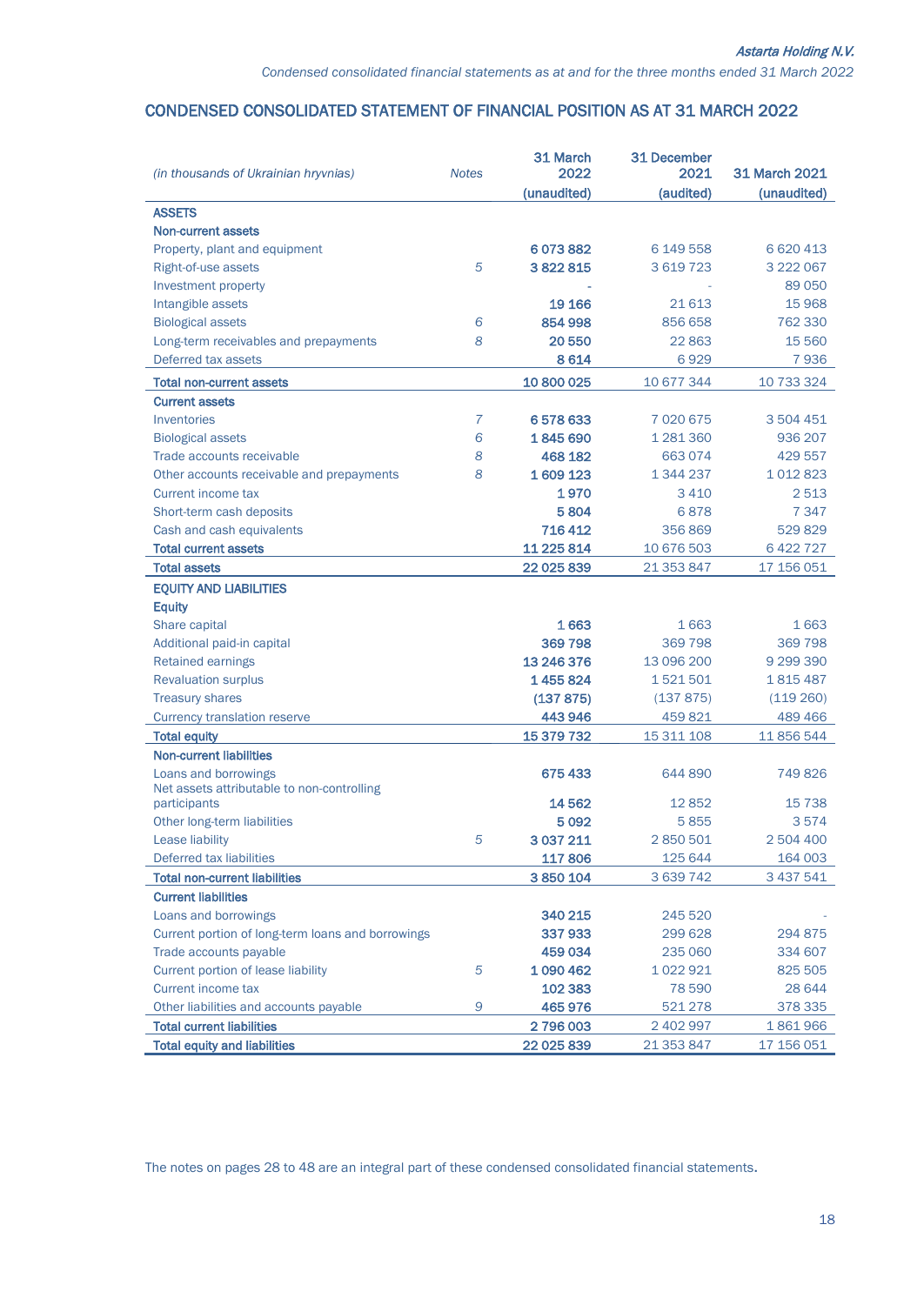## CONDENSED CONSOLIDATED STATEMENT OF FINANCIAL POSITION AS AT 31 MARCH 2022

| (in thousands of Euros)                                    | <b>Note</b><br>S | 31 March<br>2022 | 31 December<br>2021 | 31 March 2021 |
|------------------------------------------------------------|------------------|------------------|---------------------|---------------|
|                                                            |                  | (unaudited)      | (audited)           | (unaudited)   |
| <b>ASSETS</b>                                              |                  |                  |                     |               |
| Non-current assets                                         |                  |                  |                     |               |
| Property, plant and equipment                              |                  | 186 397          | 198869              | 202 315       |
| Right-of-use assets                                        | 5                | 117316           | 117 058             | 98 4 64       |
| Investment property                                        |                  |                  |                     | 2721          |
| Intangible assets                                          |                  | 588              | 699                 | 488           |
| <b>Biological assets</b>                                   | 6                | 26 238           | 27 703              | 23 29 6       |
| Long-term receivables and prepayments                      | 8                | 631              | 739                 | 476           |
| Deferred tax assets                                        |                  | 264              | 224                 | 243           |
| <b>Total non-current assets</b>                            |                  | 331 434          | 345 292             | 328 003       |
| <b>Current assets</b>                                      |                  |                  |                     |               |
| Inventories                                                | 7                | 201888           | 227 040             | 107 093       |
| <b>Biological assets</b>                                   | 6                | 56 641           | 41438               | 28 6 10       |
| Trade accounts receivable                                  | 8                | 14 3 67          | 21443               | 13 127        |
| Other accounts receivable and prepayments                  | 8                | 49 3 83          | 43 471              | 30 951        |
| Current income tax                                         |                  | 60               | 110                 | 77            |
| Short-term cash deposits                                   |                  | 178              | 222                 | 225           |
| Cash and cash equivalents                                  |                  | 21986            | 11541               | 16 191        |
| <b>Total current assets</b>                                |                  | 344 503          | 345 265             | 196 274       |
| <b>Total assets</b>                                        |                  | 675937           | 690 557             | 524 277       |
| <b>EQUITY AND LIABILITIES</b>                              |                  |                  |                     |               |
| <b>Equity</b>                                              |                  |                  |                     |               |
| Share capital                                              |                  | 250              | 250                 | 250           |
| Additional paid-in capital                                 |                  | 55 638           | 55 638              | 55 638        |
| <b>Retained earnings</b>                                   |                  | 656 588          | 650 995             | 529 948       |
| <b>Revaluation surplus</b>                                 |                  | 65946            | 68922               | 82 243        |
| <b>Treasury shares</b>                                     |                  | (6 103)          | (6 103)             | (5527)        |
| <b>Currency translation reserve</b>                        |                  | (300340)         | (274560)            | (300 224)     |
| <b>Total equity</b>                                        |                  | 471979           | 495 142             | 362 328       |
| <b>Non-current liabilities</b>                             |                  |                  |                     |               |
| Loans and borrowings                                       |                  | 20728            | 20855               | 22 914        |
| Net assets attributable to non-controlling<br>participants |                  | 447              | 416                 | 481           |
| Other long-term liabilities                                |                  | 156              | 189                 | 109           |
| Lease liability                                            | 5                | 93 207           | 92 182              | 76533         |
| Deferred tax liabilities                                   |                  | 3615             | 4 0 6 3             | 5012          |
| <b>Total non-current liabilities</b>                       |                  | 118 153          | 117 705             | 105 049       |
| <b>Current liabilities</b>                                 |                  |                  |                     |               |
| Loans and borrowings                                       |                  | 10 4 41          | 7940                |               |
| Current portion of long-term loans and borrowings          |                  | 10 371           | 9690                | 9011          |
| Trade accounts payable                                     |                  | 14 0 87          | 7602                | 10 2 25       |
| Current portion of lease liability                         | 5                | 33 4 65          | 33 080              | 25 227        |
| Current income tax                                         |                  | 3 1 4 2          | 2541                | 875           |
| Other liabilities and accounts payable                     | 9                | 14 299           | 16857               | 11562         |
| <b>Total current liabilities</b>                           |                  | 85 805           | 77 710              | 56 900        |
| <b>Total equity and liabilities</b>                        |                  | 675937           | 690 557             | 524 277       |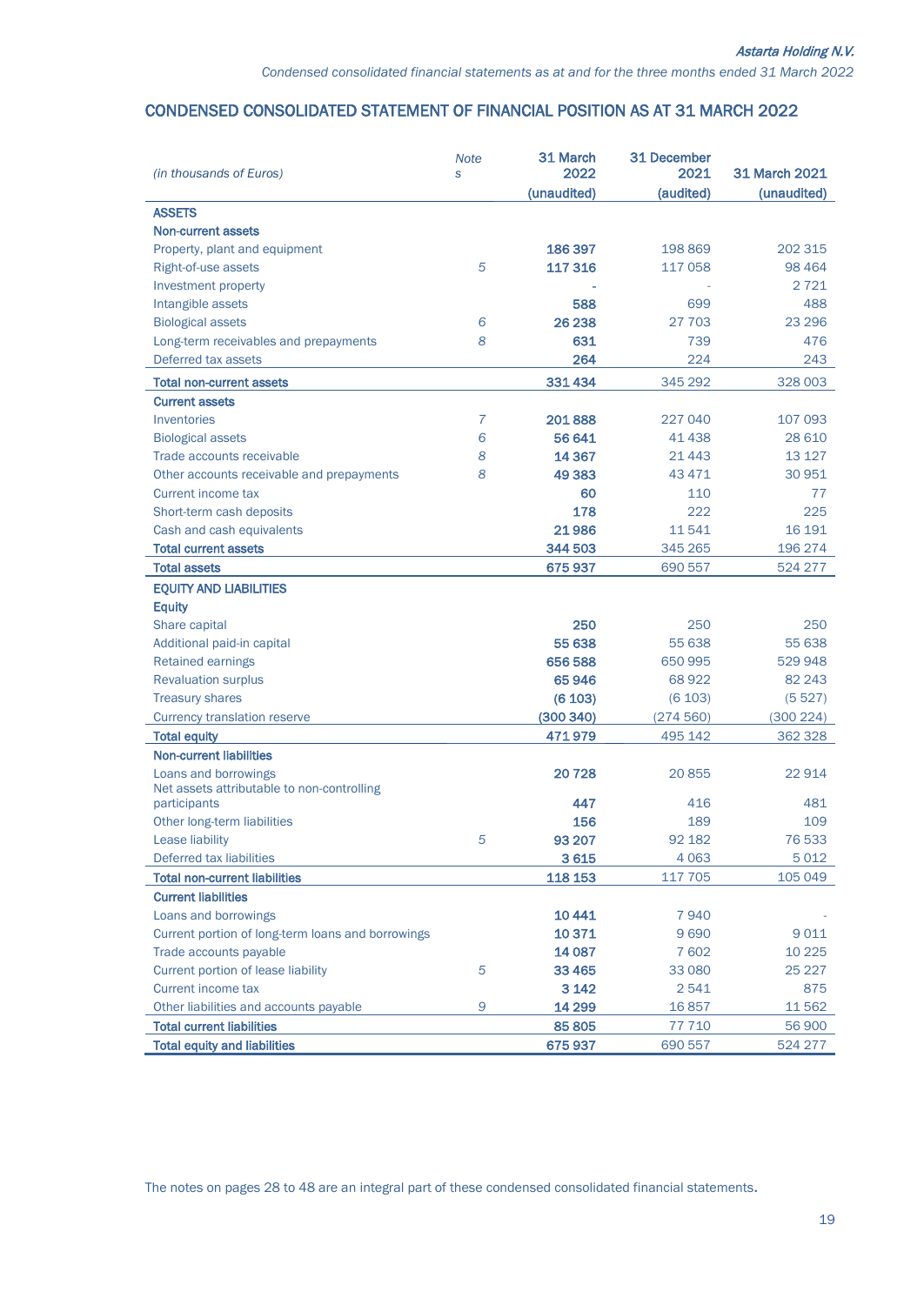## CONDENSED CONSOLIDATED INCOME STATEMENT FOR THE THREE MONTHS ENDED 31 MARCH 2022

| (in thousands of Ukrainian hryvnias)                                                                              | <b>Notes</b> | 2022                   | 2021                   |
|-------------------------------------------------------------------------------------------------------------------|--------------|------------------------|------------------------|
| <b>Revenues</b>                                                                                                   | 10           | (unaudited)<br>3851559 | (unaudited)<br>2796249 |
| Cost of revenues                                                                                                  | 11           | (3092680)              | (2 102 242)            |
| Changes in fair value of biological assets and agricultural                                                       |              |                        |                        |
| produce                                                                                                           |              | 109 403                | (29974)                |
| <b>Gross profit</b>                                                                                               |              | 868 282                | 664 033                |
| Other operating income                                                                                            |              | 3045                   | 27 178                 |
| General and administrative expense                                                                                | 12           | (182 766)              | (208828)               |
| Selling and distribution expense                                                                                  | 13           | (261678)               | (145068)               |
| Other operating expense                                                                                           | 14           | (83 840)               | (77957)                |
| <b>Profit from operations</b>                                                                                     |              | 343 043                | 259 358                |
| Interest expense on lease liability                                                                               | 15           | (189 775)              | (173979)               |
| Other finance costs                                                                                               | 15           | (19 123)               | (45622)                |
| Foreign currency exchange (loss)/gain                                                                             |              | (40564)                | 13 304                 |
| Finance income                                                                                                    | 15           | 6 6 0 4                | 4663                   |
| Other income                                                                                                      |              | 277                    | 86 403                 |
| Profit before tax                                                                                                 |              | 100 462                | 144 127                |
| Income tax expense                                                                                                |              | (16011)                | (21624)                |
| Net profit                                                                                                        |              | 84 451                 | 122 503                |
|                                                                                                                   |              |                        |                        |
| Net profit attributable to:                                                                                       |              |                        |                        |
| Equity holders of the parent company                                                                              |              | 84 451                 | 122 503                |
|                                                                                                                   |              |                        |                        |
| Weighted average basic and diluted shares outstanding (in                                                         |              |                        |                        |
| thousands of shares)                                                                                              |              | 24 298                 | 24 3 10                |
|                                                                                                                   |              |                        |                        |
| Basic and diluted earnings per share attributable to<br>shareholders of the company from continued operations (in |              |                        |                        |
| Ukrainian hryvnias)                                                                                               |              | 3.48                   | 5.04                   |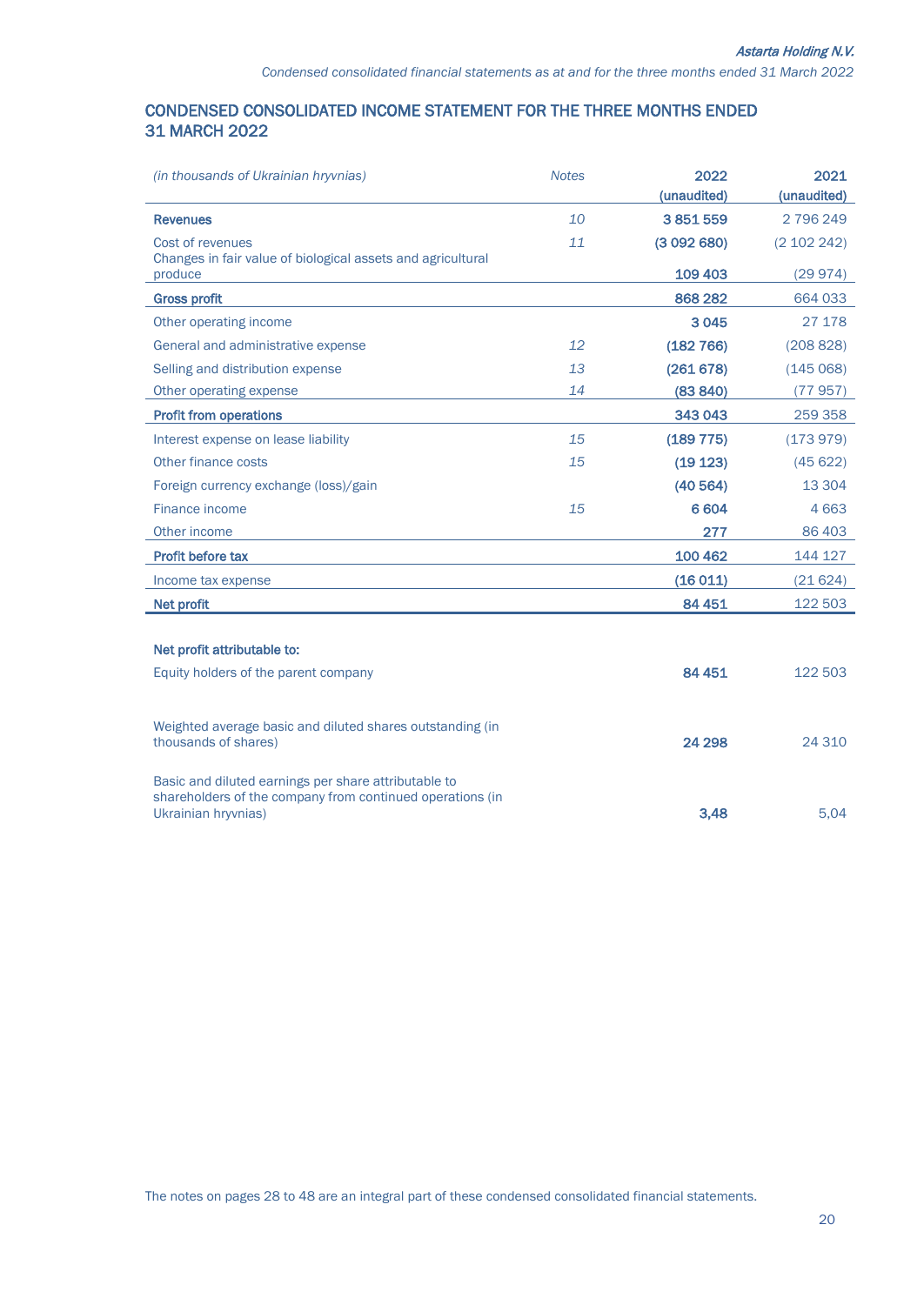## CONDENSED CONSOLIDATED INCOME STATEMENT FOR THE THREE MONTHS ENDED 31 MARCH 2022

| (in thousands of Euros)                                                           | <b>Notes</b> | 2022        | 2021        |
|-----------------------------------------------------------------------------------|--------------|-------------|-------------|
|                                                                                   |              | (unaudited) | (unaudited) |
| <b>Revenues</b>                                                                   | 10           | 119 321     | 82 835      |
| Cost of revenues                                                                  | 11           | (95811)     | (62 276)    |
| Changes in fair value of biological assets and agricultural produce               |              | 3 3 8 9     | (888)       |
| <b>Gross profit</b>                                                               |              | 26899       | 19671       |
| Other operating income                                                            |              | 94          | 805         |
| General and administrative expense                                                | 12           | (5662)      | (6 186)     |
| Selling and distribution expense                                                  | 13           | (8 107)     | (4297)      |
| Other operating expense                                                           | 14           | (2597)      | (2309)      |
| <b>Profit from operations</b>                                                     |              | 10 6 27     | 7684        |
| Interest expense on lease liability                                               | 15           | (5879)      | (5 154)     |
| Other finance costs                                                               | 15           | (593)       | (1351)      |
| Foreign currency exchange (loss)/gain                                             |              | (1257)      | 394         |
| Finance income                                                                    | 15           | 205         | 138         |
| Other income                                                                      |              | 9           | 2560        |
| Profit before tax                                                                 |              | 3 1 1 2     | 4 2 7 1     |
| Income tax expense                                                                |              | (496)       | (641)       |
| <b>Net profit</b>                                                                 |              | 2616        | 3630        |
|                                                                                   |              |             |             |
| Net profit attributable to:                                                       |              |             |             |
| Equity holders of the parent company                                              |              | 2616        | 3630        |
|                                                                                   |              |             |             |
| Weighted average basic and diluted shares outstanding (in thousands<br>of shares) |              | 24 298      | 24 3 10     |
| Basic and diluted earnings per share attributable to shareholders of              |              |             |             |

the company from continued operations (in Euros) 0,11 0,15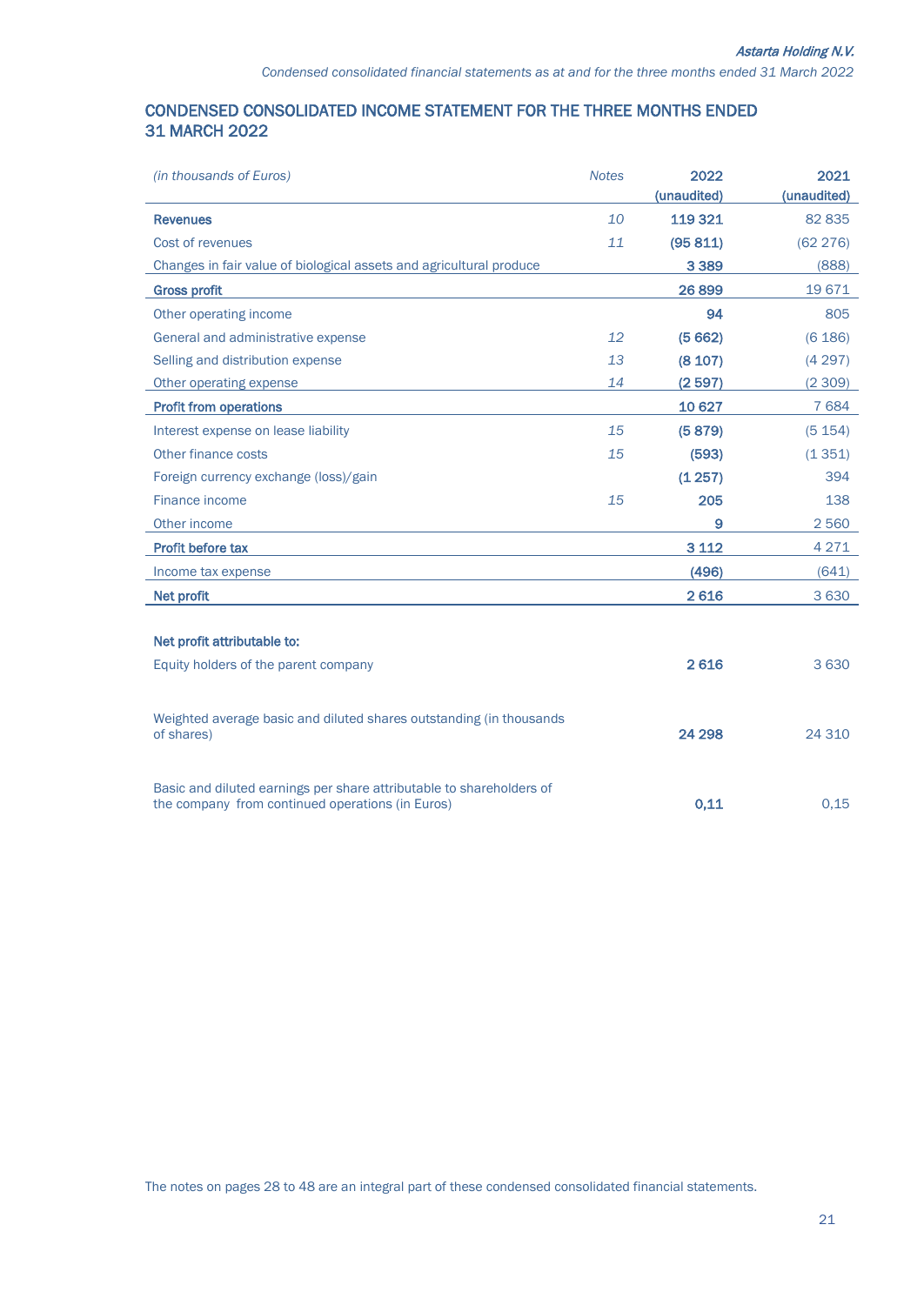#### CONDENSED CONSOLIDATED STATEMENT OF COMPREHENSIVE INCOME FOR THE THREE MONTHS ENDED 31 MARCH 2022

| <i>(in thousands of Ukrainian hryvnias)</i>                                                   | 2022        | 2021        |
|-----------------------------------------------------------------------------------------------|-------------|-------------|
|                                                                                               | (unaudited) | (unaudited) |
| Profit for the period                                                                         | 84 451      | 122 503     |
| Other comprehensive income                                                                    |             |             |
| Other comprehensive income to be reclassified to profit or loss in<br>subsequent periods:     |             |             |
| <b>Translation difference</b>                                                                 | (15875)     | 15 4 30     |
| Net other comprehensive income to be reclassified to profit or                                |             |             |
| loss in subsequent periods                                                                    | (15875)     | 15 4 30     |
| Other comprehensive income not to be reclassified to profit or<br>loss in subsequent periods: |             |             |
| Decrease of revaluation reserve                                                               | 57          | (44)        |
| Income tax effect                                                                             | (9)         |             |
| Net other comprehensive income not to be reclassified to profit or                            |             |             |
| loss in subsequent periods                                                                    | 48          | (44)        |
|                                                                                               |             |             |
| <b>Total other comprehensive income</b>                                                       | (15827)     | 15 3 86     |
| <b>Total comprehensive income</b>                                                             | 68 624      | 137889      |
|                                                                                               |             |             |
| Attributable to:                                                                              |             |             |
| Equity holders of the parent                                                                  | 68 624      | 137889      |
| Total comprehensive income for the year                                                       | 68 624      | 137889      |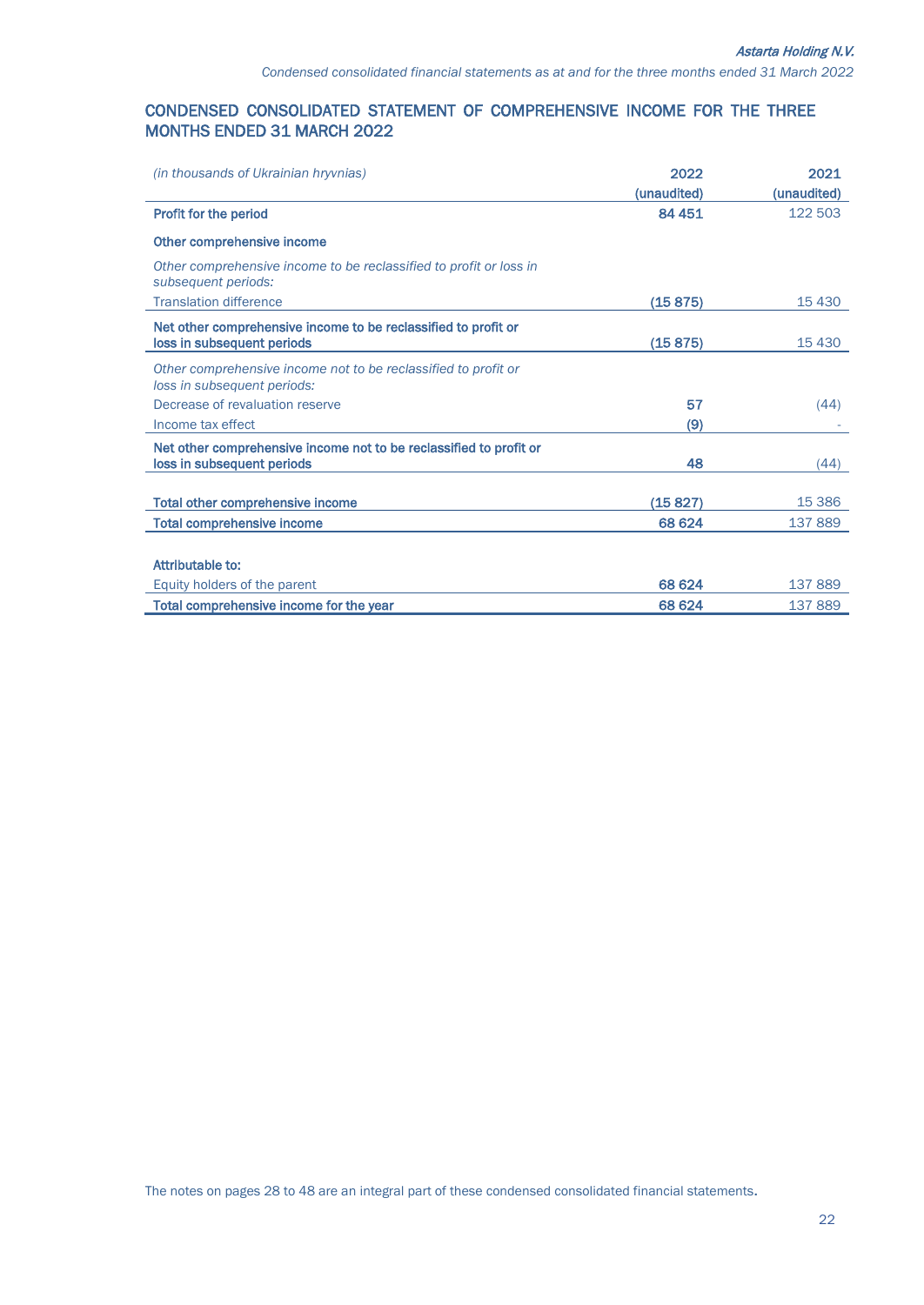#### CONDENSED CONSOLIDATED STATEMENT OF COMPREHENSIVE INCOME FOR THE THREE MONTHS ENDED 31 MARCH 2022

| <i>(in thousands of Euros)</i>                                                                   | 2022        | 2021        |
|--------------------------------------------------------------------------------------------------|-------------|-------------|
|                                                                                                  | (unaudited) | (unaudited) |
| <b>Profit for the period</b>                                                                     | 2616        | 3630        |
| Other comprehensive income                                                                       |             |             |
| Other comprehensive income to be reclassified to profit or loss in<br>subsequent periods:        |             |             |
| <b>Translation difference</b>                                                                    | (25 780)    | 21 3 7 3    |
| Net other comprehensive income to be reclassified to profit or loss in<br>subsequent periods     | (25 780)    | 21 3 7 3    |
| Other comprehensive income not to be reclassified to profit or loss in<br>subsequent periods:    |             |             |
| Decrease of revaluation reserve                                                                  | 1           | (1)         |
| Income tax effect                                                                                |             |             |
| Net other comprehensive income not to be reclassified to profit or loss in<br>subsequent periods | 1           | (1)         |
| Total other comprehensive income                                                                 | (25 779)    | 21 372      |
| <b>Total comprehensive income</b>                                                                | (23 163)    | 25 002      |
| Attributable to:                                                                                 |             |             |
| Equity holders of the parent                                                                     | (23 163)    | 25 002      |
| Total comprehensive income for the year                                                          | (23 163)    | 25 002      |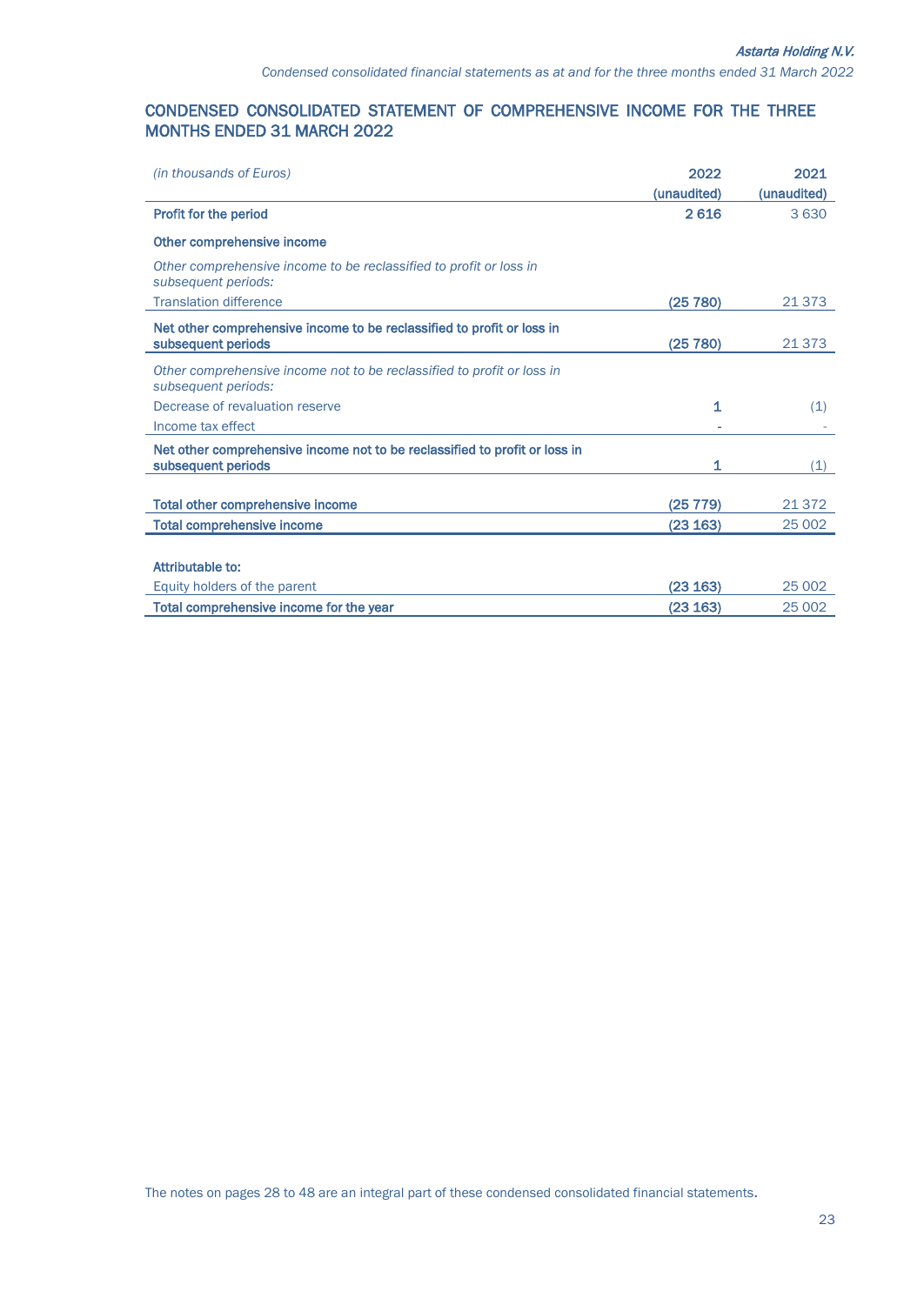#### CONDENSED CONSOLIDATED STATEMENT OF CASH FLOWS FOR THE THREE MONTHS ENDED 31 MARCH 2022

| <i>(in thousands of Ukrainian hryvnias)</i>                                         | <b>Notes</b> | 2022                  | 2021                 |
|-------------------------------------------------------------------------------------|--------------|-----------------------|----------------------|
|                                                                                     |              | (unaudited)           | (unaudited)          |
| <b>Operating activities</b>                                                         |              |                       |                      |
| <b>Profit before tax</b>                                                            |              | 100 462               | 144 127              |
| Adjustments for:                                                                    |              |                       |                      |
| Depreciation and amortization                                                       |              | 405 392               | 396 075              |
| Allowance for trade and other accounts receivable                                   | 14           | 1 3 3 7               | 9549                 |
| Loss on disposal of property, plant and equipment                                   | 14           | 6 1 1 3               | 6821                 |
| Write down of inventories                                                           | 14           | 6496                  |                      |
| VAT written off                                                                     | 14           | 1975                  | 3 3 6 2              |
| Interest income                                                                     | 15           | (5935)                | (3999)               |
| Other finance income                                                                | 15           | (669)                 | (664)                |
| Interest expense                                                                    | 15           | 13933                 | 26 036               |
| Other finance costs                                                                 | 15           | 3432                  | 28 4 7 8             |
| Interest expense on lease liability                                                 | 5            | 189775                | 173979               |
| Changes in fair value of biological assets and agricultural                         |              |                       |                      |
| produce<br>Disposal of revaluation in agricultural produce in the cost of           |              | (109 403)             | 29 974               |
| revenues                                                                            |              | 441792                | 185 317              |
| Recovery of assets previously written off                                           |              |                       | (25087)              |
| Net loss/(profit) attributable to non-controlling participants in                   |              |                       |                      |
| limited liability company subsidiaries                                              | 15           | 1758                  | (8892)               |
| Foreign exchange (gain)/loss                                                        |              | 40 5 64               | (13304)              |
| Working capital adjustments:                                                        |              |                       |                      |
| (Increase)/decrease in inventories                                                  |              | (18437)               | 69929                |
| (Increase)/decrease in trade and other receivables                                  |              | (38, 406)             | (143023)             |
| Decrease in biological assets due to other changes                                  |              | (453 267)             | (155 184)            |
| Increase/(decrease) in trade and other payables                                     |              | 166 425               | 173 383              |
| Income taxes paid                                                                   |              | (1)                   | (23071)              |
| Cash flows provided by operating activities                                         |              | 753 336               | 873806               |
| <b>Investing activities</b>                                                         |              |                       |                      |
| Purchase of property, plant and equipment, intangible assets and                    |              |                       |                      |
| other non-current assets                                                            |              | (164548)              | (95354)              |
| Proceeds from disposal of property, plant and equipment                             |              | 1 2 1 7               | 10576                |
| Interest received                                                                   | 15           | 5935                  | 3999                 |
| Disposal of subsidiaries                                                            |              |                       | 106 894              |
| Cash deposits placement                                                             |              |                       | (3919)               |
| Cash deposits withdrawal                                                            |              | 1074                  | 1549                 |
| Cash flows (used in) provided by investing activities                               |              | (156 322)             | 23 745               |
| <b>Financing activities</b>                                                         |              |                       |                      |
| Proceeds from loans and borrowings                                                  |              | 469 052               |                      |
| Repayment of loans and borrowings                                                   |              | (377 878)             | (770 199)            |
| Payment of lease liabilities<br>Payment of interest on lease liabilities            | 5,15         | (108035)<br>(189 775) | (177774)<br>(173979) |
| Interest paid                                                                       |              |                       |                      |
| Cash flows used in financing activities                                             |              | (14960)<br>(221596)   | (36029)<br>(1157981) |
| Net (decrease)/increase in cash and cash equivalents                                |              | 375418                | (260 430)            |
|                                                                                     |              |                       |                      |
| Cash and cash equivalents as at 1 January<br><b>Currency translation difference</b> |              | 356869                | 774 831              |
|                                                                                     |              | (15875)               | 15428                |
| Cash and cash equivalents as at 31 March                                            |              | 716412                | 529829               |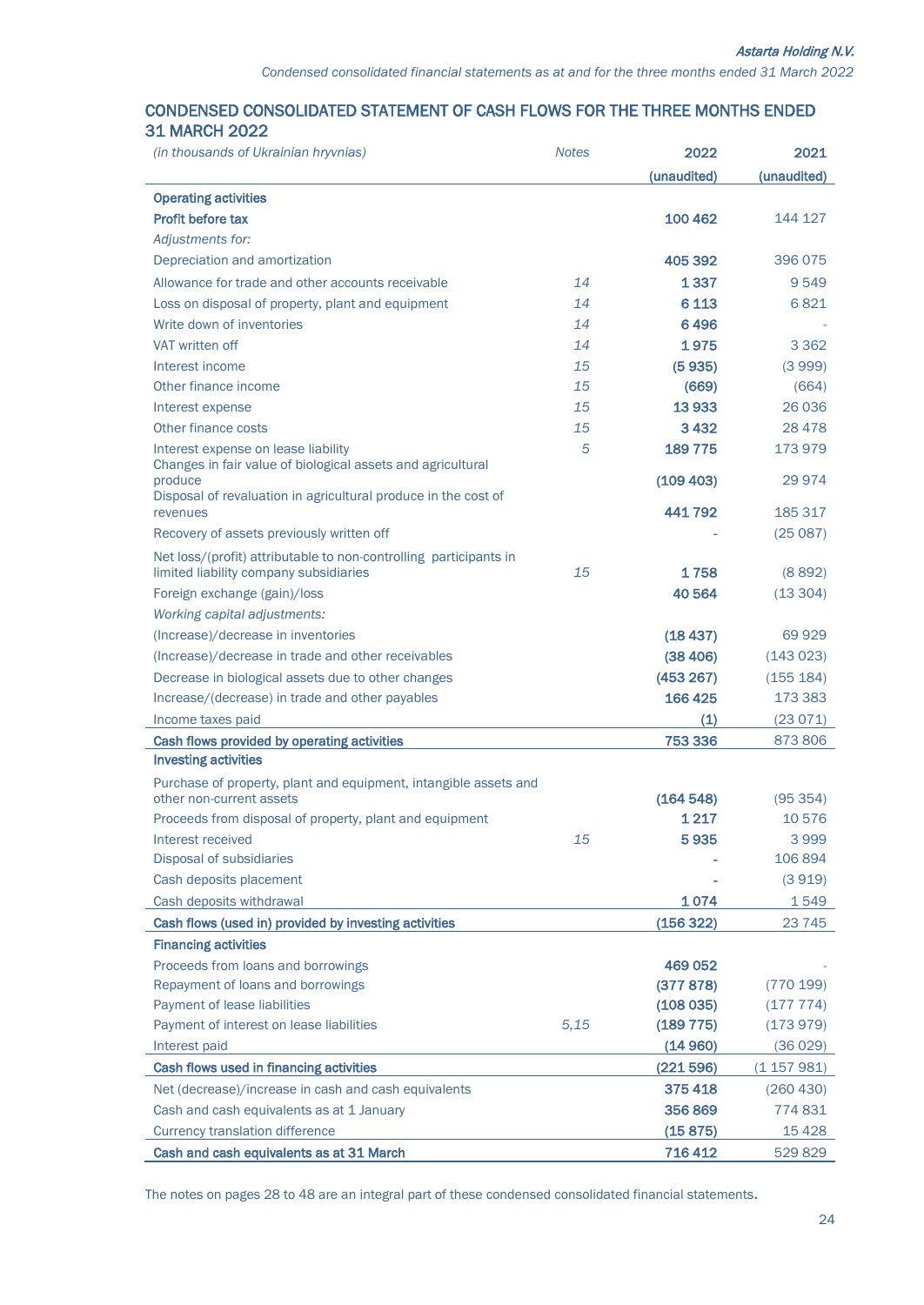## CONDENSED CONSOLIDATED STATEMENT OF CASH FLOWS FOR THE THREE MONTHS ENDED 31 MARCH 2022

| (in thousands of Euros)                                                                                     | <b>Notes</b> | 2022        | 2021        |
|-------------------------------------------------------------------------------------------------------------|--------------|-------------|-------------|
|                                                                                                             |              | (unaudited) | (unaudited) |
| <b>Operating activities</b>                                                                                 |              |             |             |
| <b>Profit before tax</b>                                                                                    |              | 3 1 1 2     | 4 2 7 1     |
| Adjustments for:                                                                                            |              |             |             |
| Depreciation and amortization                                                                               |              | 12 5 5 9    | 11 7 3 3    |
| Allowance for trade and other accounts receivable                                                           | 14           | 41          | 283         |
| Loss on disposal of property, plant and equipment                                                           | 14           | 189         | 202         |
| Write down of inventories                                                                                   | 14           | 201         |             |
| VAT written off                                                                                             | 14           | 61          | 100         |
| Interest income                                                                                             | 15           | (184)       | (119)       |
| Other finance income                                                                                        | 15           | (21)        | (19)        |
| Interest expense                                                                                            | 15           | 432         | 770         |
| Other finance costs                                                                                         | 15           | 106         | 844         |
| Interest expense on lease liability                                                                         | 5            | 5879        | 5 1 5 4     |
| Changes in fair value of biological assets and agricultural produce                                         |              | (3389)      | 888         |
| Disposal of revaluation in agricultural produce in the cost of                                              |              |             |             |
| revenues                                                                                                    |              | 13687       | 5491        |
| Recovery of assets previously written off                                                                   |              |             | (743)       |
| Net loss/(profit) attributable to non-controlling participants in limited<br>liability company subsidiaries | 15           | 55          | (263)       |
| Foreign exchange (gain)/loss                                                                                |              | 1 2 5 7     | (394)       |
| Working capital adjustments:                                                                                |              |             |             |
| (Increase)/decrease in inventories                                                                          |              | (572)       | 2070        |
| (Increase)/decrease in trade and other receivables                                                          |              | (1190)      | (4237)      |
| Decrease in biological assets due to other changes                                                          |              | (14042)     | (4597)      |
| Increase/(decrease) in trade and other payables                                                             |              | 5 1 5 6     | 5 1 3 6     |
|                                                                                                             |              |             | (683)       |
| Income taxes paid                                                                                           |              | 23 3 3 7    | 25 8 87     |
| Cash flows provided by operating activities<br><b>Investing activities</b>                                  |              |             |             |
|                                                                                                             |              |             |             |
| Purchase of property, plant and equipment, intangible assets and<br>other non-current assets                |              | (5098)      | (2825)      |
| Proceeds from disposal of property, plant and equipment                                                     |              | 38          | 313         |
| Interest received                                                                                           | 15           | 184         | 119         |
| Disposal of subsidiaries                                                                                    |              |             | 3 1 6 7     |
| Cash deposits placement                                                                                     |              |             | (116)       |
| Cash deposits withdrawal                                                                                    |              | 33          | 46          |
| Cash flows (used in) provided by investing activities                                                       |              | (4843)      | 704         |
| <b>Financing activities</b>                                                                                 |              |             |             |
| Proceeds from loans and borrowings                                                                          |              | 14531       |             |
| Repayment of loans and borrowings                                                                           |              | (11707)     | (22816)     |
| Payment of lease liabilities                                                                                |              | (3347)      | (5266)      |
| Payment of interest on lease liabilities                                                                    | 5,15         | (5879)      | (5 154)     |
| Interest paid                                                                                               |              | (463)       | (1067)      |
| Cash flows used in financing activities                                                                     |              | (6865)      | (34303)     |
| Net (decrease)/increase in cash and cash equivalents                                                        |              | 11629       | (7712)      |
| Cash and cash equivalents as at 1 January                                                                   |              | 11541       | 22 304      |
| <b>Currency translation difference</b>                                                                      |              | (1184)      | 1599        |
| Cash and cash equivalents as at 31 March                                                                    |              | 21986       | 16 191      |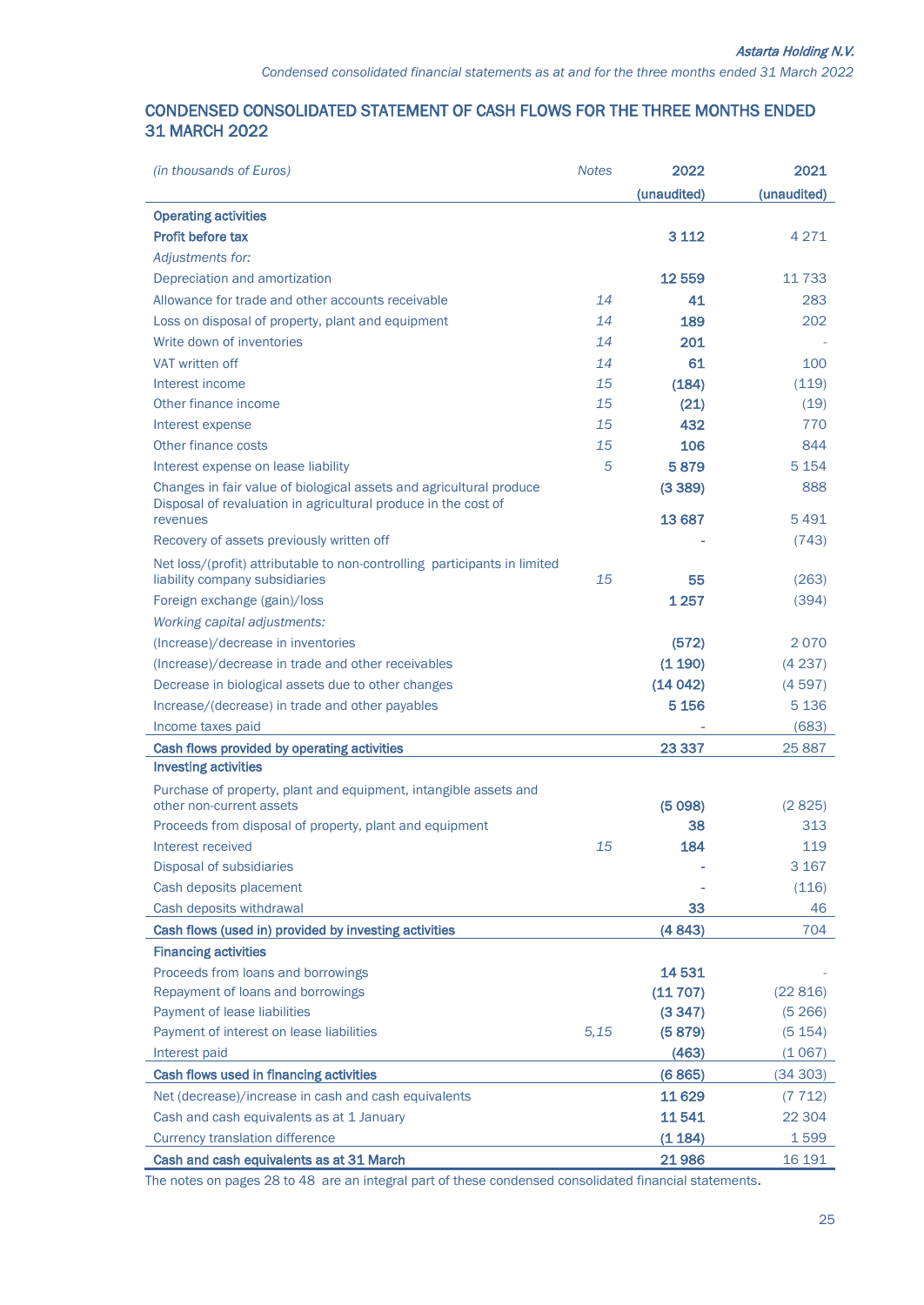## CONDENSED СONSOLIDATED STATEMENT OF CHANGES IN EQUITY FOR THE THREE MONTHS ENDED 31 MARCH 2022

#### Attributable to equity holders of the parent company

| (in thousands of Ukrainian hryvnias)                                                        | <b>Share</b><br>capital | <b>Additional</b><br>paid-in<br>capital | <b>Retained</b><br>earnings | <b>Revaluation</b><br>surplus | <b>Treasury</b><br>shares | Currency<br>translation<br>reserve | <b>Total equity</b> |
|---------------------------------------------------------------------------------------------|-------------------------|-----------------------------------------|-----------------------------|-------------------------------|---------------------------|------------------------------------|---------------------|
|                                                                                             | (unaudited)             | (unaudited)                             | (unaudited)                 | (unaudited)                   | (unaudited)               | (unaudited)                        | (unaudited)         |
| As at 31 December 2021                                                                      | 1663                    | 369798                                  | 13 096 200                  | 1521501                       | (137 875)                 | 459821                             | 15 311 108          |
| Net profit                                                                                  |                         |                                         | 84 451                      |                               |                           |                                    | 84 451              |
| Share of non-controlling participants in LLC in<br>revaluation surplus, net of deferred tax |                         | $\sim$                                  |                             | 48                            | $\sim$                    |                                    | 48                  |
| <b>Translation difference</b>                                                               | ۰                       | $\sim$                                  | ۰                           | $\sim$                        | $\sim$                    | (15875)                            | (15875)             |
| Total other comprehensive income, net of tax                                                | ۰                       | $\sim$                                  |                             | 48                            | ۰.                        | (15875)                            | (15827)             |
| Total comprehensive income                                                                  | ۰                       | $\sim$                                  | 84 451                      | 48                            | $\sim$                    | (15875)                            | 68 624              |
| Realisation of revaluation surplus, net of tax                                              |                         |                                         | 65 7 25                     | (65725)                       |                           |                                    |                     |
| As at 31 March 2022                                                                         | 1663                    | 369798                                  | 13 246 376                  | 1455824                       | (137 875)                 | 443 946                            | 15 379 732          |

#### Attributable to equity holders of the parent company

| (in thousands of Euros)                                                                     | <b>Share</b><br>capital | <b>Additional</b><br>paid-in<br>capital | Retained<br>earnings | <b>Revaluation</b><br>surplus | <b>Treasury</b><br>shares | <b>Currency</b><br>translation<br>reserve | <b>Total equity</b> |
|---------------------------------------------------------------------------------------------|-------------------------|-----------------------------------------|----------------------|-------------------------------|---------------------------|-------------------------------------------|---------------------|
|                                                                                             | (unaudited)             | (unaudited)                             | (unaudited)          | (unaudited)                   | (unaudited)               | (unaudited)                               | (unaudited)         |
| As at 31 December 2021                                                                      | 250                     | 55 638                                  | 650 995              | 68922                         | (6103)                    | (274560)                                  | 495 142             |
| Net profit                                                                                  |                         |                                         | 2616                 |                               |                           |                                           | 2616                |
| Share of non-controlling participants in LLC in<br>revaluation surplus, net of deferred tax |                         | $\sim$                                  | ۰                    |                               |                           |                                           |                     |
| <b>Translation difference</b>                                                               |                         | $\sim$                                  | ۰                    |                               |                           | (25780)                                   | (25 780)            |
| Total other comprehensive income, net of tax                                                | ۰                       | $\sim$                                  | ۰                    |                               |                           | (25780)                                   | (25 779)            |
| Total comprehensive income                                                                  | ۰                       | <b>Service</b>                          | 2616                 |                               | ×.                        | (25 780)                                  | (23 163)            |
| Realisation of revaluation surplus, net of tax                                              | ۰                       |                                         | 2977                 | (2977)                        |                           |                                           |                     |
| As at 31 March 2022                                                                         | 250                     | 55 638                                  | 656 588              | 65946                         | (6103)                    | (300340)                                  | 471979              |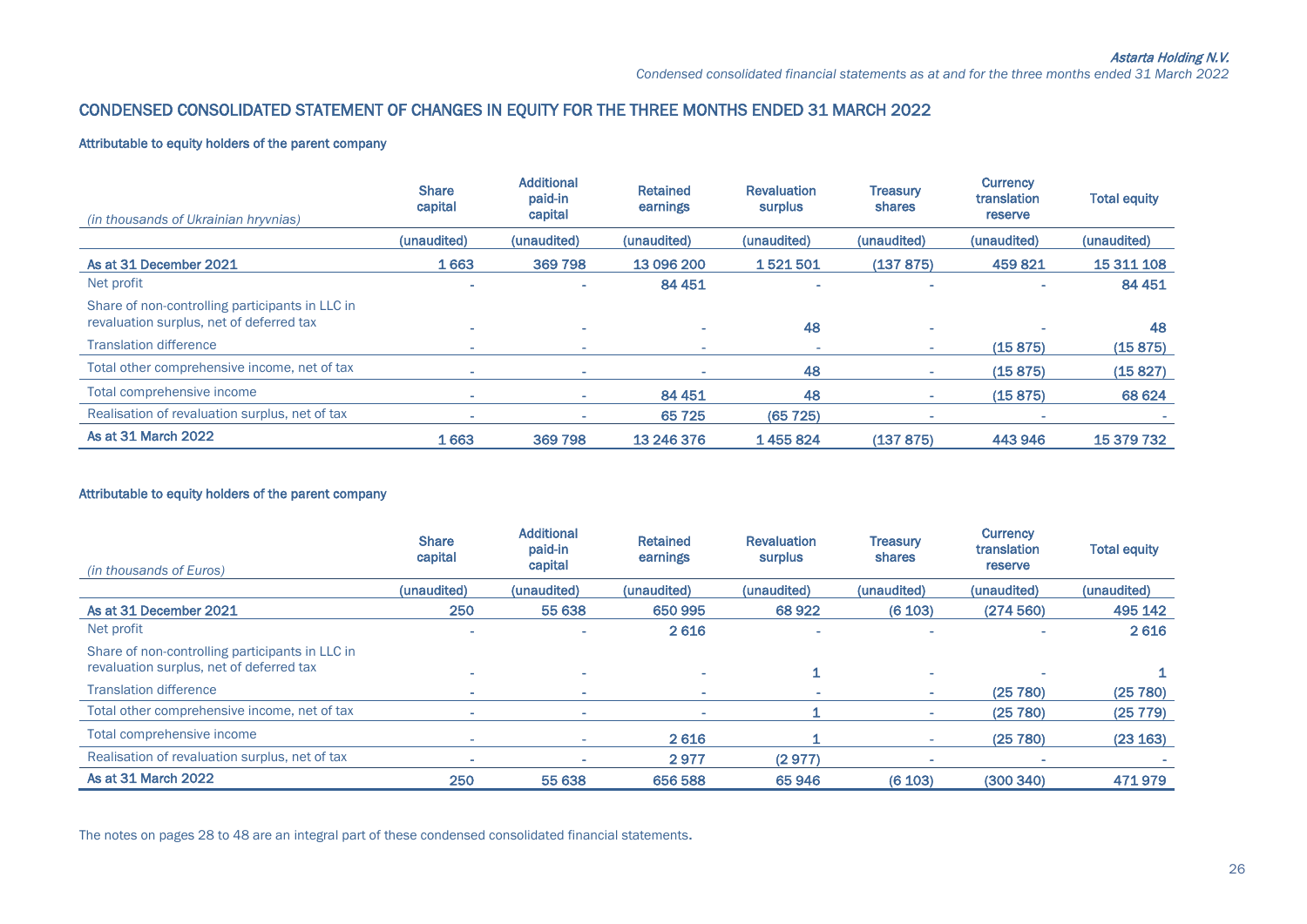## CONDENSED СONSOLIDATED STATEMENT OF CHANGES IN EQUITY FOR THE THREE MONTHS ENDED 31 MARCH 2021

#### Attributable to equity holders of the parent company

| (in thousands of Ukrainian hryvnias)                                                        | <b>Share</b><br>capital | <b>Additional</b><br>paid-in capital | <b>Retained</b><br>earnings | <b>Revaluation</b><br>surplus | <b>Treasurv</b><br>shares | <b>Currency</b><br>translation reserve | <b>Total equity</b> |
|---------------------------------------------------------------------------------------------|-------------------------|--------------------------------------|-----------------------------|-------------------------------|---------------------------|----------------------------------------|---------------------|
|                                                                                             | (unaudited)             | (unaudited)                          | (unaudited)                 | (unaudited)                   | (unaudited)               | (unaudited)                            | (unaudited)         |
| As at 31 December 2020                                                                      | 1663                    | 369 798                              | 9 0 6 6 3 5 4               | 1926064                       | (119260)                  | 474 036                                | 11 718 655          |
| Net profit                                                                                  |                         | <b>COL</b>                           | 122 503                     |                               |                           |                                        | 122 503             |
| Share of non-controlling participants in LLC in<br>revaluation surplus, net of deferred tax |                         |                                      |                             | (44)                          |                           |                                        | (44)                |
| <b>Translation difference</b>                                                               |                         | $\sim$                               | ٠<br>٠                      |                               |                           | 15 4 30                                | 15 4 30             |
| Total other comprehensive loss, net of tax                                                  |                         | $\overline{\phantom{a}}$             |                             | (44)                          |                           | 15 4 30                                | 15 3 86             |
| Total comprehensive income                                                                  |                         |                                      | 122 503                     | (44)                          | $\sim$                    | 15 4 30                                | 137889              |
| Realisation of revaluation surplus, net of tax                                              |                         | $\overline{\phantom{a}}$             | 110 533                     | (110533)                      |                           |                                        |                     |
| As at 31 March 2021                                                                         | 1663                    | 369 798                              | 9 299 390                   | 1815487                       | (119260)                  | 489 466                                | 11 856 544          |

#### Attributable to equity holders of the parent company

|                                                 | <b>Share</b><br>capital | <b>Additional</b><br>paid-in capital | <b>Retained</b><br>earnings | <b>Revaluation</b><br>surplus | <b>Treasury</b><br>shares | <b>Currency</b><br>translation reserve | <b>Total equity</b> |
|-------------------------------------------------|-------------------------|--------------------------------------|-----------------------------|-------------------------------|---------------------------|----------------------------------------|---------------------|
| (in thousands of Euros)                         |                         |                                      |                             |                               |                           |                                        |                     |
|                                                 | (unaudited)             | (unaudited)                          | (unaudited)                 | (unaudited)                   | (unaudited)               | (unaudited)                            | (unaudited)         |
| As at 31 December 2020                          | 250                     | 55 638                               | 521311                      | 87 251                        | (5527)                    | (321597)                               | 337 326             |
| Net profit                                      |                         |                                      | 3630                        |                               |                           |                                        | 3630                |
| Share of non-controlling participants in LLC in |                         |                                      |                             |                               |                           |                                        |                     |
| revaluation surplus, net of deferred tax        |                         | ٠                                    |                             | (1)                           |                           |                                        | (1)                 |
| <b>Translation difference</b>                   |                         |                                      |                             |                               |                           | 21 3 7 3                               | 21 3 7 3            |
| Total other comprehensive income, net of tax    |                         | $\sim$                               | $\sim$                      | (1)                           |                           | 21 3 7 3                               | 21 372              |
| Total comprehensive loss                        |                         |                                      | 3630                        | (1)                           |                           | 21 3 7 3                               | 25 002              |
| Realisation of revaluation surplus, net of tax  |                         |                                      | 5 0 0 7                     | (5007)                        |                           |                                        |                     |
| As at 31 March 2021                             | 250                     | 55 638                               | 529948                      | 82 243                        | (5527)                    | (300224)                               | 362 328             |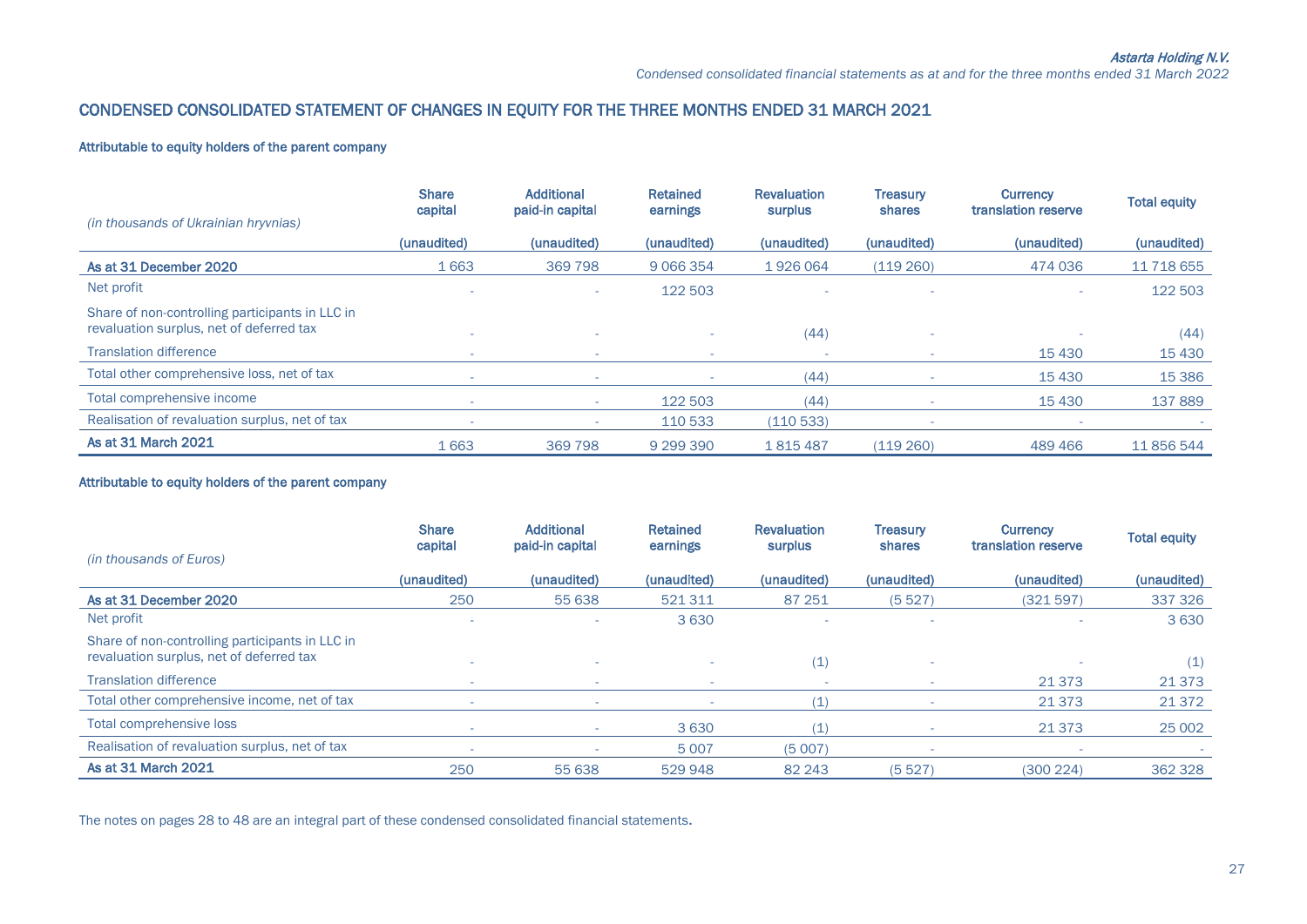# 1 BACKGROUND

#### Organisation and operations

These condensed consolidated financial statements are prepared by ASTARTA Holding N.V. (the Company), a Dutch public company incorporated in Amsterdam, the Netherlands, on 9 June 2006 under the Dutch law.

The Company's legal address is Jan van Goyenkade 8, 1075 HP Amsterdam, the Netherlands.

On 4 July 2006 the shareholders of the Company contributed their shares in the Cyprus based company Ancor Investments Ltd to ASTARTA Holding N.V. After the contribution, ASTARTA Holding N.V. owns 100% of share capital of Ancor Investment Ltd.

Ancor Investments Ltd owns 99.99% of the capital of LLC "Firm "Astarta-Kyiv" (Astarta-Kyiv) registered in Ukraine, which in turn controls а number of subsidiaries in Ukraine (hereinafter the Company and its subsidiaries are collectively referred to as the "Group").

On 16 August 2006 the Company's shares were admitted for trading on the Warsaw Stock Exchange. The first quotation of the shares on the Warsaw Stock Exchange took place on 17 August 2006.

The Group specializes in sugar production, grain and oilseeds growing, soybean processing and [cattle](http://www.multitran.ru/c/m.exe?t=615449_1_2&ifp=1)  [farming.](http://www.multitran.ru/c/m.exe?t=615449_1_2&ifp=1) The farmlands, sugar plants and cattle operations are mainly located in the Poltava, Vinnytsia, Khmelnytsky, Chernihiv and Kharkiv oblasts (administrative regions) of Ukraine. The Group's business is vertically integrated because sugar is produced primarily using own-grown sugar beet.

#### (a) Ukrainian business environment and the impact on the Group

(i) In 2021, Ukraine faced significant public debt repayments, which required mobilising substantial domestic and external financing in an increasingly challenging financing environment for emerging markets.

The events which led to the annexation of Crimea by the Russian Federation in February 2014 and the conflict in the East of Ukraine which started in spring 2014 has not been resolved to date. On 24 February 2022 the Russian Federation announced a full-scale military aggression against Ukraine.

Under martial law the NBU has introduced some temporary restrictions that has impact on economic environment, such as restriction of cross-border payments in foreign currency, fixing the official exchange rate for 24 February 2022, release of cash from client accounts in foreign currency, suspending debit transactions from the accounts of residents of the state that has carried out armed aggression against Ukraine. These measures aim to ensure the reliable and stable operation of Ukraine's financial system and facilitate the support for the Armed Forces of Ukraine, as well as the smooth operation of critical infrastructure.

In March 2022 inflation rate increased in annual terms up to 13.7% due to tensions over a military invasion and then the actual Russian invasion of Ukraine on 24 February. As result food and fuel prices rose most rapidly due to excessive demand and disruptions in supply chains. Together with disrupted logistical chains and higher production costs, stronger demand from the population and a further increase in global energy prices impacts inflation rate in Ukraine.

On 9 March 2022, the International Monetary Fund has approved an additional financing for Ukraine under an emergency support program known as the Rapid Financing Instrument ("RFI") in amount of USD 1.4 billion. The funds disbursed under the RFI program will help to finance priority expenditures of the government and support Ukraine's balance of payments.

On 15 March 2022 the Verkhovna Rada of Ukraine has adopted the following tax changes till the end of martial law:

Cancellation of excise duty on fuel and decrease in VAT rate for fuel import from 20% to 7%;

- Annual revenue limit for applying simplified taxation system and pay a single tax has increased from UAH 10mln up to UAH 10 billion and tax rate fixed at 2%, no limitation on employees quantity for large companies;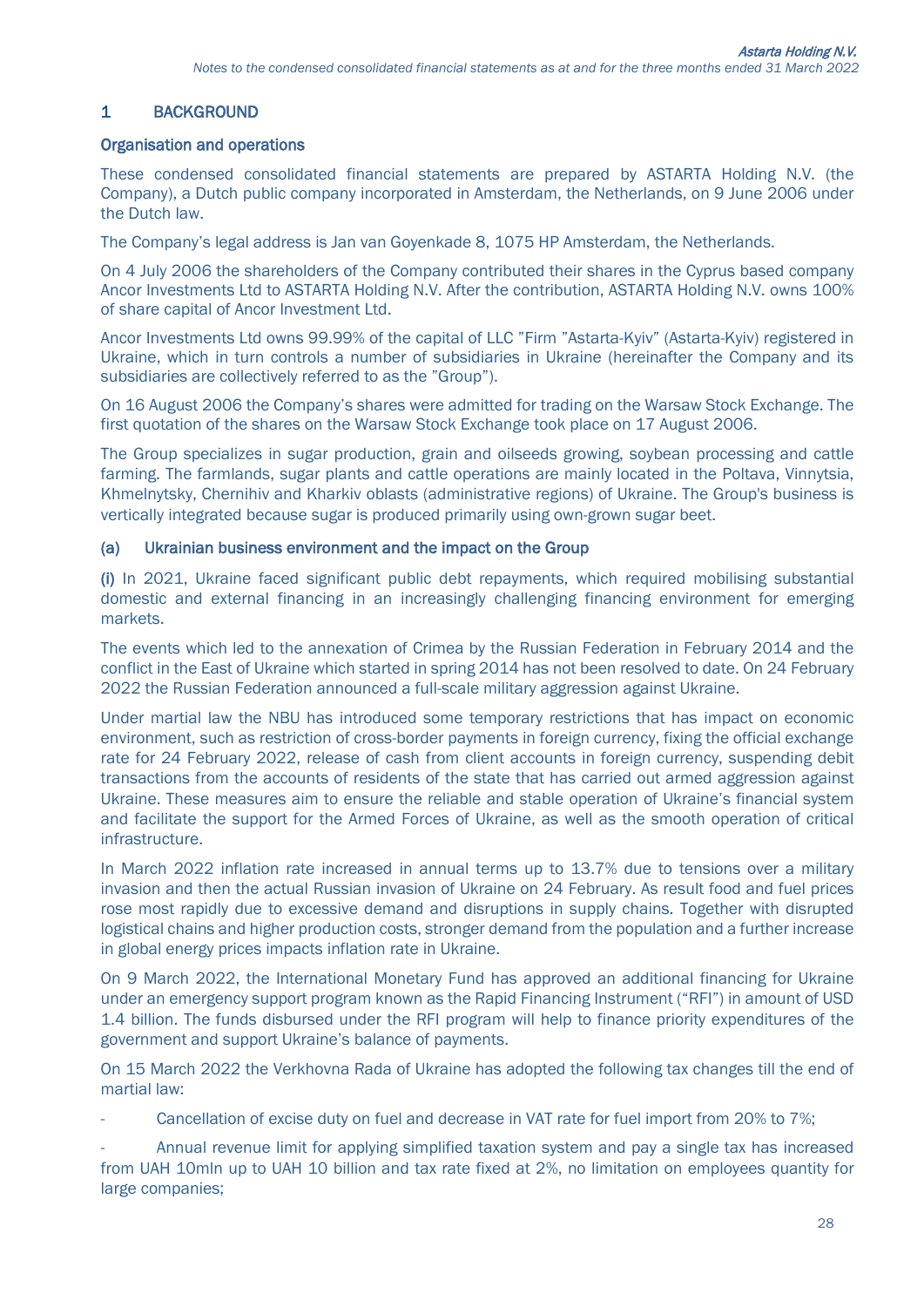Landowners are exempt from paying land tax and land rent in areas where fighting is taking place or temporarily occupied territories, or littered with explosive objects (The list of such territories will be determined by the Cabinet of Ministers of Ukraine), period of exemption is from March 2022 to December 31 of the year following the year in which the martial law will be cancelled;

Transactions on voluntary transfer of any inventory, provision of services to the Armed Forces of Ukraine and territorial defense units are not taxed;

Penalty for violating tax law is not charged;

- Amount of VAT paid on the value of purchased goods and services will be included in the tax credit on the basis of primary documents due to the impossibility of registration of tax invoices in the Unified Register of Tax Invoices ("URTI") (Registration of tax invoices in URTI will be completed within six months after the abolition of martial law);

- Environmental tax on facilities located in areas where fighting took place or temporarily occupied territories was cancelled for 2022;

In March 2022 the government has introduced a zero quota on export of mineral fertilizers, cattle, cattle meat, rye, buckwheat and table salt. Export of wheat, chicken meat, eggs, sunflower oil, millet, sugar are subject to licensing. Export of gas is prohibited.

Due to Russia invasion of Ukraine all seaports are blocked and transportation of goods by Black and Azov seas is impossible. Transportation of goods is performed by railway and trucks.

Further economic growth depends upon the resolving the Russia invasion of Ukraine and upon success of the Ukrainian government in realization of new reforms and recovery strategy after stopping the invasion, cooperation with the international funds.

Despite certain improvements in 2021, the ongoing political and economic uncertainties are difficult to predict due to Russia military invasion of Ukrainian territory in February 2022 and they significantly affect the Ukrainian economy and the Company's business.

(ii) The Group is well diversified geographically with its main assets being located in the Central part of Ukraine (Poltava region), and Western part (Khmelnytskyi, Vinnytsya, Zhytomyr and Ternopil regions) with less than 1% of assets located in Northern (Chernihiv region) and Eastern (Kharkiv region) parts. As at the date of these condensed consolidated interim financial statements:

- the most intensive military actions are localized in the regions, where ASTARTA does not operate and, hence, does not have significant assets;
- no critical assets preventing the Group to continue operations are damaged;
- no material assets are lost or located in the uncontrolled territories.

In March 2022 ASTARTA already started its spring planting campaign of sugar beets in Poltava, Khmelnytskyi and Vinnytsya regions; shortly followed by other regions. All machinery and equipment went under the regular maintenance processes to get ready for the start of the agricultural season. The Group plans to carry out its sowing campaign in similar volumes and period as before in order to ensure food security of the country. The Group already accumulated in Ukraine almost all of the necessary seeds, fertilizers and fuel for the sowing campaign in its warehouses in Ukraine. Half of the fertilizers for spring crops were already implicated into the fields. Each agri subsidiary operates within its own storages of seeds, fuel, fertilizers located in the areas in close proximity to the arable land plots.

The Group plans to commence its harvesting campaign of winter crops as usual in early July and continues till August. Depending on the weather conditions and other factors it is possible to postpone the harvest for one-two weeks without major impact on yields and quality. Procurement of fuel for harvesting season is already in process jointly with the Ministry of Agri and Food and grain associations.

In 2022 the Group plans to operate all of its sugar plants at a capacity of 3% higher than in previous year. The soybean processing plant operates at its normal crushing capacity.

Apart from sugar, as at the reporting date the Group has stock of other inventory in its warehouses, like corn, soy and soy products, wheat and sunflower, refer to Note 7. As at the date of these condensed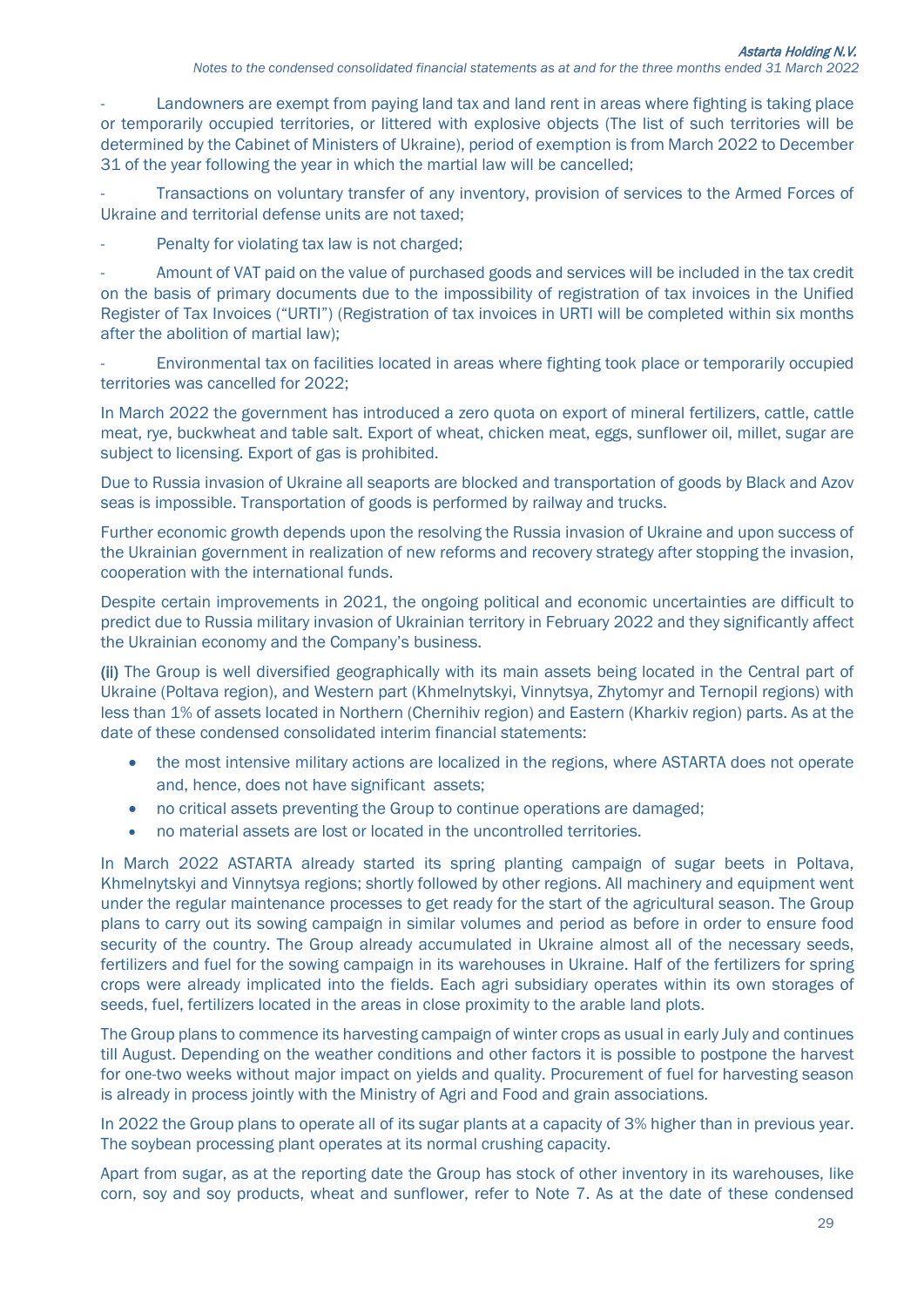consolidated financial statements the Group still has significant balances of inventory in good conditions. Currently, ASTARTA continues to sell its crops, sugar, milk, and soybean crushing products on the domestic market. Given the second year of a sugar deficit on the local market and higher than budgeted price for sugar, the Group believes that will positively affect 2022 financial results. While export by means of sea carriages temporarily is impossible due to suspension of seaports operations, the Group intends to exercise export sales of wheat, corn and soy via railway. The Group is already in the process of rearranging its usual delivery routes from southern to western regions. Due to temporary restrictions on export of certain agricultural products, on 14 March 2022 Group obtain its first license on export of wheat, which it plans to transport via Western border. Transportation routes in the Central and Western parts of Ukraine are not affected by military actions.

ASTARTA is not trading with the entities in the Ukrainian, EU and US sanctions list or entities associated with the individuals under those sanctions.

In-house agricultural and office IT solutions allow ASTARTA to maintain business processes remotely in current circumstances. However, in case of any disruption of centralized systems, all ASTARTA's subsidiaries can operate autonomously according to the internal procedures and regulations.

The Ukrainian government takes various measures to support agricultural operations in Ukraine. The government has approved a mechanism of state guarantees for the loans of small and medium-sized enterprises in the agri sector. The same mechanism for bigger agro companies is in process of implementation and has been already discussed with banks and market players via associations. It was already approved to decrease taxation of fuel supply to the territory of Ukraine. This action will allow further supply of fuel to Ukraine.

As at 31 December 2021 the Group was in compliance with covenants on its loans. As at 20 April 2022 management also prepared the forecast of covenants up until and covering Q2 2023. Based on this, management expects that the Group will be able to meet the covenants for the upcoming 12 months from the date of these condensed consolidated financial statements with considerable headroom for the contracted ratios. In management's view, the sustainability of headroom will be ensured through the reduced level of external debts as well as positive operating results. Reduced level of external debt will be maintained through the servicing of existing debt as intended in the initial loan schedules. Group repaid EUR 483 thousand of loans and obtained a new tranche for EUR 7.7 million in April 2022.

As of the date of these condensed consolidated financial statements, condition and safety of the Group's assets are not significantly affected by the current invasion by the Russian Federation and the operational, logistic processes were reassessed by the Group to ensure continuity of its business, as described above. Management is taking appropriate actions to continuously revise its businesses processes and practices and prepared a 12 months budget based the assumption of that the degree of intensity of military actions in the regions where the Group's assets are located and the area of Ukrainian territory currently invaded by the Russian troops is not largely increased; the Group is able to carry out the sowing and harvesting campaigns; the railway infrastructure will function and can be used as a way of executing export sales during the period of seaports closure; it will be possible to operate sugar processing plans for the harvested sugar beet in 2022/23; the Group will be able to obtain export licenses for its certain agricultural products.

#### 2 BASIS OF PREPARATION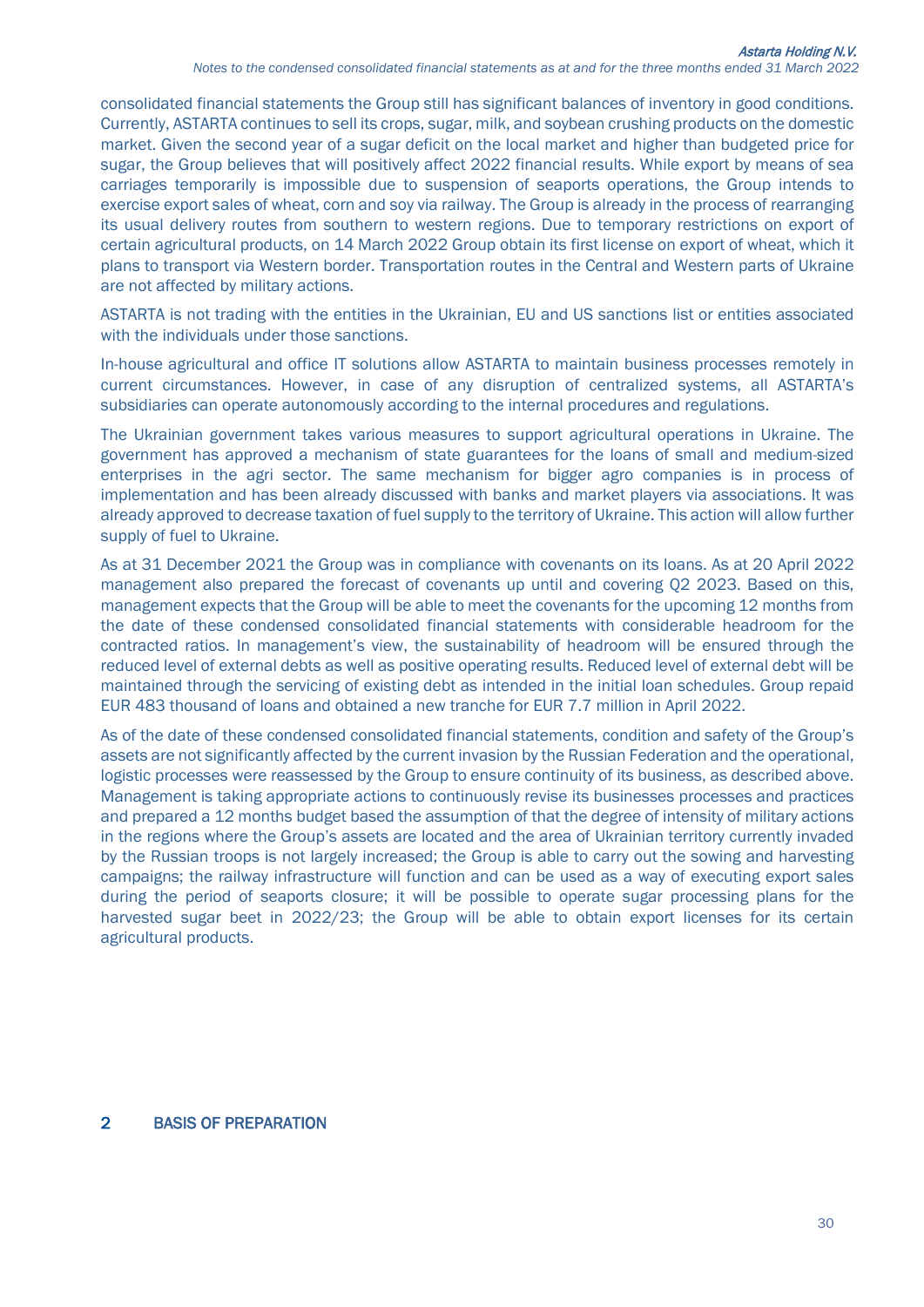#### (a) Statement of compliance

These condensed consolidated interim financial statements for the three months ended 31 March 2022 have been prepared in accordance with IAS 34 Interim Financial Reporting.

These condensed consolidated interim financial statements do not include all the information and disclosures required in the annual financial statements, and should be read in conjunction with the Company's annual financial statements for the year ended 31 December 2021 which have been prepared in accordance with IFRS.

## (b) Going Concern

On 24 February 2022 Russia initiated a full-scale military invasion of Ukraine. This was followed up by the immediate enactment of martial law by the Ukrainian President's Decree approved by Verkhovna Rada of Ukraine and corresponding introduction of the related temporary restrictions that impact the economic environment. Considering the above, Astarta has assessed the going concern assumption based on which the financial statements have been prepared.

While the Group's operations were not largely impacted so far and management prepared its 12 months budget based on the known facts and events, there is a significant uncertainty over the future development of military invasion, its duration and short and long-term impact on the Group, its people, operations, liquidity, and assets. There could be multiple scenarios of further developments of the current situation with unknown likelihood and the magnitude of the impact on the Group might be from significant to severe.

Main specific risks factors include:

- Ability to negotiate with the banks and attract new credit limits (facilities) in Q3 2022, to finance operating activities of the Group. This is contingent upon uncertainty related to availability and will of the banks to provide such new financing
- Ability to obtain cash from the banks available under the already approved, unused credit facilities granted to date or expected to be obtained during the year. Because those facilities are not legally binding and depend, on the ability of banks (mainly Ukrainian banks) to provide cash
- The safety of fixed assets and inventories (the assets), and access to logistic routs is highly contingent upon the development of military activities. There is a significant uncertainty of whether the assets or routs of transportation might be damaged or available and therefore or the Group would not be able to move its assets between locations, customers and suppliers. This may result in additional costs or loss of revenues

In order to analyze the impact of these risks and support its ability to continue as a going concern, management has prepared actualized financial forecast as of the end of April 2022 which shows that the ability of Group to operate as a going concern would be dependent on the following significant assumptions:

- Banks have already approved most of the credit facilities required for the financing of Q1, Q2 and partially Q3 or the approval is in pipeline with the banks. Management would be able to draw the cash from the approved credit facilities to finance operating activities
- Management would be able to negotiate with the banks and attract additional credit facilities in Q3 2022. Historically management maintained a fruitful relation with the banks and was able to attract new financing
- When preparing the actualized financial forecast, management has made the following adjustments to the initial financial forecast, i.e.:
	- decreased sales volume due to possible complications with altering the available routes of transportation, i.e. through the western border instead of the ports of the Black Sea
	- decreased costs due to postponement of large investment projects and removing the nonessential capital expenditures.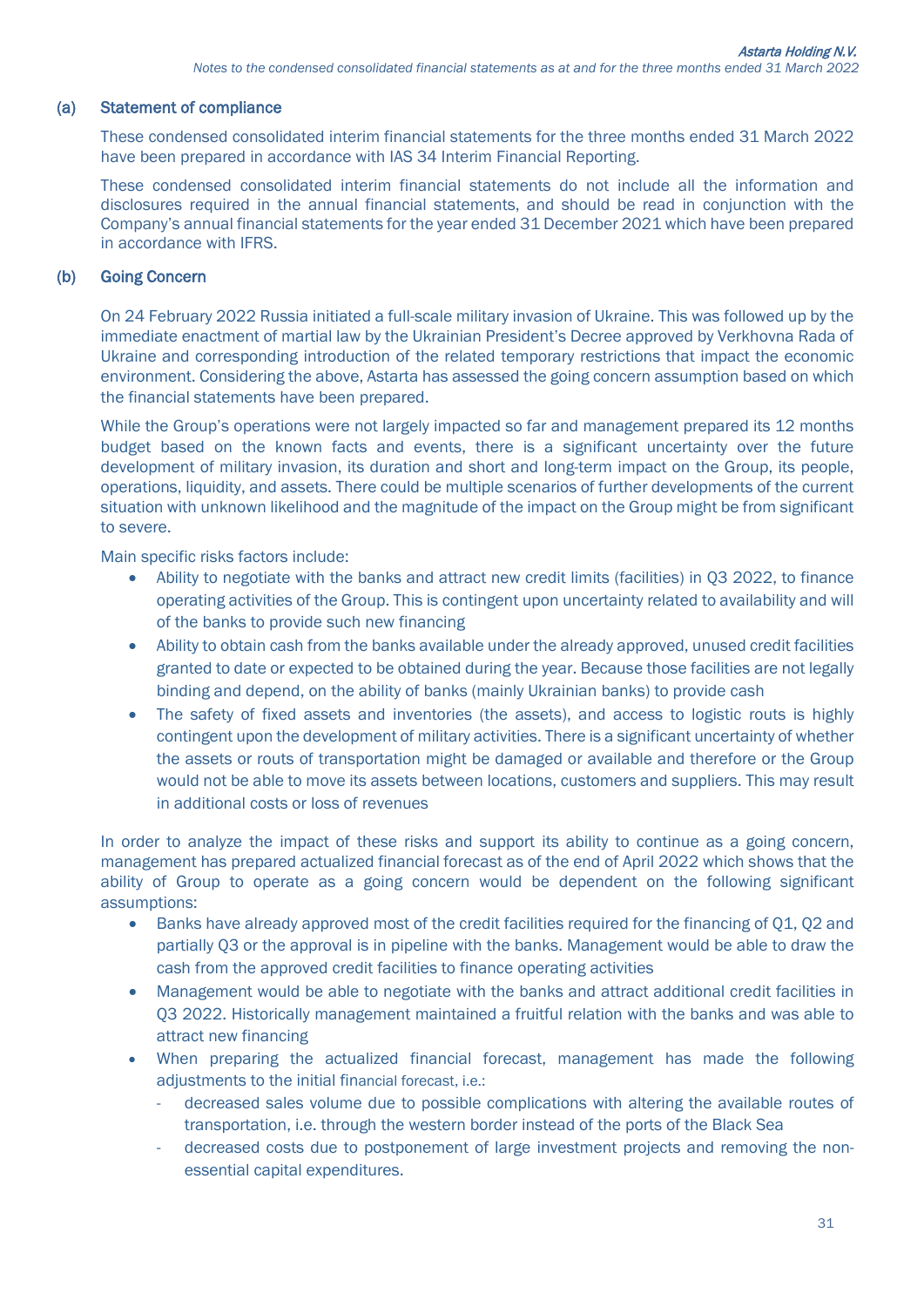Based on these steps that management is taking, management concluded that it is appropriate to prepare the financial statements on a going concern basis. However, due to the uncertain impact of the future development of the military invasion on the above-mentioned significant assumptions underlying managements forecasts, management concludes that a material uncertainty exists, which may cast significant doubt about the Group's ability to continue as a going concern and, therefore, the Group may be unable to realize its assets and discharge its liabilities in the normal course of business.

## (c) Basis of consolidation

The condensed consolidated financial statements comprise the financial statements of the Group and its subsidiaries as at 31 March 2022. Control is achieved when the Group is exposed, or has rights, to variable returns from its involvement with the investee and has the ability to affect those returns through its power over the investee.

Specifically, the Group controls an investee if and only if the Group has:

- Power over the investee (i.e. existing rights that give it the current ability to direct the relevant activities of the investee)
- Exposure, or rights, to variable returns from its involvement with the investee, and
- The ability to use its power over the investee to affect its returns

When the Group has less than a majority of the voting or similar rights of an investee, the Group considers all relevant facts and circumstances in assessing whether it has power over an investee, including:

- The contractual arrangement with the other vote holders of the investee
- Rights arising from other contractual arrangements
- The Group's voting rights and potential voting rights

The Group re-assesses whether or not it controls an investee if facts and circumstances indicate that there are changes to one or more of the three elements of control. Consolidation of a subsidiary begins when the Group obtains control over the subsidiary and ceases when the Group loses control of the subsidiary. Assets, liabilities, income and expenses of a subsidiary acquired or disposed of during the year are included in the statement of comprehensive income from the date the Group gains control until the date the Group ceases to control the subsidiary.

Profit or loss and each component of other comprehensive income (OCI) are attributed to the equity holders of the parent of the Group and to the non-controlling interests, even if this results in the noncontrolling interests having a deficit balance. When necessary, adjustments are made to the financial statements of subsidiaries to bring their accounting policies into line with the Group's accounting policies. All intra-group assets and liabilities, equity, income, expenses and cash flows relating to transactions between members of the Group are eliminated in full on consolidation.

If the Group loses control over a subsidiary, it:

- Derecognises the assets (including goodwill) and liabilities of the subsidiary
- Derecognises the carrying amount of any non-controlling interests
- Derecognises the cumulative translation differences recorded in equity
- Recognises the fair value of the consideration received
- Recognises the fair value of any investment retained
- Recognises any surplus or deficit in profit or loss

Reclassifies the parent's share of components previously recognised in OCI to profit or loss or retained earnings, as appropriate, as would be required if the Group had directly disposed of the related assets or liabilities.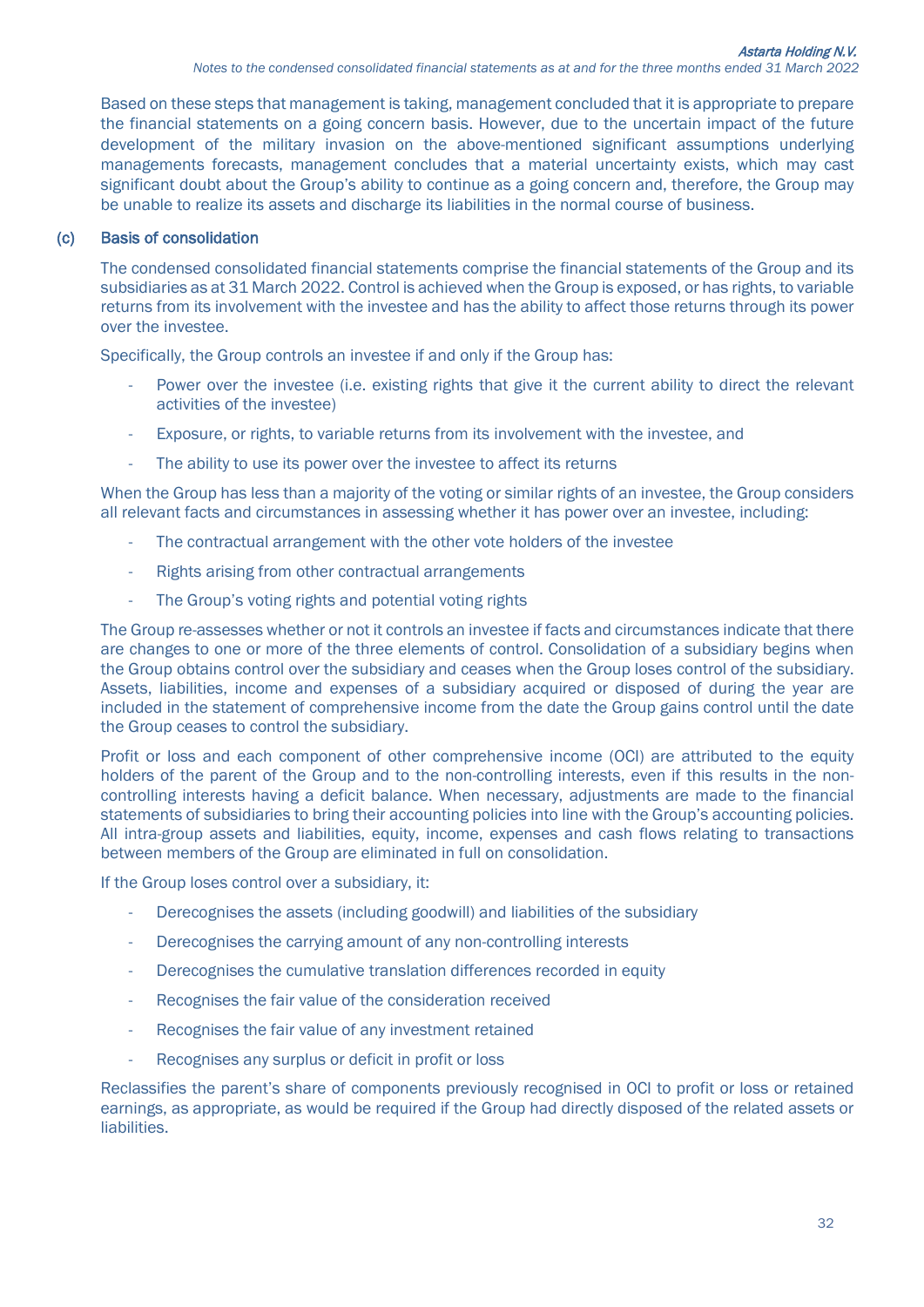As at 31 March 2022 Astarta Holding N.V. owns shares, directly and indirectly, in a number of subsidiaries with the following percentage of ownership:

|                                                     |                                           |                      | 31 March<br>2022  | 31 December<br>2021 | 31 March<br>2021  |
|-----------------------------------------------------|-------------------------------------------|----------------------|-------------------|---------------------|-------------------|
|                                                     |                                           | <b>Place of</b>      |                   |                     |                   |
| <b>Name of Subsidiaries:</b>                        | <b>Activity</b>                           | business,<br>country | % of<br>ownership | % of<br>ownership   | % of<br>ownership |
| <b>Ancor Investments Ltd</b>                        | <b>Trade and</b><br>investment activities | Cyprus               | 100,00%           | 100,00%             | 100,00%           |
| LLC Firm "Astarta-Kyiv"                             | Asset management                          | <b>Ukraine</b>       | 99,99%            | 99,99%              | 99,99%            |
| LLC "APO "Tsukrovyk Poltavshchyny"                  | Sugar production                          | <b>Ukraine</b>       | 99,73%            | 99,73%              | 99,73%            |
| LLC "Agricultural company "Dovzhenko"               | Agricultural                              | <b>Ukraine</b>       | 99,99%            | 99,99%              | 99,99%            |
| LLC "Astarta Agro Trade"***                         | <b>Trade</b>                              | <b>Ukraine</b>       | 99,99%            | 99,99%              | 90,57%            |
| LLC "Agricultural company "Dobrobut"                | Agricultural                              | Ukraine              | 99,99%            | 99,99%              | 99,99%            |
| LLC "Agricultural company "Musievske"               | Agricultural                              | <b>Ukraine</b>       | 99,99%            | 99,99%              | 99,99%            |
| LLC "Globinskiy processing factory"                 | Soybean processing                        | Ukraine              | 99,99%            | 99,99%              | 99,99%            |
| LLC "Investment company<br>"Poltavazernoproduct"    | Agricultural                              | <b>Ukraine</b>       | 99,99%            | 99,99%              | 99,99%            |
| LLC "List-Ruchky"                                   | Agricultural                              | <b>Ukraine</b>       | 74,99%            | 74,99%              | 74,99%            |
| LLC "Agropromgaz"                                   | Trade                                     | <b>Ukraine</b>       | 99,97%            | 99,97%              | 99,97%            |
| LLC "Khmilnitske"                                   | Agricultural                              | <b>Ukraine</b>       | 99,99%            | 99,99%              | 99,99%            |
| LLC "Volochysk-Agro"                                | Agricultural                              | <b>Ukraine</b>       | 99,99%            | 99,99%              | 99,99%            |
| LLC "Agricultural company "Astarta<br>Prykhorollia" | Agricultural                              | <b>Ukraine</b>       | 99,99%            | 99,99%              | 99,99%            |
| LLC "Nika"                                          | Agricultural                              | <b>Ukraine</b>       | 99,99%            | 99,99%              | 99,99%            |
| LLC "Zhytnytsya Podillya"                           | Agricultural                              | <b>Ukraine</b>       | 99,99%            | 99,99%              | 97,00%            |
| LLC "Astarta Service"                               | <b>Service</b>                            | <b>Ukraine</b>       | 99,99%            | 99,99%              | 99,99%            |
| LLC "Tsukragromprom"                                | <b>Sugar production</b>                   | <b>Ukraine</b>       | 99,99%            | 99,99%              | 99,99%            |
| LLC "Zerno-Agrotrade"                               | Storage and trade                         | <b>Ukraine</b>       | 99,99%            | 99,99%              | 99,99%            |
| LLC "Novoorzhytskiy sugar plant"                    | <b>Sugar production</b>                   | <b>Ukraine</b>       | 99,99%            | 99,99%              | 99,99%            |
| LLC "Globinskiy bioenergetichniy<br>complex"        | <b>Sugar production</b>                   | <b>Ukraine</b>       | 99,99%            | 99,99%              | 99,99%            |
| PE "TMG"                                            | Agricultural                              | <b>Ukraine</b>       | 99,99%            | 99,99%              | 99,99%            |
| LLC "Eco Energy"                                    | Agricultural                              | <b>Ukraine</b>       | 99,99%            | 99,99%              | 99,99%            |
| LLC "Agri Chain"                                    | Research and<br>development               | <b>Ukraine</b>       | 99,99%            | 99,99%              | 99,99%            |
| ALC "Narkevitskiy sugar plant"                      | <b>Sugar production</b>                   | <b>Ukraine</b>       | 99,99%            | 99,99%              | 99,99%            |
| PJSC "Ukrainian Agro-Insurance"<br>Company"         | Insurance                                 | <b>Ukraine</b>       | 99,99%            | 99,99%              | 99,99%            |
| <b>Astarta Trading GmbH</b>                         | Trade                                     | <b>Switzerland</b>   | 100,00%           | 100,00%             | 100,00%           |
| LLC "Pochayna-Office" *                             | Asset management                          | <b>Ukraine</b>       | 0,00%             | 0,00%               | 99,99%            |
| LLC "Astarta Invest Service"**                      | Land management                           | <b>Ukraine</b>       | 99,99%            | 99,99%              | 0,00%             |
| LLC "Astarta Agro Protein"**                        | Soybean processing                        | <b>Ukraine</b>       | 99,99%            | 99,99%              | 0.00%             |
| LLC "Podil Agricultural Traditions"****             | Agricultural                              | Ukraine              | 99,99%            | 0.00%               | 0,00%             |

Place of business of all subsidiaries has not changed since previous year.

\*In September 2021 LLC "Pochayna-Office" was disposed to third party.

\*\* In July 2021 LLC "Astarta Invest Service" was established. In October 2021 LLC "Astarta Agro Protein" was established.

\*\*\* In July 2021 LLC "Shyshaki combined forage factory" changed its legal name to LLC "Astarta Agro Trade" and its activity from fodder production to trade.

\*\*\*\* On 14 February 2022 the Group purchased 100% shares of LLC "Podil Agricultural Traditions" which is non-listed company located in Ukraine with the purpose to acquire land area under lease. Purchase of this entity is recognised as acquisition of a group of assets that doesn't constitute a business.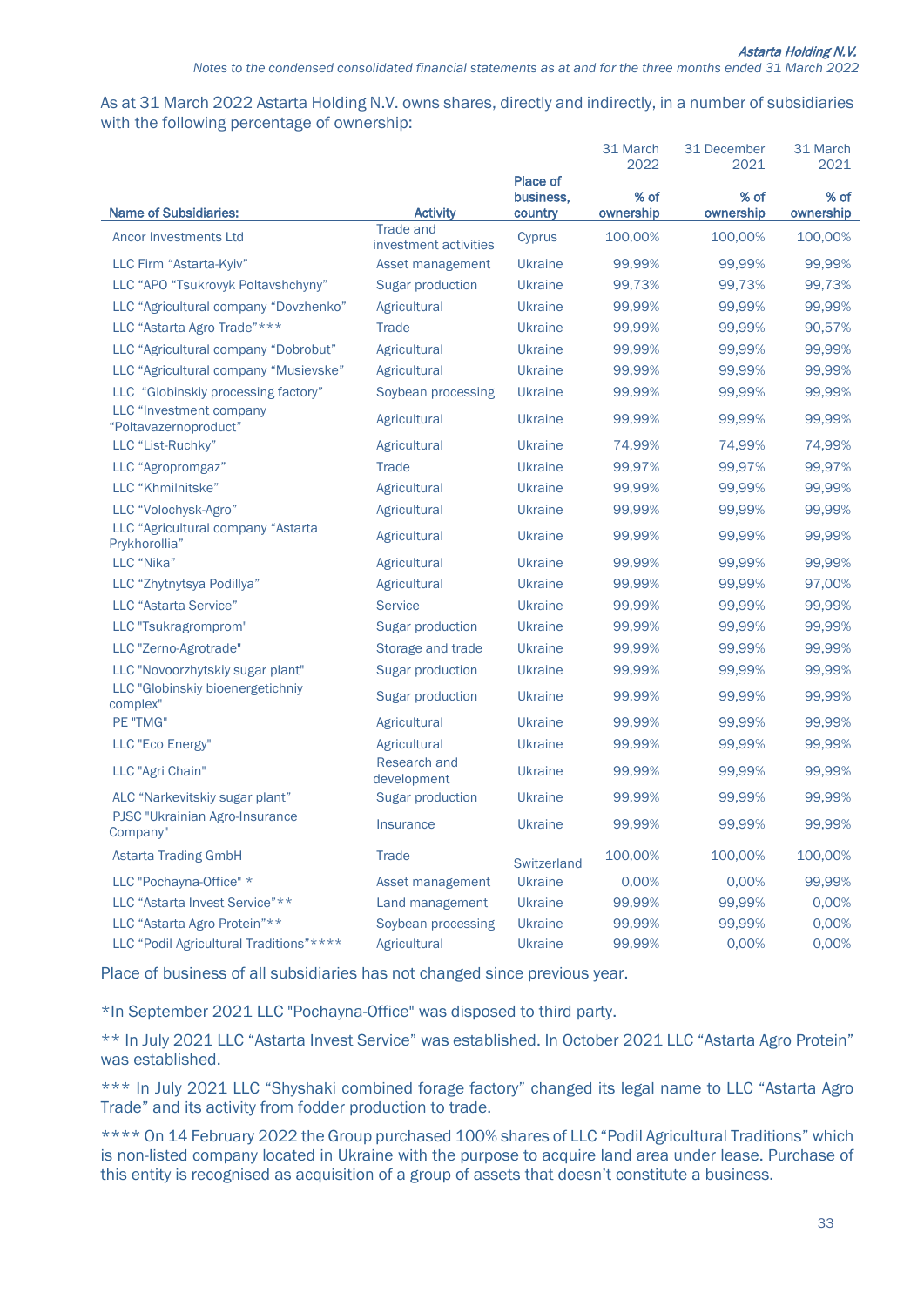All subsidiaries, except for Ancor Investments Ltd and Astarta Trading GmbH, are incorporated in Ukraine. Ancor Investments Ltd is incorporated in Cyprus, Astarta Trading GmbH is incorporated in Switzerland.

## (d) Basis of accounting

The condensed consolidated financial statements are prepared on a historical cost basis, except for buildings and machines and equipment classified as property, plant and equipment, biological assets and available for sale investments stated at fair value and agricultural produce stated at cost which is determined as fair value less estimated costs to sell at the point of harvest.

#### (e) Functional and presentation currency

Each entity in the Group determines its own functional currency and items included in the separate financial statements of each entity are measured using that functional currency. The functional currency of the Company and its Cypriot subsidiary is Euro (EUR). The operating subsidiaries, joint venture and associate registered in Ukraine have the Ukrainian hryvnia (UAH) as their functional currency.

The condensed consolidated financial statements are presented in UAH and all values are rounded to the nearest thousand, except when otherwise indicated. For the benefit of certain users, the Group also presents all numerical information in EUR. The translation of UAH denominated assets and liabilities into EUR in these condensed consolidated financial statements does not necessarily mean that the Group could realize or settle in EUR the reported values of these assets and liabilities. Likewise, it does not necessarily mean that the Group could return or distribute the reported EUR value retained earnings to its shareholders. For the purposes of presenting financial information in EUR, assets and liabilities of the Ukrainian subsidiaries, joint venture and associate are translated from UAH to EUR using the closing rates at each reporting date. Income and expense items are translated at the average exchange rates for the period, unless the exchange rates fluctuate significantly during that period, in which case the exchange rates at the dates of the transactions are used. Exchange differences arising, if any, are recognized in other comprehensive income and accumulated in Currency translation reserve.

The principal Ukrainian Hryvnia ("UAH") exchange rates used in the preparation of the condensed consolidated financial statements are as follows:

| <b>Currency</b> | Average reporting period rate |       |               |                  |               |
|-----------------|-------------------------------|-------|---------------|------------------|---------------|
|                 | 2022                          | 2021  | 31 March 2022 | 31 December 2021 | 31 March 2021 |
| <b>EUR</b>      | 32.28                         | 33.76 | 32.59         | 30.92            | 32.72         |
| <b>USD</b>      | 28.55                         | 27.97 | 29.25         | 27.28            | 27.89         |

The average exchange rates for each period are calculated as the arithmetic mean of the exchange rates for all trading days during this period. The sources of exchange rates are the official rates set by the National Bank of Ukraine.

All foreign exchange gain or loss that occurs on revaluation of monetary balances, presented in foreign currencies, is allocated as a separate line in the Condensed Consolidated Income Statement.

## 3 SIGNIFICANT ACCOUNTING POLICIES

The accounting policies and methods of computation adopted in the preparation of these condensed consolidated financial statements are the same as those applied by the Group in its annual financial statements for the year ended 31 December 2021.

#### (a) New and amended standards and interpretations adopted

The following amended standards became effective from 1 January 2022, but did not have any material impact on the Group:

• Proceeds before intended use, Onerous contracts – cost of fulfilling a contract, Reference to the Conceptual Framework – narrow scope amendments to IAS 16, IAS 37 and IFRS 3, and Annual improvements to IFRSs 2018-2020 - amendments to IFRS 1, IFRS 9, IFRS 16 and IAS 41 (issued on 14 May 2020 and effective for annual periods beginning on or after 1 January 2022).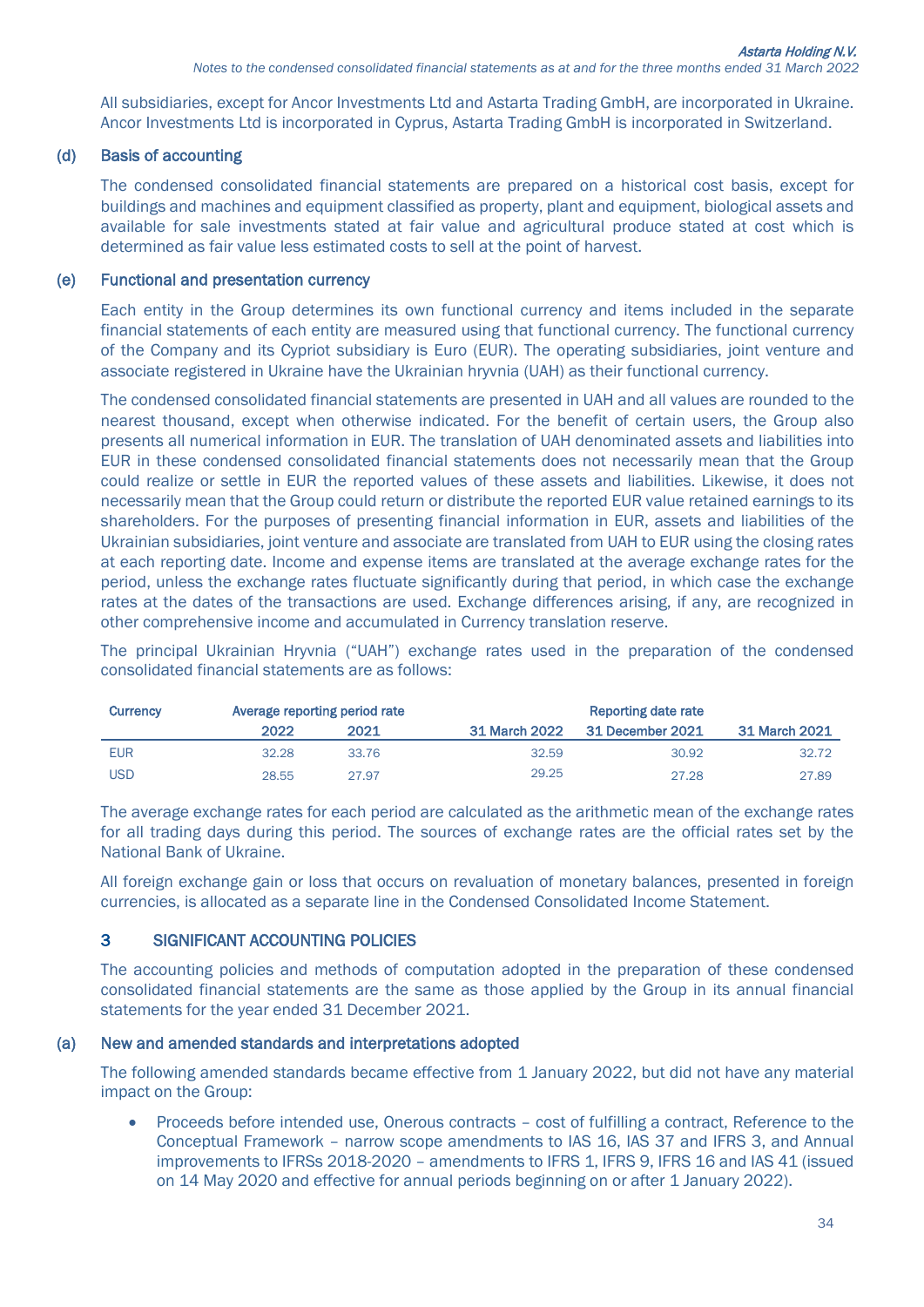#### (b) New and amended standards and interpretations not yet adopted

The Group has not adopted the following new standards and amendments to standards, including any consequential amendments to other standards, with a date of initial application of 1 January 2023 or later:

|                                         |                                                                                                                                                                                                                        | Effective for annual period beginning on or after in EU |
|-----------------------------------------|------------------------------------------------------------------------------------------------------------------------------------------------------------------------------------------------------------------------|---------------------------------------------------------|
|                                         | International Financial Reporting Standards ("IFRS")                                                                                                                                                                   |                                                         |
| <b>IFRS 17 Insurance Contracts</b><br>m |                                                                                                                                                                                                                        | 1 January 2023                                          |
|                                         | Amendments to existing standards and interpretations                                                                                                                                                                   |                                                         |
| <b>College</b><br><b>January 2023).</b> | Classification of liabilities as current or non-current,<br>deferral of effective date - Amendments to IAS 1<br>(issued on 23 January 202 and 15 July 2020 and<br>effective for annual periods beginning on or after 1 | not yet endorsed                                        |
| $\mathcal{L}_{\mathcal{A}}$             | Amendments to IFRS 17 and an amendment to IFRS 4<br>(issued on 25 June 2020 and effective for annual<br>periods beginning on or after 1 January 2023).                                                                 | 1 January 2023                                          |
| <b>I</b>                                | Amendments to IAS 1 and IFRS Practice Statement 2:<br>Disclosure of Accounting policies (issued on 12<br>February 2021 and effective for annual periods<br>beginning on or after 1 January 2023).                      | 1 January 2023                                          |
| <b>College</b><br>2023).                | Amendments to IAS 8: Definition of Accounting<br>Estimates (issued on 12 February 2021 and effective<br>for annual periods beginning on or after 1 January                                                             | 1 January 2023                                          |
| $\mathcal{L}_{\mathcal{A}}$             | Deferred tax related to assets and liabilities arising<br>from a single transaction - Amendments to IAS 12<br>(issued on 7 May 2021 and effective for annual<br>periods beginning on or after 1 January 2023).         | not yet endorsed                                        |

Unless otherwise described above, the new standards and interpretations are not expected to affect significantly the Group's condensed consolidated financial statements.

#### 4 DISCONTINUED OPERATION

In February 2021 the Group has transferred control over 100% shares in LLC "Lyaschivka" for consideration of USD 3,368 thousand (approximate amount of UAH 93,984 thousand or EUR 2,784 thousand).

In February 2021 the Group disposed 95% shares in ALC "Novoivanivskiy sugar plant" for consideration received of UAH 28,500 thousand or EUR 844 thousand. The excess of the net assets disposed over consideration received amounting to UAH 3,792 thousand or EUR 113 thousand is recognised in the income statement as a loss on disposal of subsidiaries.

In March 2021 the Group disposed 100% shares in LLC "Agrosvit Savyntsi" for consideration received of UAH 63,845 thousand or EUR 1,891 thousand. The excess of consideration received over the net assets disposed amounting to UAH 52,600 thousand or EUR 1,558 thousand is recognised in the income statement as a gain on disposal of subsidiaries.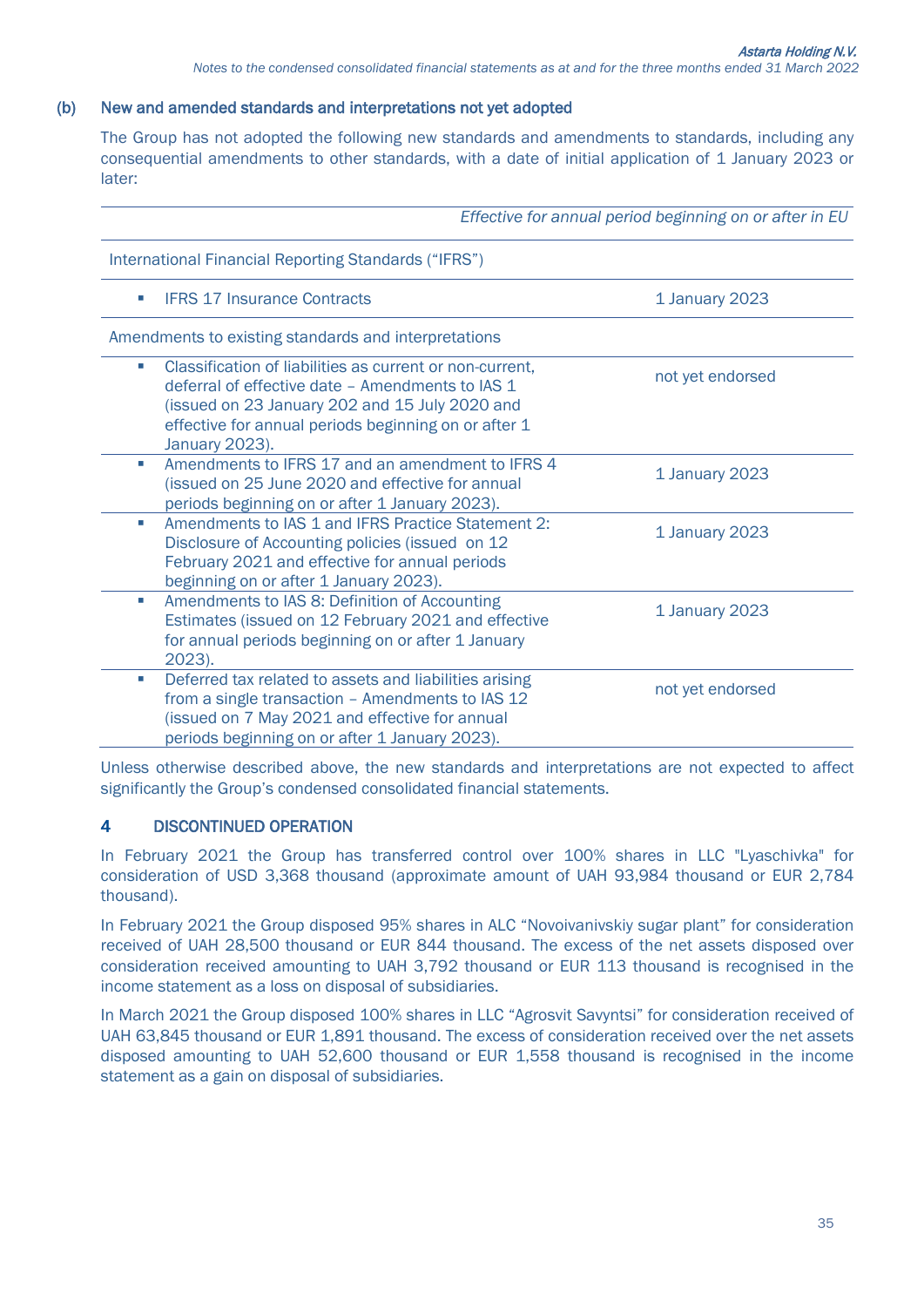#### The carrying amounts of assets and liabilities as at the date of sale were:

|                                                             |                            | <i>(in thousands of Ukrainian hryvnias)</i>   |                                      | (in thousands of Euros)    |                                               |                                      |
|-------------------------------------------------------------|----------------------------|-----------------------------------------------|--------------------------------------|----------------------------|-----------------------------------------------|--------------------------------------|
|                                                             | <b>LLC</b><br>"Lyaschivka" | <b>ALC</b><br>"Novoivanivskiy<br>sugar plant" | <b>LLC</b><br>"Agrosvit<br>Savyntsi" | <b>LLC</b><br>"Lyaschivka" | <b>ALC</b><br>"Novoivanivskiy<br>sugar plant" | <b>LLC</b><br>"Agrosvit<br>Savyntsi" |
| Property, plant and equipment                               | 12 2 9 3                   | 27 136                                        | 563                                  | 364                        | 805                                           | 17                                   |
| Right-of-use assets                                         | 39 34 6                    | 13 200                                        | 21465                                | 1 1 6 7                    | 391                                           | 635                                  |
| Inventories                                                 | 10 7 13                    | 2032                                          | 13 4 4 1                             | 317                        | 60                                            | 398                                  |
| Trade accounts receivables<br>Other accounts receivable and |                            | 1 2 9 9                                       |                                      |                            | 38                                            |                                      |
| prepayments                                                 | 155                        | 3 4 1 1                                       | 864                                  | 5                          | 101                                           | 26                                   |
| Cash and cash equivalents                                   | 8                          | 1                                             | 1                                    |                            |                                               |                                      |
| <b>Total assets</b>                                         | 62515                      | 47079                                         | 36 334                               | 1853                       | 1395                                          | 1076                                 |
| Other long-term liabilities                                 | 19                         |                                               |                                      | 1                          |                                               |                                      |
| Lease liability                                             | 31416                      | 11 278                                        | 16544                                | 930                        | 334                                           | 490                                  |
| Trade accounts payable                                      | 4                          |                                               |                                      |                            |                                               |                                      |
| Current portion of lease liability                          | 9098                       | 2 5 5 3                                       | 8443                                 | 270                        | 76                                            | 250                                  |
| Other liabilities and accounts payable                      | 254                        | 956                                           | 102                                  | 8                          | 28                                            | 3                                    |
| <b>Total liabilities</b>                                    | 40791                      | 14787                                         | 25 0 89                              | 1 2 0 9                    | 438                                           | 743                                  |
|                                                             |                            |                                               |                                      |                            |                                               |                                      |
| <b>Net assets</b>                                           | 21724                      | 32 29 2                                       | 11 245                               | 644                        | 957                                           | 333                                  |

|                                       | (in thousands of Ukrainian hryvnias) |                                               |                                      |                            | (in thousands of Euros)                       |                                      |
|---------------------------------------|--------------------------------------|-----------------------------------------------|--------------------------------------|----------------------------|-----------------------------------------------|--------------------------------------|
|                                       | <b>LLC</b><br>"Lyaschivka"           | <b>ALC</b><br>"Novoivanivskiy<br>sugar plant" | <b>LLC</b><br>"Agrosvit<br>Savyntsi" | <b>LLC</b><br>"Lyaschivka" | <b>ALC</b><br>"Novoivanivskiy<br>sugar plant" | <b>LLC</b><br>"Agrosvit<br>Savyntsi" |
| Consideration received or receivable: |                                      |                                               |                                      |                            |                                               |                                      |
| Cash received                         | 14 560                               | 28 500                                        | 63 845                               | 431                        | 844                                           | 1891                                 |
| Cash receivable                       | 79 4 24                              |                                               |                                      | 2 3 5 3                    |                                               |                                      |
| <b>Total disposal consideration</b>   | 93984                                | 28 500                                        | 63845                                | 2784                       | 844                                           | 1891                                 |
| Carrying amount of net assets sold    | 21724                                | 32 29 2                                       | 11 245                               | 644                        | 957                                           | 333                                  |
| Gain/(loss) on sale of subsidiaries   | 72 260                               | (3792)                                        | 52 600                               | 2 1 4 0                    | (113)                                         | 1558                                 |

The net cash flows generated from the sale of subsidiaries as at 31 March 2021 are, as follows:

|                                     | (in thousands of Ukrainian hryvnias) |                                               |                                      | <i>(in thousands of Euros)</i> |                                               |                                |
|-------------------------------------|--------------------------------------|-----------------------------------------------|--------------------------------------|--------------------------------|-----------------------------------------------|--------------------------------|
|                                     | <b>LLC</b><br>"Lyaschivka"           | <b>ALC</b><br>"Novoivanivskiy<br>sugar plant" | <b>LLC</b><br>"Agrosvit<br>Savyntsi" | LLC<br>"Lyaschivka"            | <b>ALC</b><br>"Novoivanivskiy<br>sugar plant" | LLC.<br>"Agrosvit<br>Savyntsi" |
| Cash received from sale of the      |                                      |                                               |                                      |                                |                                               |                                |
| subsidiaries                        | 14 560                               | 28 500                                        | 63845                                | 431                            | 844                                           | 1891                           |
| Cash sold as a part of subsidiaries | (8)                                  |                                               |                                      | $\overline{\phantom{a}}$       |                                               |                                |
| Net cash inflow on date of disposal | 14552                                | 28 4 9 9                                      | 63844                                | 431                            | 844                                           | 1891                           |

As subsidiaries were sold prior to 31 March 2022 and 31 March 2021, the assets and liabilities classified as held for sale are no longer included in the statement of financial position.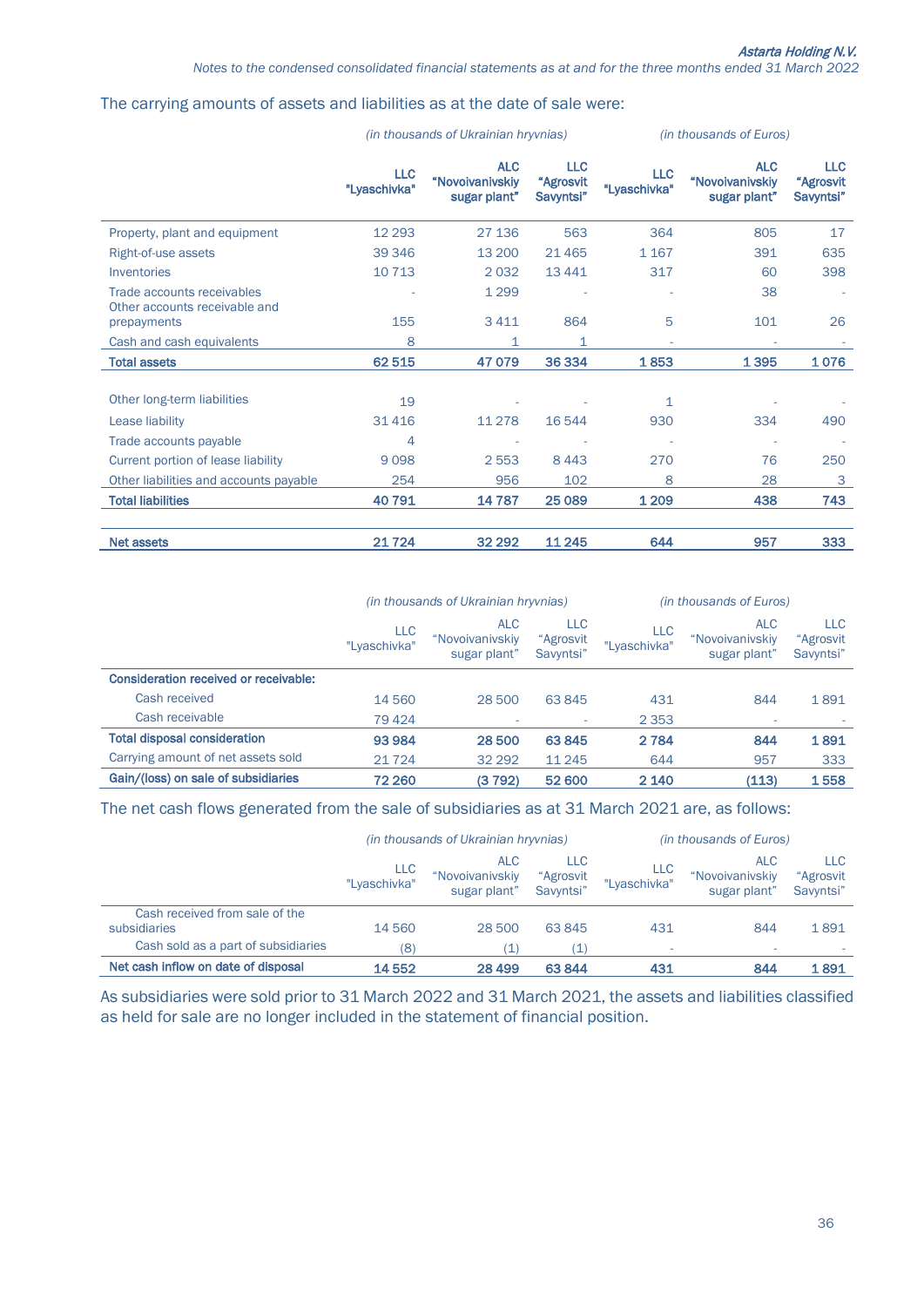# 5 RIGHT-OF-USE ASSET AND LEASE LIABILITY

# (i) Amounts recognised in the condensed consolidated statement of financial position

The condensed consolidated statement of financial position shows the following amounts relating to leases:

|                                      | 31 March 2022 | 31 December 2021 | 31 March 2021 |
|--------------------------------------|---------------|------------------|---------------|
| (in thousands of Ukrainian hryvnias) | (unaudited)   | (audited)        | (unaudited)   |
| <b>Right-of-use assets</b>           |               |                  |               |
| Land                                 | 3636975       | 3 443 687        | 3 0 3 1 5 1 5 |
| Office premises                      | 184 545       | 174 510          | 188 336       |
| Warehouse                            | 1 2 9 5       | 1526             | 2 2 1 6       |
|                                      | 3822815       | 3619723          | 3 2 2 0 6 7   |
| <b>Lease liabilities</b>             |               |                  |               |
| Non-current                          | 3 0 3 7 2 1 1 | 2850501          | 2 504 400     |
| Current portion                      | 1090462       | 1022921          | 825 505       |
|                                      | 4 127 673     | 3873422          | 3 3 2 9 9 0 5 |

|                            | 31 March 2022 | 31 December 2021 | 31 March 2021 |
|----------------------------|---------------|------------------|---------------|
| (in thousands of Euros)    | (unaudited)   | (audited)        | (unaudited)   |
| <b>Right-of-use assets</b> |               |                  |               |
| Land                       | 111 613       | 111 366          | 92 641        |
| Office premises            | 5 6 63        | 5 6 4 3          | 5755          |
| Warehouse                  | 40            | 49               | 68            |
|                            | 117 316       | 117058           | 98 4 64       |
| <b>Lease liabilities</b>   |               |                  |               |
| Non-current                | 93 207        | 92 182           | 76533         |
| Current portion            | 33 4 65       | 33 080           | 25 2 2 7      |
|                            | 126 672       | 125 262          | 101760        |

Additions to the right-of-use assets during the 3 months 2022 financial year were UAH 392,519 thousand or EUR 12,160 thousand (3 months 2021: UAH 102,098 thousand or EUR 3,024 thousand).

# (ii) Amounts recognised in the condensed consolidated income statement

The condensed consolidated income statement shows the following amounts relating to leases:

|                                                                                                                                          | (in thousands of Ukrainian |             |             |                                |             |
|------------------------------------------------------------------------------------------------------------------------------------------|----------------------------|-------------|-------------|--------------------------------|-------------|
|                                                                                                                                          |                            | hryvnias)   |             | <i>(in thousands of Euros)</i> |             |
|                                                                                                                                          | <b>Notes</b>               | 2022        | 2021        | 2022                           | 2021        |
|                                                                                                                                          |                            | (unaudited) | (unaudited) | (unaudited)                    | (unaudited) |
| Depreciation charge of right-of-use assets                                                                                               |                            |             |             |                                |             |
| Land                                                                                                                                     |                            | 165 689     | 130 103     | 5 1 3 3                        | 3854        |
| Office premises                                                                                                                          |                            | 3933        | 3 7 4 7     | 122                            | 111         |
| Warehouse                                                                                                                                |                            | 429         | 492         | 13                             | 15          |
|                                                                                                                                          |                            | 170 051     | 134 342     | 5 2 6 8                        | 3980        |
|                                                                                                                                          |                            |             |             |                                |             |
| Interest expense on lease liabilities (cost of<br>disposal included)                                                                     | 15                         | 189 775     | 173979      | 5879                           | 5 1 5 4     |
| Expenses relating to short-term leases<br>(included in operating expense)                                                                |                            | 1740        | 1986        | 54                             | 59          |
| Expenses relating to variable lease payments<br>not included in the measurement of lease<br>liabilities (included in operating expenses) |                            | 2 3 9 2     | 11864       | 74                             | 351         |
|                                                                                                                                          |                            |             |             |                                |             |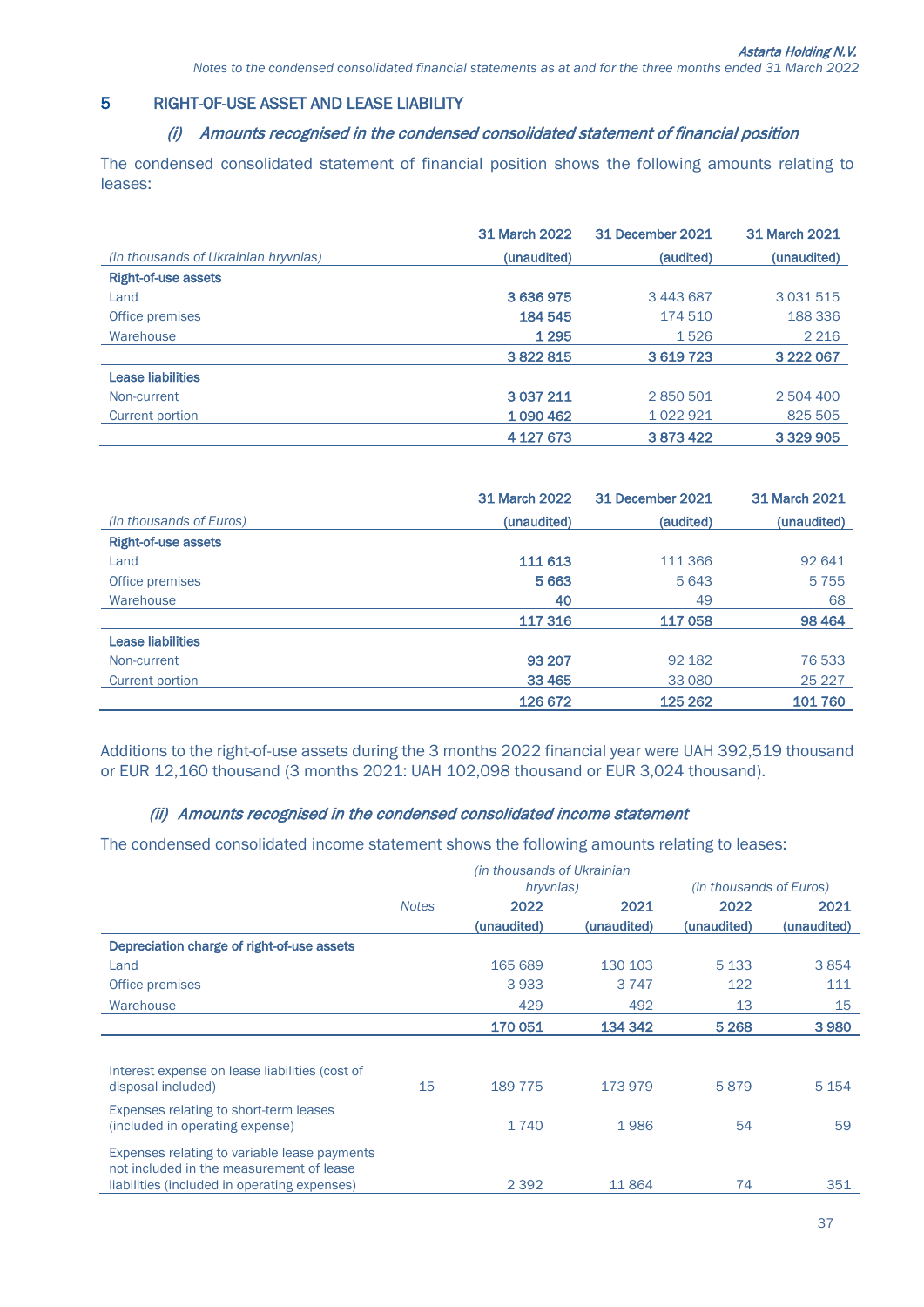The total cash outflow for leases for 3 months 2022 was UAH 310,001 thousand (3 months 2021: UAH 353,878 thousand) or EUR 9,604 thousand (3 months 2021: EUR 10,483 thousand), including cash outflow for land lease in amount of UAH 298,237 thousand (3 months 2021: 333,624 thousand) or EUR 9,239 thousand (3 months 2021: EUR 9,884 thousand) and are classified as finance activities in the condensed consolidated statement of cash flows.

## (iii) The Group's leasing activities and how these are accounted for

The Group leases land, office premises and warehouses for operating activities. Land lease contracts are typically made for fixed periods of 1 to 49 years. Lease contracts for office premises are made for 3 years, but management considers usage period for office premises of 7 years. Warehouse lease contracts are typically made for fixed periods less than 12 months, management considers usage period for some warehouses of 3 years, other premises are used by the Group for current storage of finished goods and the Group has no intentions to extend the lease. Lease payment associated with short-term lease are recognized as an expense as occurred. Lease terms are negotiated on an individual basis and contain a range of different terms and conditions.

The lease agreements do not impose any covenants, but leased assets may not be used as security for borrowing purposes.

## 6 BIOLOGICAL ASSETS

Biological assets consist of current biological assets (crops) and non-current biological assets (livestock).

Livestock include cattle and other livestock. Cattle consist of dairy livestock with an average yearly lactation period of six months, immature cattle and cattle intended for sale. Other livestock mainly represent pigs, horses and sheep. The valuation of the biological assets is within level 3 of the fair value hierarchy.

| (in thousands of                    |                      |             |                 |                  |                 |                      |
|-------------------------------------|----------------------|-------------|-----------------|------------------|-----------------|----------------------|
| Ukrainian hryvnias)                 | <b>31 March 2022</b> |             |                 | 31 December 2021 |                 | <b>31 March 2021</b> |
|                                     | <b>Units</b>         | Amount      | <b>Units</b>    | <b>Amount</b>    | <b>Units</b>    | <b>Amount</b>        |
|                                     |                      | (unaudited) |                 | (audited)        |                 | (unaudited)          |
| Non-current biological<br>assets:   |                      |             |                 |                  |                 |                      |
| Cattle                              | 22818                | 854 892     | 22 4 94         | 856 529          | 21831           | 762 187              |
| Other livestock                     |                      | 106         |                 | 129              |                 | 143                  |
|                                     |                      | 854 998     |                 | 856 658          |                 | 762 330              |
| <b>Current biological</b><br>assets |                      |             |                 |                  |                 |                      |
| Crops:                              | <b>Hectares</b>      |             | <b>Hectares</b> |                  | <b>Hectares</b> |                      |
| Sugar beet                          | 2658                 | 86958       |                 |                  |                 |                      |
| Winter wheat                        | 55 402               | 1488152     | 55 456          | 1085621          | 46527           | 775451               |
| <b>Barley</b>                       | 76                   | 1 1 2 7     | ۰               | ۰                | 16              | 297                  |
| Rapeseeds                           | 7493                 | 269 453     | 7493            | 195 739          | 7 241           | 160 459              |
|                                     | 65 629               | 1845690     | 62 949          | 1 281 360        | 53784           | 936 207              |
| <b>Total biological assets</b>      |                      | 2700688     |                 | 2 138 018        |                 | 1698537              |

As at 31 March biological assets comprise the following groups: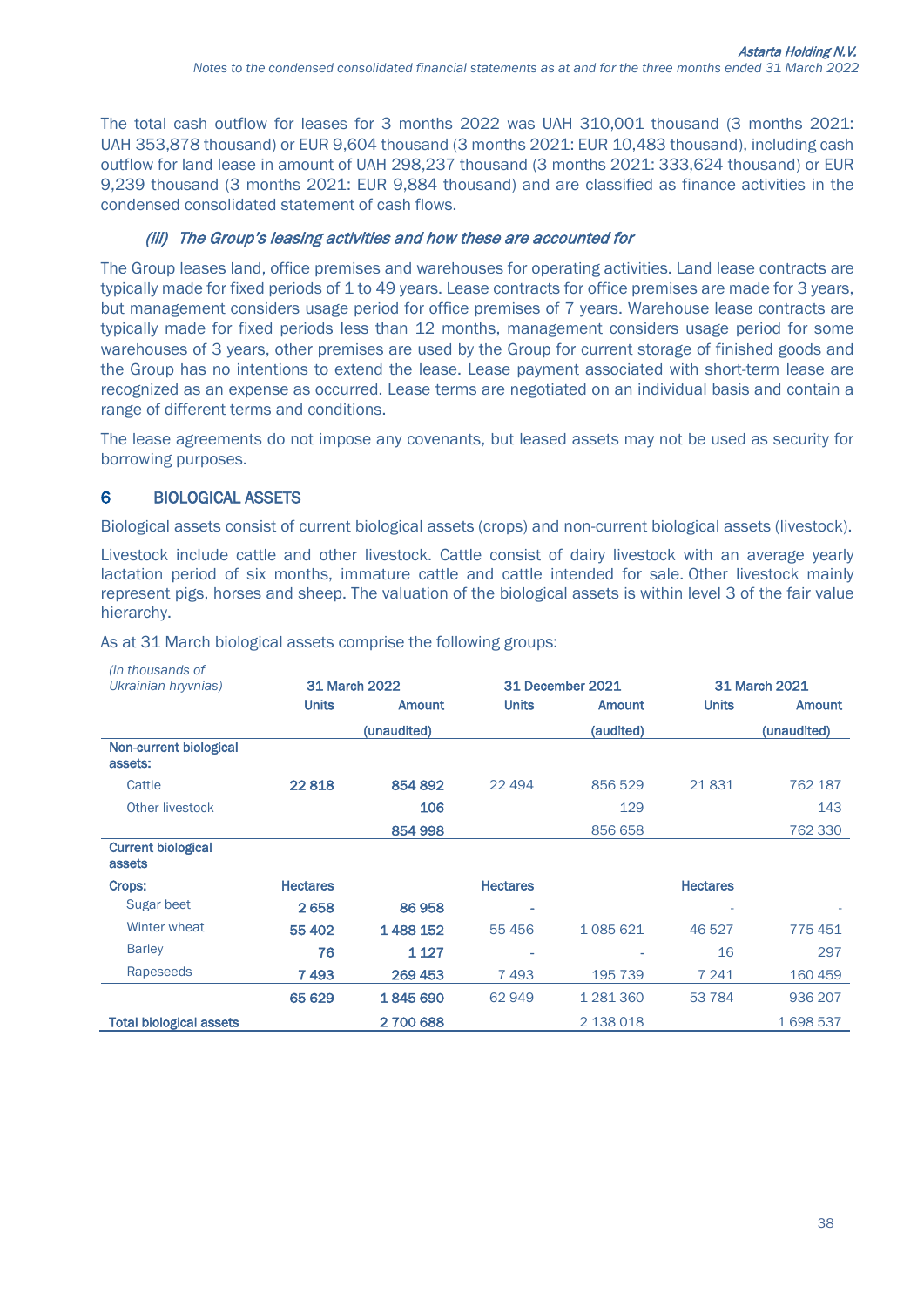*Notes to the condensed сonsolidated financial statements as at and for the three months ended 31 March 2022*

| (in thousands of Euros)                    | <b>31 March 2022</b> |               | 31 December 2021 |               |                 | 31 March 2021 |
|--------------------------------------------|----------------------|---------------|------------------|---------------|-----------------|---------------|
|                                            | <b>Units</b>         | <b>Amount</b> | <b>Units</b>     | <b>Amount</b> | <b>Units</b>    | <b>Amount</b> |
|                                            |                      | (unaudited)   |                  | (audited)     |                 | (unaudited)   |
| Non-current biological<br>assets:          |                      |               |                  |               |                 |               |
| Cattle                                     | 22818                | 26 235        | 22 4 9 4         | 27 699        | 21831           | 23 29 2       |
| Other livestock                            |                      | з             |                  | 4             |                 | 4             |
|                                            |                      | 26 238        |                  | 27 703        |                 | 23 29 6       |
| <b>Current biological</b><br><b>assets</b> |                      |               |                  |               |                 |               |
| Crops:                                     | <b>Hectares</b>      |               | <b>Hectares</b>  |               | <b>Hectares</b> |               |
| Sugar beet                                 | 2658                 | 2669          |                  | ۰             |                 |               |
| Winter wheat                               | 55 402               | 45 6 68       | 55 456           | 35 108        | 46 527          | 23 697        |
| <b>Barley</b>                              | 76                   | 35            | ۰                | -             | 16              | 9             |
| Rapeseeds                                  | 7493                 | 8 2 6 9       | 7493             | 6330          | 7 241           | 4 9 0 4       |
|                                            | 65 629               | 56 641        | 62 949           | 41438         | 53 7 84         | 28 6 10       |
| <b>Total biological assets</b>             |                      | 82879         |                  | 69 141        |                 | 51906         |

# 7 INVENTORIES

Inventories as at 31 March are as follows:

| <i>(in thousands of Ukrainian hryvnias)</i> | <b>31 March 2022</b> | 31 December 2021 | 31 March 2021 |
|---------------------------------------------|----------------------|------------------|---------------|
|                                             | (unaudited)          | (audited)        | (unaudited)   |
| <b>Finished goods:</b>                      |                      |                  |               |
| Sugar products                              | 1915786              | 2628077          | 719 174       |
| Agricultural produce                        | 1647260              | 2 356 632        | 548 649       |
| Soybean processing                          | 342467               | 291 556          | 139 455       |
| Cattle farming                              | 1300                 | 1 2 6 6          | 1 3 5 9       |
|                                             | 3 906 813            | 5 277 531        | 1408637       |
| Raw materials and consumables for:          |                      |                  |               |
| Agricultural produce                        | 853036               | 484 225          | 680 092       |
| Sugar production                            | 132727               | 180 185          | 124 174       |
| Cattle farming                              | 168708               | 34 546           | 129 711       |
| Consumables for joint utilization           | 28 4 64              | 32 393           | 52 533        |
| Other production                            | 25478                | 20 6 18          | 14 538        |
|                                             | 1 208 413            | 751967           | 1 001 048     |
| <b>Investments into future crops</b>        | 1463407              | 991 177          | 1094766       |
|                                             | 6578633              | 7020675          | 3 504 451     |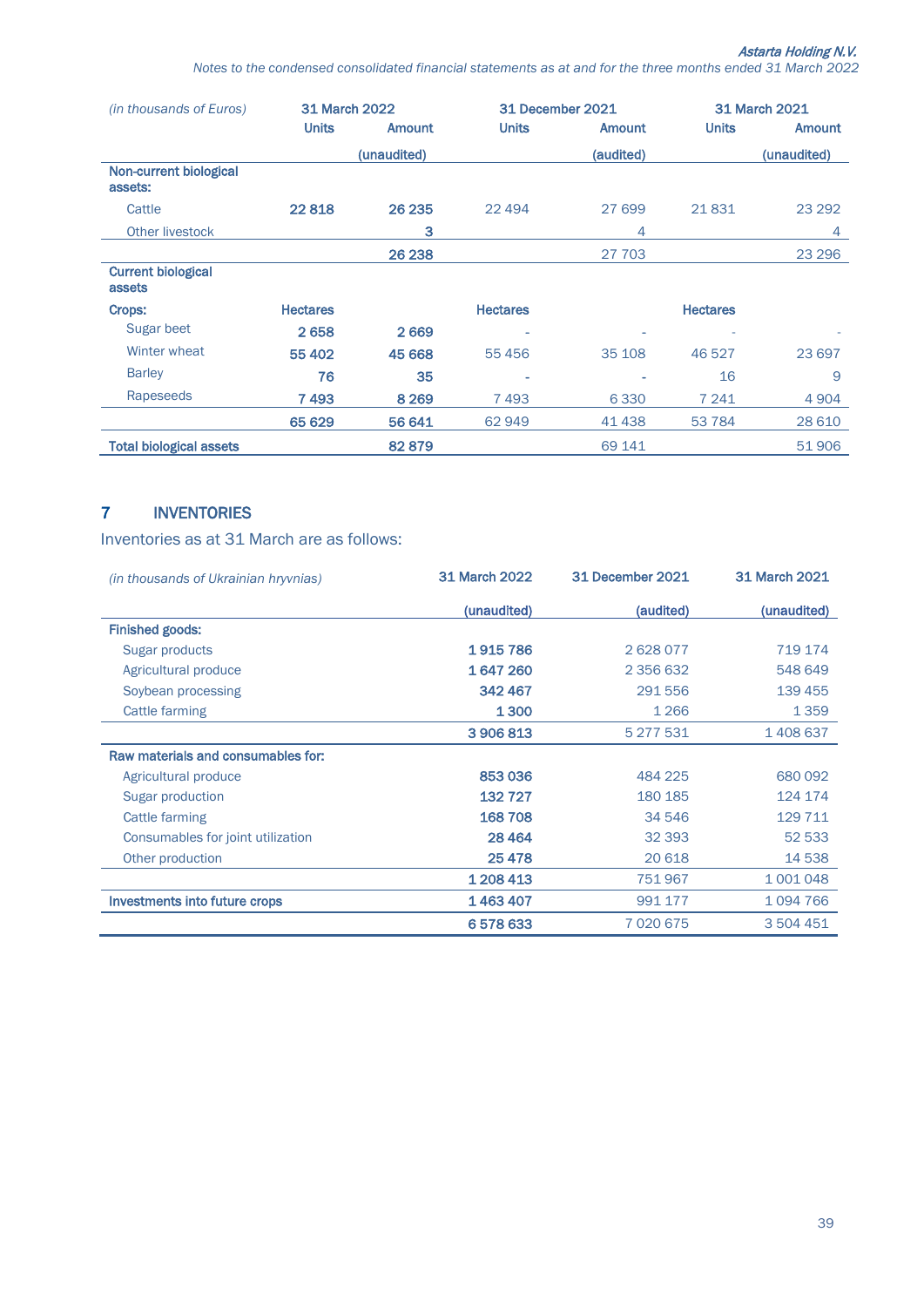*Notes to the condensed сonsolidated financial statements as at and for the three months ended 31 March 2022*

| <i>(in thousands of Euros)</i>     | <b>31 March 2022</b> | 31 December 2021 | 31 March 2021 |
|------------------------------------|----------------------|------------------|---------------|
|                                    | (unaudited)          | (audited)        | (unaudited)   |
| <b>Finished goods:</b>             |                      |                  |               |
| Sugar products                     | 58792                | 84 989           | 21977         |
| Agricultural produce               | 50 552               | 76 211           | 16 7 66       |
| Soybean processing                 | 10510                | 9429             | 4 2 6 2       |
| Cattle farming                     | 40                   | 41               | 42            |
|                                    | 119894               | 170 670          | 43 047        |
| Raw materials and consumables for: |                      |                  |               |
| Agricultural produce               | 26 178               | 15 6 59          | 20783         |
| Sugar production                   | 4073                 | 5827             | 3795          |
| <b>Cattle farming</b>              | 5 1 7 7              | 1 1 1 7          | 3964          |
| Consumables for joint utilization  | 874                  | 1048             | 1605          |
| Other production                   | 782                  | 666              | 444           |
|                                    | 37 0 84              | 24 317           | 30 591        |
| Investments into future crops      | 44 910               | 32 053           | 33 455        |
|                                    | 201888               | 227 040          | 107 093       |

All inventories are stated at historical cost, except of agricultural produce, which is measured at fair value less costs to sell at the point of harvest. The fair value of agricultural produce was estimated based on market price as at the date of harvest and is within level 1 of the fair value hierarchy.

# 8 TRADE AND OTHER ACCOUNTS RECEIVABLE AND PREPAYMENTS

Trade and other accounts receivable and prepayments are as follows:

| (in thousands of Ukrainian hryvnias)             | 31 March 2022 | 31 December 2021 | 31 March 2021 |
|--------------------------------------------------|---------------|------------------|---------------|
|                                                  | (unaudited)   | (audited)        | (unaudited)   |
| Long-term receivables and prepayments            |               |                  |               |
| Advances to suppliers                            | 6 1 1 2       | 6 1 1 2          | 7 1 5 2       |
| Other long-term receivables                      | 14 4 38       | 16 751           | 8408          |
|                                                  | 20 550        | 22 863           | 15 5 60       |
| Current accounts receivable and prepayments      |               |                  |               |
| <b>Trade receivables</b>                         | 504 082       | 700 511          | 480 687       |
| Less credit loss allowance                       | (35900)       | (37 437)         | (51130)       |
|                                                  | 468 182       | 663 074          | 429 557       |
| Prepayments and other non-financial assets:      |               |                  |               |
| VAT recoverable and prepaid                      | 1 245 936     | 1 046 003        | 758 217       |
| Advances to suppliers                            | 411058        | 361 442          | 217 372       |
| Less allowance                                   | (93304)       | (92 481)         | (95176)       |
|                                                  | 1563690       | 1 3 1 4 9 6 4    | 880 413       |
| Other financial assets:                          |               |                  |               |
| Government bonds                                 | 36732         | 20 4 27          | 34 688        |
| Consideration receivable for subsidiary disposal |               |                  | 79 4 24       |
| Other receivables                                | 11046         | 11 186           | 22 3 84       |
| Less credit loss allowance                       | (2345)        | (2340)           | (4086)        |
|                                                  | 45 4 33       | 29 273           | 132 410       |
|                                                  | 1609123       | 1 344 237        | 1012823       |
|                                                  | 2077305       | 2 007 311        | 1442380       |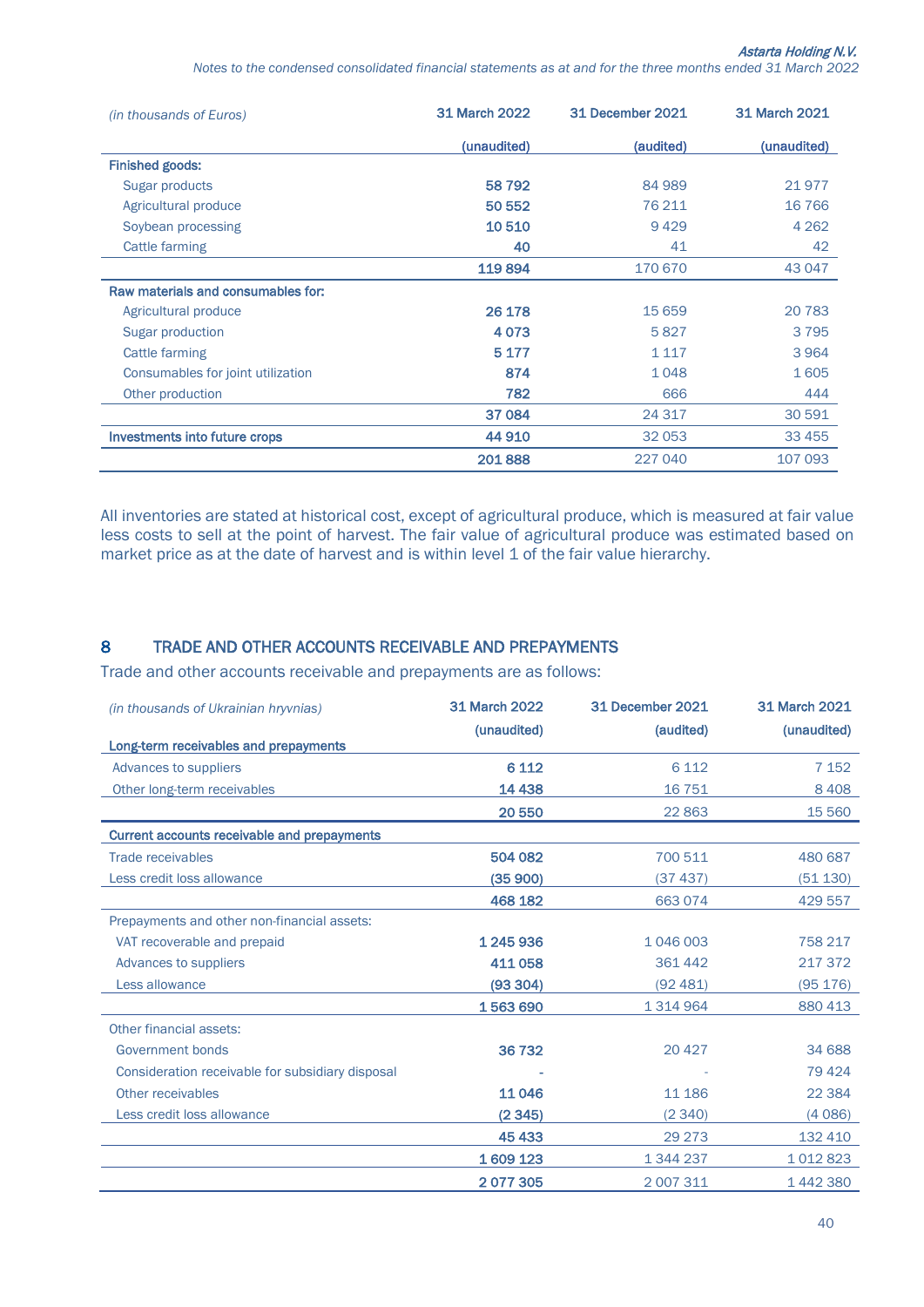*Notes to the condensed сonsolidated financial statements as at and for the three months ended 31 March 2022*

| (in thousands of Euros)                            | <b>31 March 2022</b> | 31 December 2021 | <b>31 March 2021</b> |
|----------------------------------------------------|----------------------|------------------|----------------------|
|                                                    | (unaudited)          | (audited)        | (unaudited)          |
| Long-term receivables and prepayments              |                      |                  |                      |
| Advances to suppliers                              | 188                  | 198              | 219                  |
| Other long-term receivables                        | 443                  | 541              | 257                  |
|                                                    | 631                  | 739              | 476                  |
| <b>Current accounts receivable and prepayments</b> |                      |                  |                      |
| <b>Trade receivables</b>                           | 15 4 69              | 22 654           | 14 689               |
| Less credit loss allowance                         | (1102)               | (1211)           | (1562)               |
|                                                    | 14 3 67              | 21 4 4 3         | 13 127               |
| Prepayments and other non-financial assets:        |                      |                  |                      |
| VAT recoverable and prepaid                        | 38 236               | 33 8 26          | 23 171               |
| Advances to suppliers                              | 12616                | 11 689           | 6643                 |
| Less allowance                                     | (2863)               | (2991)           | (2909)               |
|                                                    | 47989                | 42 5 24          | 26 905               |
| Other financial assets:                            |                      |                  |                      |
| Government bonds                                   | 1 1 2 7              | 661              | 1060                 |
| Consideration receivable for subsidiary disposal   |                      |                  | 2427                 |
| Other receivables                                  | 339                  | 362              | 684                  |
| Less credit loss allowance                         | (72)                 | (76)             | (125)                |
|                                                    | 1 3 9 4              | 947              | 4046                 |
|                                                    | 49 3 83              | 43 471           | 30 951               |
|                                                    | 63750                | 64 914           | 44 0 78              |

## 9 OTHER LIABILITIES AND ACCOUNTS PAYABLE

Other accounts payable as follows:

| <i>(in thousands of Ukrainian hryvnias)</i>                          | <b>31 March 2022</b> | 31 December 2021 | 31 March 2021 |
|----------------------------------------------------------------------|----------------------|------------------|---------------|
|                                                                      | (unaudited)          | (audited)        | (unaudited)   |
| <b>Other liabilities:</b>                                            |                      |                  |               |
| Advances received from customers                                     | 121 249              | 122 755          | 35 4 64       |
| VAT payable                                                          | 23 4 53              | 74 523           | 108 099       |
|                                                                      | 144 702              | 197 278          | 143 563       |
| Other accounts payable:                                              |                      |                  |               |
| Provision for annual bonuses                                         | 156 244              | 156 244          |               |
| Accrual for unused vacations                                         | 72443                | 69 517           | 57 391        |
| Other taxes and charges payable                                      | 42 500               | 39 441           | 44 4 7 5      |
| Salaries payable                                                     | 14 161               | 27 554           | 86536         |
| Social insurance payable<br>Accounts payable for property, plant and | 2942                 | 5959             | 15 105        |
| equipment                                                            | 16701                | 2586             | 17 212        |
| Other payables                                                       | 16 2 83              | 22 699           | 14 0 53       |
|                                                                      | 321 274              | 324 000          | 234 772       |
|                                                                      | 465976               | 521 278          | 378 335       |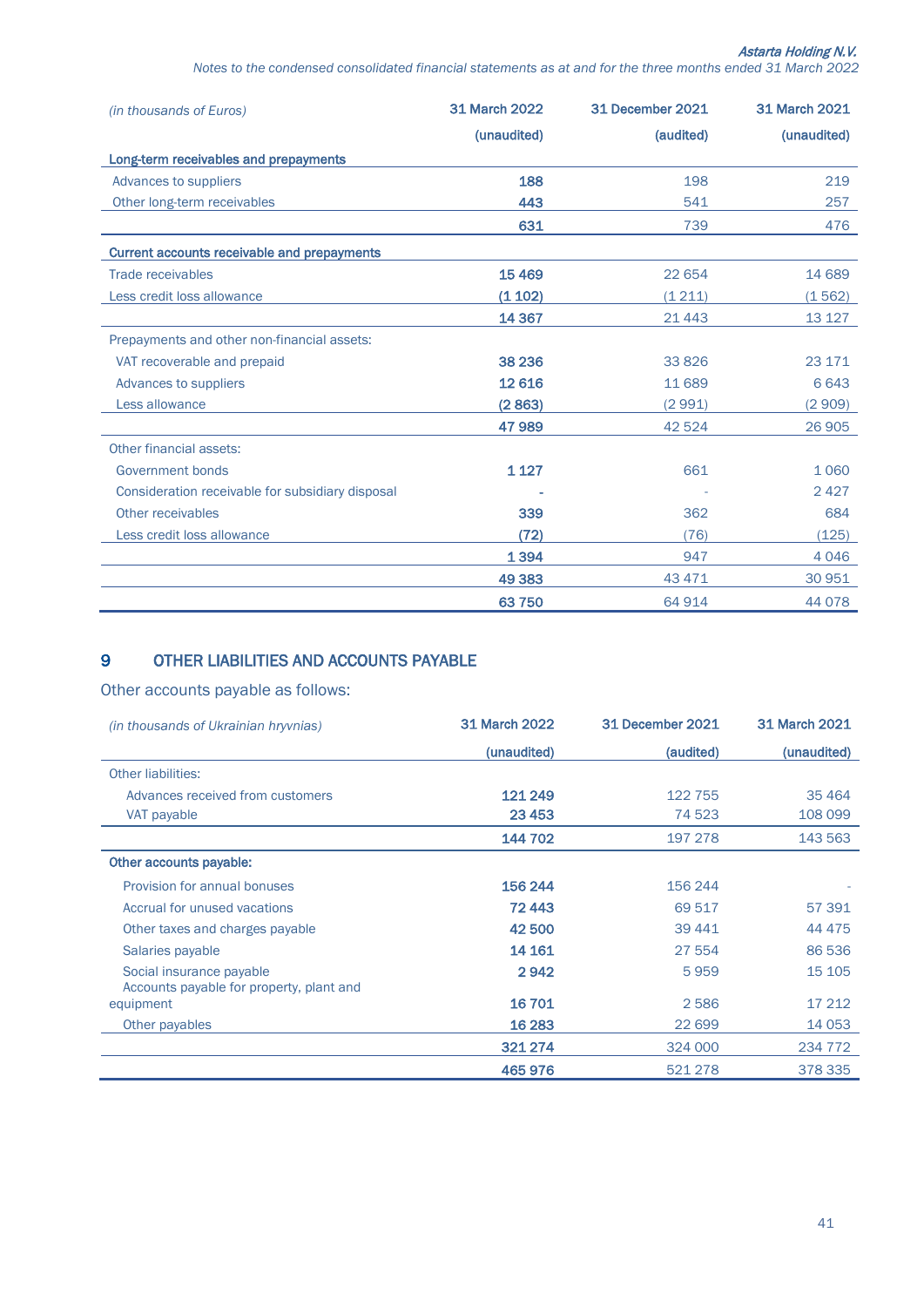*Notes to the condensed сonsolidated financial statements as at and for the three months ended 31 March 2022*

| (in thousands of Euros)                            | 31 March<br>2022 | 31 December 2021 | 31 March 2021 |
|----------------------------------------------------|------------------|------------------|---------------|
|                                                    | (unaudited)      | (audited)        | (unaudited)   |
| Other liabilities:                                 |                  |                  |               |
| Advances received from customers                   | 3720             | 3970             | 1084          |
| VAT payable                                        | 720              | 2410             | 3 3 0 3       |
|                                                    | 4440             | 6380             | 4 3 8 7       |
| Other accounts payable:                            |                  |                  |               |
| Provision for annual bonuses                       | 4 7 9 4          | 5051             |               |
| Accrual for unused vacations                       | 2 2 2 3          | 2 2 4 8          | 1754          |
| Other taxes and charges payable                    | 1 3 0 4          | 1275             | 1359          |
| Salaries payable                                   | 435              | 891              | 2644          |
| Social insurance payable                           | 90               | 193              | 462           |
| Accounts payable for property, plant and equipment | 513              | 84               | 526           |
| Other payables                                     | 500              | 735              | 430           |
|                                                    | 9859             | 10 477           | 7 1 7 5       |
|                                                    | 14 299           | 16857            | 11562         |

#### 10 REVENUES

Revenues for the three months ended 31 March are as follows:

|                             | in thousands of Ukrainian)<br>hryvnias) |             | (in thousands of Euros) |             |
|-----------------------------|-----------------------------------------|-------------|-------------------------|-------------|
|                             | 2022                                    | 2021        | 2022                    | 2021        |
|                             | (unaudited)                             | (unaudited) | (unaudited)             | (unaudited) |
| Sugar production            | 637 584                                 | 970 728     | 19752                   | 28756       |
| Crops                       | 2018831                                 | 493 712     | 62 543                  | 14 6 26     |
| Soybean processing products | 836 497                                 | 989 102     | 25915                   | 29 301      |
| Cattle farming              | 319404                                  | 309 191     | 9895                    | 9 1 5 9     |
| Other sales                 | 39 24 3                                 | 33 516      | 1 2 1 6                 | 993         |
|                             | 3851559                                 | 2 796 249   | 119 321                 | 82 835      |

# 11 COST OF REVENUES

Cost of revenues for the three months ended 31 March by product is as follows:

|                             | (in thousands of Ukrainian<br>hryvnias) |             | (in thousands of Euros) |             |
|-----------------------------|-----------------------------------------|-------------|-------------------------|-------------|
|                             | 2022                                    | 2021        | 2022                    | 2021        |
|                             | (unaudited)                             | (unaudited) | (unaudited)             | (unaudited) |
| Sugar production            | 472 217                                 | 588 066     | 14 6 29                 | 17421       |
| Crops                       | 1716773                                 | 407 147     | 53 186                  | 12 0 6 1    |
| Soybean processing products | 673 191                                 | 861915      | 20855                   | 25 5 33     |
| Cattle farming              | 210 787                                 | 215913      | 6530                    | 6396        |
| Other sales                 | 19712                                   | 29 201      | 611                     | 865         |
|                             | 3 092 680                               | 2 102 242   | 95811                   | 62 2 7 6    |

Cost of revenues include effect of fair value measurement of agricultural produce in amount of UAH 441,792 thousand or EUR 13,687 thousand (3 months 2021: UAH 185,317 thousand or EUR 5,491 thousand).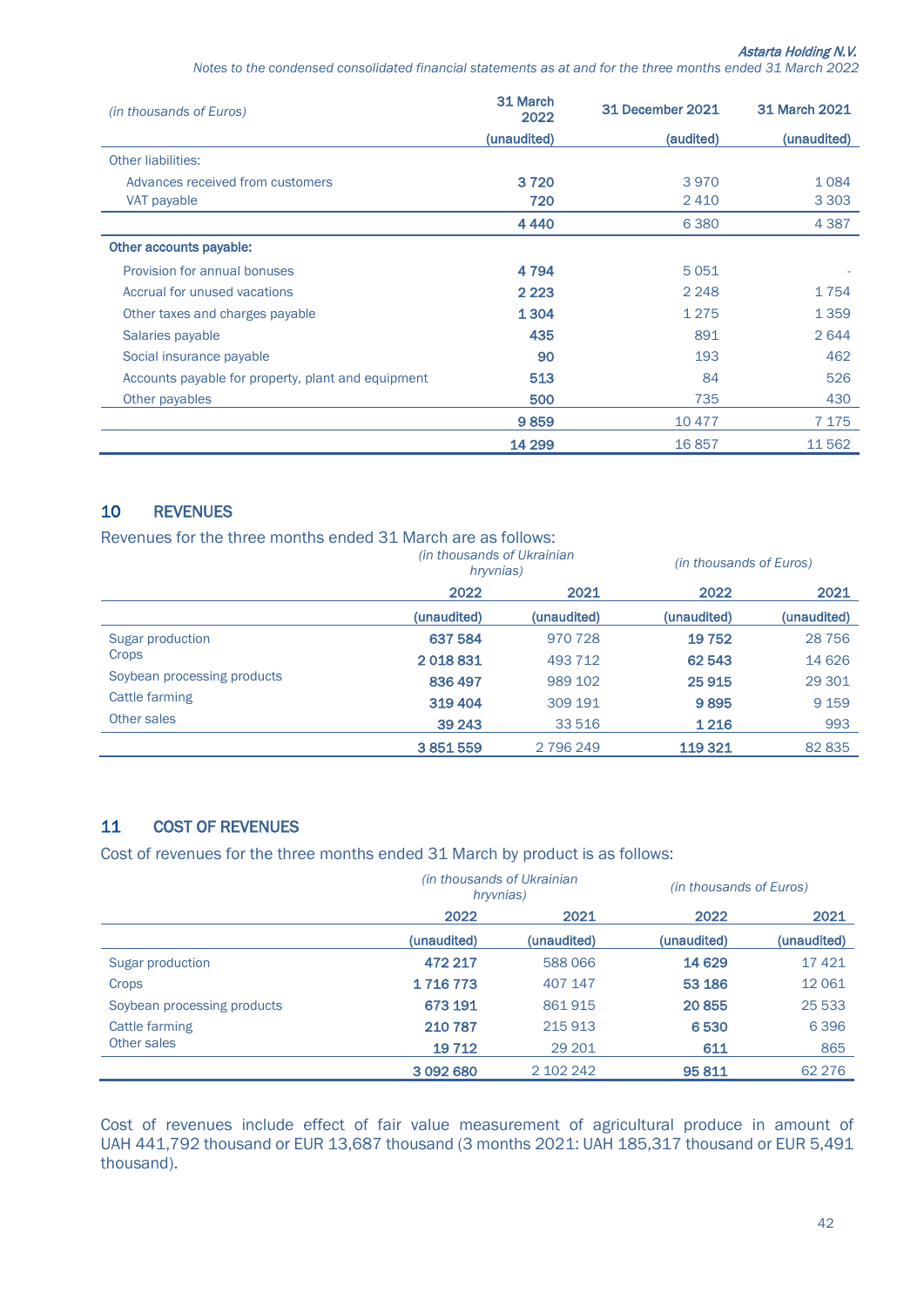## 12 GENERAL AND ADMINISTRATIVE EXPENSES

General and administrative expenses for the three months ended 31 March are as follows:

|                                       | (in thousands of Ukrainian hryvnias) |                     | (in thousands of Euros) |                     |
|---------------------------------------|--------------------------------------|---------------------|-------------------------|---------------------|
|                                       | 2022<br>(unaudited)                  | 2021<br>(unaudited) | 2022<br>(unaudited)     | 2021<br>(unaudited) |
| Salary and related charges            | 131 007                              | 144 311             | 4 0 5 9                 | 4 2 7 5             |
| Depreciation                          | 22 133                               | 17 508              | 686                     | 519                 |
| <b>Professional services</b>          | 13469                                | 17574               | 417                     | 521                 |
| Fuel and other materials              | 2571                                 | 2940                | 80                      | 87                  |
| Taxes other than corporate income tax | 1584                                 | 2565                | 49                      | 76                  |
| Other                                 | 12 002                               | 23 930              | 371                     | 708                 |
|                                       | 182766                               | 208 828             | 5 6 6 2                 | 6 1 8 6             |

## 13 SELLING AND DISTRIBUTION EXPENSES

Selling and distribution expenses for the three months ended 31 March are as follows:

|                              | (in thousands of Ukrainian hryvnias) |             | <i>(in thousands of Euros)</i> |             |
|------------------------------|--------------------------------------|-------------|--------------------------------|-------------|
|                              | 2022                                 | 2021        | 2022                           | 2021        |
|                              | (unaudited)                          | (unaudited) | (unaudited)                    | (unaudited) |
| Transportation               | 148 800                              | 45 040      | 4610                           | 1 3 3 4     |
| Storage and logistics        | 61869                                | 56 4 61     | 1917                           | 1672        |
| Salary and related charges   | 19444                                | 23 0 18     | 602                            | 682         |
| <b>Depreciation</b>          | 6390                                 | 7 2 3 6     | 198                            | 214         |
| Fuel and other materials     | 4 4 0 1                              | 5 7 1 6     | 136                            | 169         |
| <b>Professional services</b> | 3 2 1 1                              | 1765        | 99                             | 52          |
| Other                        | 17563                                | 5832        | 545                            | 174         |
|                              | 261 678                              | 145 068     | 8 1 0 7                        | 4 2 9 7     |

# 14 OTHER OPERATING EXPENSES

Other operating expenses for the three months ended 31 March are as follows:

|                                                   | (in thousands of Ukrainian hryvnias) |                     | (in thousands of Euros) |                     |
|---------------------------------------------------|--------------------------------------|---------------------|-------------------------|---------------------|
|                                                   | 2022<br>(unaudited)                  | 2021<br>(unaudited) | 2022<br>(unaudited)     | 2021<br>(unaudited) |
| Charity and social expenses                       | 41721                                | 3 3 4 9             | 1 2 9 2                 | 99                  |
| Other salary and related charges                  | 11517                                | 5 3 1 7             | 357                     | 157                 |
| <b>Depreciation</b>                               | 9936                                 | 12 3 25             | 308                     | 365                 |
| Write down of inventories                         | 6496                                 |                     | 201                     |                     |
| Loss on disposal of property, plant and equipment | 6 1 1 3                              | 6821                | 189                     | 202                 |
| VAT written off                                   | 1975                                 | 3 3 6 2             | 61                      | 100                 |
| Allowance for trade and other accounts receivable | 1337                                 | 9 5 4 9             | 41                      | 283                 |
| Penalties paid                                    | 153                                  | 31 328              | 5                       | 928                 |
| Other                                             | 4592                                 | 5906                | 143                     | 175                 |
|                                                   | 83840                                | 77957               | 2597                    | 2 3 0 9             |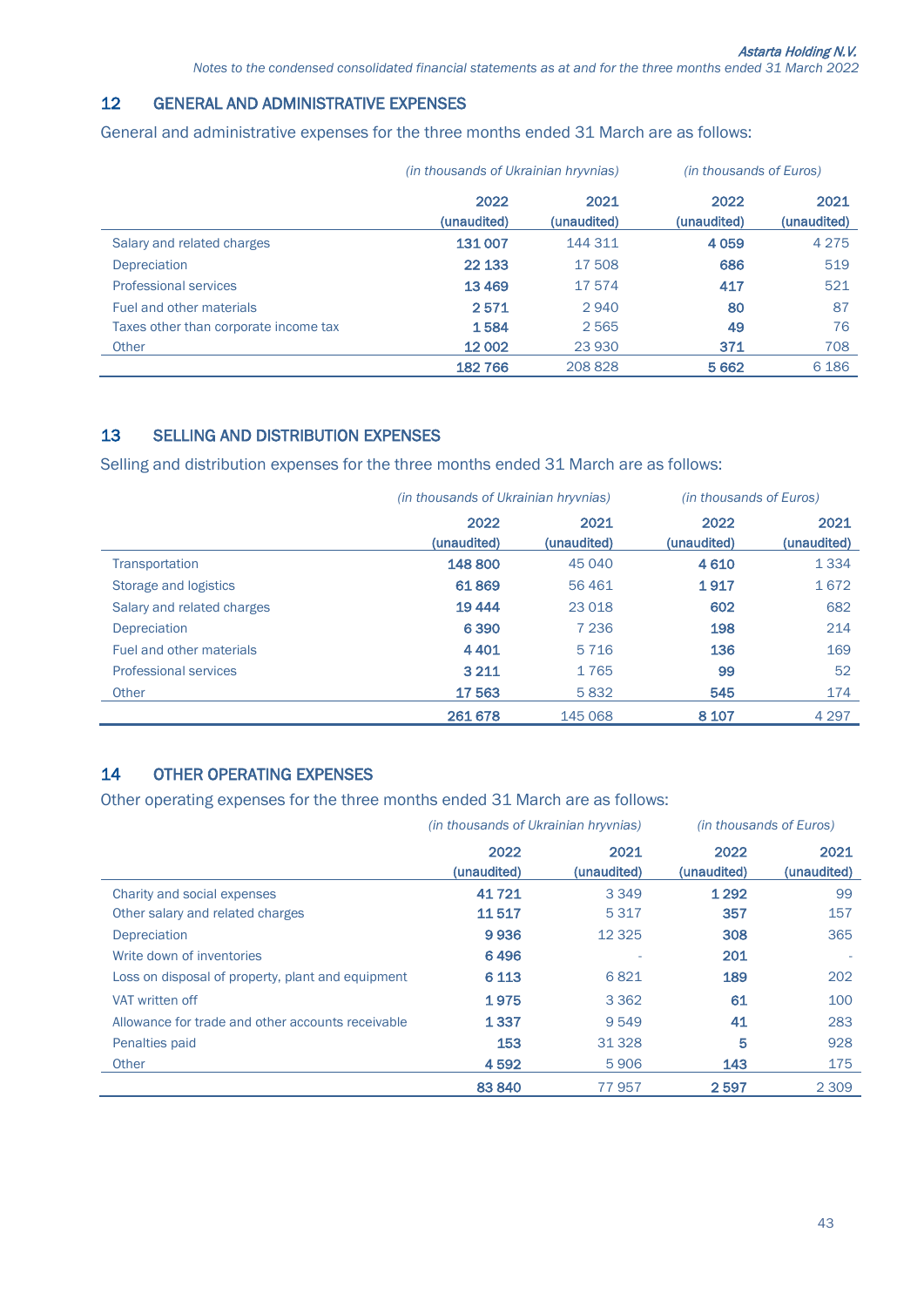#### 15 FINANCE (COSTS) INCOME

Finance (costs) income for the three months ended 31 March is as follows:

|                                                                                          | (in thousands of Ukrainian hryvnias) |             | <i>(in thousands of Euros)</i> |             |  |
|------------------------------------------------------------------------------------------|--------------------------------------|-------------|--------------------------------|-------------|--|
|                                                                                          | 2022                                 | 2021        | 2022                           | 2021        |  |
|                                                                                          | (unaudited)                          | (unaudited) | (unaudited)                    | (unaudited) |  |
| <b>Finance costs</b>                                                                     |                                      |             |                                |             |  |
| Interest expense                                                                         |                                      |             |                                |             |  |
| <b>Bank loans</b>                                                                        | (12935)                              | (24965)     | (401)                          | (738)       |  |
| Borrowings from non-financial institutions<br>Net profit attributable to non-controlling | (998)                                | (1071)      | (31)                           | (32)        |  |
| interests of limited liability company subsidiaries                                      | (1758)                               | 8892        | (55)                           | 263         |  |
| Interest expense on lease liability                                                      | (189 775)                            | (173979)    | (5879)                         | (5 154)     |  |
| Other finance costs                                                                      | (3432)                               | (28 478)    | (106)                          | (844)       |  |
| <b>Total finance costs</b>                                                               | (208 898)                            | (219 601)   | (6472)                         | (6505)      |  |
| <b>Finance income</b>                                                                    |                                      |             |                                |             |  |
| Interest income                                                                          | 5935                                 | 3999        | 184                            | 119         |  |
| Other finance income                                                                     | 669                                  | 664         | 21                             | 19          |  |
| <b>Total finance income</b>                                                              | 6604                                 | 4 6 6 3     | 205                            | 138         |  |

#### 16 SEGMENT REPORTING

At 31 March 2022 and 2021, the group is organized into four main operating/ reportable segments:

- production and wholesale distribution of sugar (sugar production)
- growing and selling grain and oilseeds crops (agriculture)
- dairy cattle farming (cattle farming)
- soybean processing

Other Group operations mainly comprise the production and sales of fodder and gas. Neither of these constitutes a separately reportable segment.

Operating segments are reported in a manner consistent with the internal reporting provided to the chief operating decision-maker. The chief operating decision-maker that makes strategic decisions is the management board.

Revenues from external customers are derived primarily from the sales of sugar, crops, soybean processing and cattle farming products and are measured in a manner consistent with that in the income statement. Transfer prices between operating segments are on arm's length basis in a manner similar to transactions with third parties.

The sugar segment is highly seasonal, as sugar plants normally operate during September – December processing sugar beets harvested in September-November.

The agriculture segment, in the first half of the Group's financial year due to seasonality and the implications of IAS 41, reflects the effects of the valuation of biological assets and the sale of carried forward agri produce, while financial performance during the second half of the financial year mainly reflects the sale of crops and the effects of the revaluation of agri produce carried forward.

The amounts provided to the Board of Directors with respect of total assets are measured in a manner consistent with that of the condensed consolidated financial statements. These assets are allocated based on the operations of the segment and the physical location of the asset. Investments classified as available-for-sale financial assets are not considered to be segment assets. The amounts of total liabilities are measured in a manner consistent with that of the condensed consolidated financial statements. Liabilities are allocated based on the operations of the segment.

All unallocated items relate to overall Group's operational activity and may not be allocated to the identified reporting segments.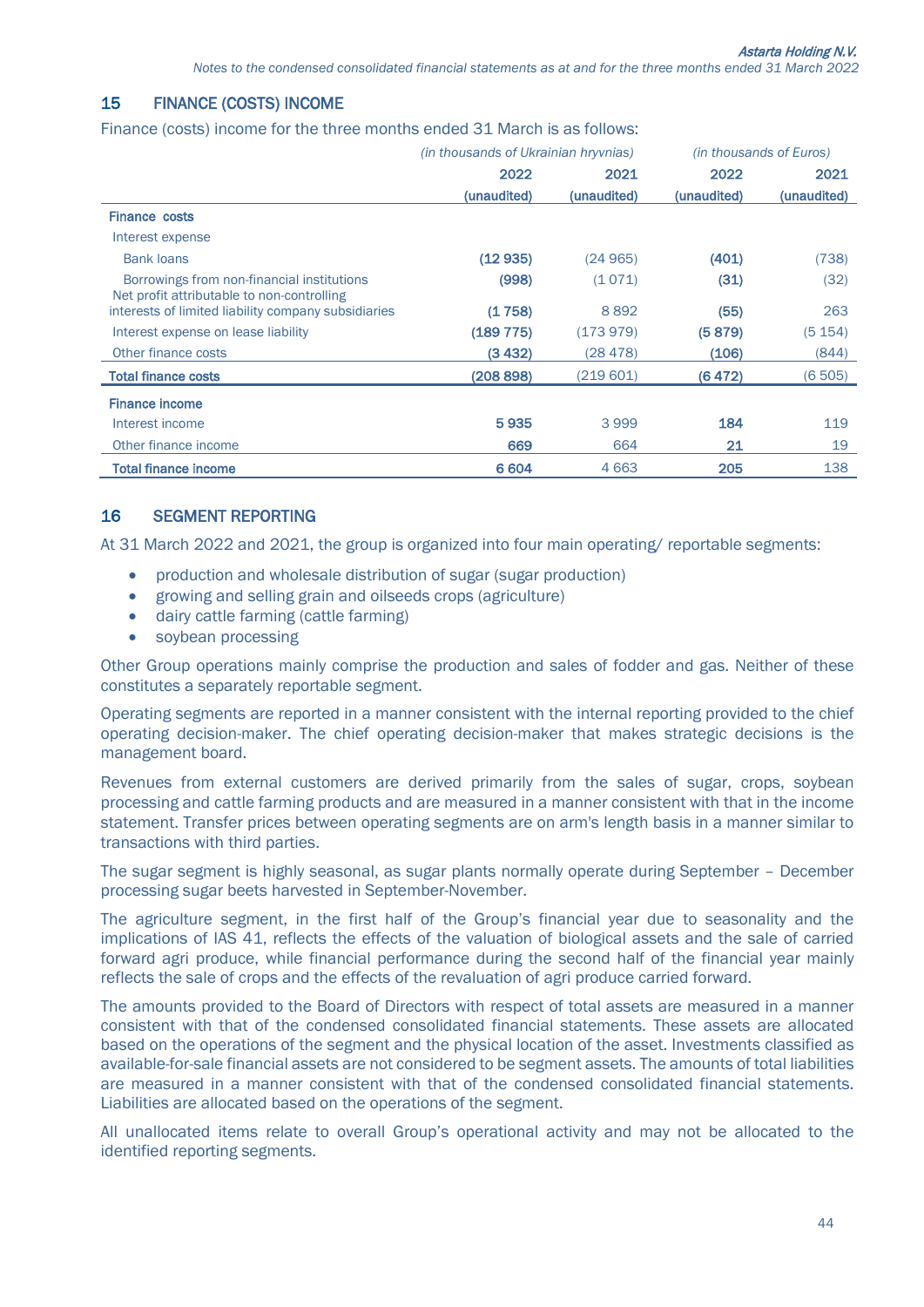## The segment information for the three months ended 31 March 2022 is as follows:

| (in thousands of Ukrainian<br>hryvnias)                                | <b>Sugar production</b> |             | <b>Agriculture</b> |             |             | <b>Cattle farming</b> | Soybean processing |             | <b>Unallocated</b> |               | <b>Total</b> |             |
|------------------------------------------------------------------------|-------------------------|-------------|--------------------|-------------|-------------|-----------------------|--------------------|-------------|--------------------|---------------|--------------|-------------|
|                                                                        | 2022                    | 2021        | 2022               | 2021        | 2022        | 2021                  | 2022               | 2021        | 2022               | 2021          | 2022         | 2021        |
|                                                                        | (unaudited)             | (unaudited) | (unaudited)        | (unaudited) | (unaudited) | (unaudited)           | (unaudited)        | (unaudited) | (unaudited)        | (unaudited)   | (unaudited)  | (unaudited) |
| <b>Revenues from external</b><br>customers                             | 637 584                 | 970728      | 2018831            | 493 712     | 319 404     | 309 191               | 836497             | 989 102     | 39 24 3            | 33 516        | 3851559      | 2 796 249   |
| Inter-segment revenues                                                 |                         |             | 425 386            | 289 340     |             |                       |                    |             |                    |               | 425 386      | 289 340     |
| <b>Cost of revenues</b>                                                | (472 217)               | (588066)    | (1716773)          | (407 147)   | (210 787)   | (215913)              | (673 191)          | (861915)    | (19712)            | (29 201)      | (3092680)    | (2 102 242) |
| Inter-segment cost of revenues                                         |                         |             |                    |             | (147442)    | (147946)              | (277944)           | (141394)    |                    |               | (425 386)    | (289 340)   |
| Changes in fair value of biological<br>assets and agricultural produce |                         | ×.          | 125922             | 49 4 54     | (16519)     | (79 428)              |                    |             |                    |               | 109 403      | (29974)     |
| <b>Gross profit</b>                                                    | 165 367                 | 382 662     | 427980             | 136 019     | 92 098      | 13850                 | 163 306            | 127 187     | 19531              | 4 3 1 5       | 868 282      | 664 033     |
| General and administrative<br>expense                                  | (38101)                 | (62606)     | (119683)           | (95289)     | (11 201)    | (25379)               | (5693)             | (6465)      | (8088)             | (19089)       | (182 766)    | (208828)    |
| Selling and distribution expense                                       | (38269)                 | (42020)     | (189 729)          | (69 143)    | (3 103)     | (11570)               | (28 278)           | (20724)     | (2299)             | (1611)        | (261678)     | (145068)    |
| Other operating (expense) income                                       | (5413)                  | (13 221)    | (20 182)           | (28492)     | (649)       | (1632)                | (4882)             | (4400)      | (49669)            | (3034)        | (80795)      | (50779)     |
| Profit (loss) from operations                                          | 83 5 84                 | 264 815     | 98 3 86            | (56905)     | 77 145      | (24731)               | 124 453            | 95 598      | (40525)            | (19419)       | 343043       | 259 358     |
| Interest expense on lease liability<br>Foreign currency exchange gain  | (5346)                  | (4 181)     | (176845)           | (161342)    |             |                       |                    |             | (7584)             | (8456)        | (189 775)    | (173979)    |
| $(\text{loss})$                                                        | (5115)                  | 1770        | (43078)            | 16579       |             |                       | 4 2 4 5            | (2374)      | 3 3 8 4            | (2671)        | (40564)      | 13 3 04     |
| Interest expense                                                       | (1005)                  | (4980)      | (12281)            | (20726)     |             |                       | (647)              | (11)        | $\sim$             | (319)         | (13933)      | (26036)     |
| Interest income                                                        |                         |             |                    |             |             |                       |                    | ÷.          | 5935               | 3999          | 5935         | 3999        |
| Other income (expense)                                                 |                         | ×.          |                    |             |             |                       |                    | ×           | (4244)             | 67 481        | (4244)       | 67 481      |
| Profit (loss) before tax                                               | 72 118                  | 257 424     | (133 818)          | (222394)    | 77 145      | (24731)               | 128 051            | 93 213      | (43034)            | 40 615        | 100 462      | 144 127     |
| <b>Taxation</b>                                                        | $\sim$                  | ×.          | $\sim$             |             | $\sim$      | ×.                    | $\sim$             | ×.          | (16011)            | (21624)       | (16011)      | (21624)     |
| Net profit (loss)                                                      | 72 118                  | 257 424     | (133 818)          | (222394)    | 77 145      | (24731)               | 128 051            | 93 213      | (59045)            | 18 991        | 84 451       | 122 503     |
| <b>Consolidated total assets</b>                                       | 3952074                 | 2870403     | 13 957 396         | 10 769 389  | 1408586     | 1 241 609             | 1559146            | 1 0 60 7 37 | 1 148 637          | 1 2 1 3 9 1 3 | 22 025 839   | 17 156 051  |
| <b>Consolidated total liabilities</b>                                  | 367 377                 | 324 087     | 5 344 242          | 4 371 997   | 4464        | 4945                  | 361089             | 104 372     | 568935             | 494 106       | 6 646 107    | 5 299 507   |
| Other segment information:                                             |                         |             |                    |             |             |                       |                    |             |                    |               |              |             |
| Depreciation and amortisation                                          | 56326                   | 63 0 74     | 312729             | 301 053     | 9039        | 9431                  | 12422              | 12 088      | 14876              | 10 4 29       | 405 392      | 396 075     |
| Additions to non-current assets:                                       |                         |             |                    |             |             |                       |                    |             |                    |               |              |             |
| Property, plant and equipment                                          | 34 362                  | 14 050      | 111057             | 103 280     | 10 219      | 2584                  | 1850               | 1935        | 263                | 168           | 157751       | 122 017     |
| Intangible assets                                                      |                         | 1977        | 235                |             |             | 28                    |                    |             | 21                 | 69            | 256          | 2074        |
| Right-of-use asset                                                     | 20 671                  | 1 3 1 1     | 357710             | 100 198     |             |                       |                    |             | 14 138             | 589           | 392519       | 102 098     |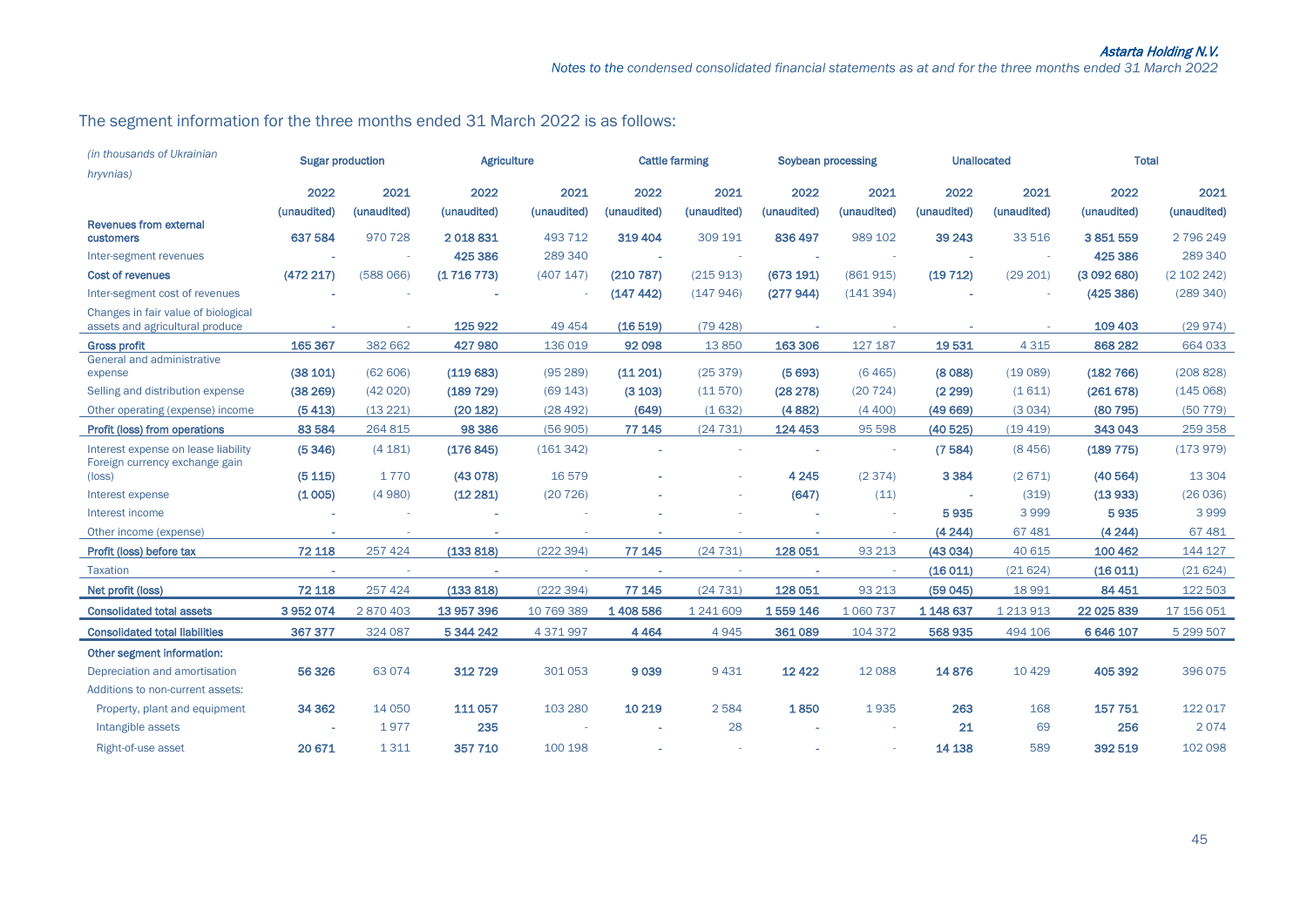*Notes to the condensed сonsolidated financial statements as at and for the three months ended 31 March 2022*

| (in thousands of Euros)                                                | <b>Sugar production</b> |             | <b>Agriculture</b> |             |             | <b>Cattle farming</b> | Soybean processing |             | <b>Unallocated</b> |                | <b>Total</b> |             |
|------------------------------------------------------------------------|-------------------------|-------------|--------------------|-------------|-------------|-----------------------|--------------------|-------------|--------------------|----------------|--------------|-------------|
|                                                                        | 2022                    | 2021        | 2022               | 2021        | 2022        | 2021                  | 2022               | 2021        | 2022               | 2021           | 2022         | 2021        |
|                                                                        | (unaudited)             | (unaudited) | (unaudited)        | (unaudited) | (unaudited) | (unaudited)           | (unaudited)        | (unaudited) | (unaudited)        | (unaudited)    | (unaudited)  | (unaudited) |
| <b>Revenues from external</b><br><b>customers</b>                      | 19752                   | 28 7 5 6    | 62 543             | 14 6 26     | 9895        | 9 1 5 9               | 25 915             | 29 301      | 1 2 1 6            | 993            | 119 321      | 82 835      |
| Inter-segment revenues                                                 |                         |             | 13 179             | 8570        |             | ×.                    |                    | $\sim$      |                    |                | 13 179       | 8570        |
| <b>Cost of revenues</b>                                                | (14629)                 | (17421)     | (53 186)           | (12061)     | (6530)      | (6396)                | (20855)            | (25533)     | (611)              | (865)          | (95811)      | (62 276)    |
| Inter-segment cost of revenues                                         |                         |             |                    |             | (4568)      | (4382)                | (8611)             | (4 188)     |                    |                | (13 179)     | (8570)      |
| Changes in fair value of biological<br>assets and agricultural produce |                         |             | 3901               | 1465        | (512)       | (2353)                |                    |             |                    |                | 3 3 8 9      | (888)       |
| <b>Gross profit</b>                                                    | 5 1 2 3                 | 11 3 35     | 13 25 8            | 4 0 3 0     | 2853        | 410                   | 5 0 6 0            | 3768        | 605                | 128            | 26899        | 19671       |
| General and administrative<br>expense                                  | (1180)                  | (1855)      | (3708)             | (2823)      | (347)       | (752)                 | (176)              | (192)       | (251)              | (564)          | (5662)       | (6 186)     |
| Selling and distribution expense                                       | (1186)                  | (1245)      | (5878)             | (2048)      | (96)        | (343)                 | (876)              | (614)       | (71)               | (47)           | (8107)       | (4297)      |
| Other operating (expense) income                                       | (167)                   | (392)       | (625)              | (844)       | (20)        | (48)                  | (151)              | (131)       | (1540)             | (89)           | (2503)       | (1504)      |
| Profit (loss) from operations                                          | 2590                    | 7843        | 3 0 4 7            | (1685)      | 2 3 9 0     | (733)                 | 3857               | 2831        | (1257)             | (572)          | 10 6 27      | 7684        |
| Interest expense on lease liability<br>Foreign currency exchange gain  | (166)                   | (124)       | (5478)             | (4780)      |             |                       | $\sim$             |             | (235)              | (250)          | (5879)       | (5 154)     |
| $(\text{loss})$                                                        | (159)                   | 52          | (1335)             | 491         |             |                       | 132                | (70)        | 105                | (79)           | (1.257)      | 394         |
| Interest expense                                                       | (31)                    | (147)       | (381)              | (613)       |             |                       | (20)               |             | ×.                 | (10)           | (432)        | (770)       |
| Interest income                                                        |                         |             |                    |             |             |                       |                    |             | 184                | 119            | 184          | 119         |
| Other income (expense)                                                 | ٠                       | ٠           |                    | ٠           |             |                       |                    | ×.          | (131)              | 1998           | (131)        | 1998        |
| Profit (loss) before tax                                               | 2 2 3 4                 | 7 6 24      | (4147)             | (6587)      | 2 3 9 0     | (733)                 | 3969               | 2761        | (1334)             | 1 2 0 6        | 3 1 1 2      | 4 2 7 1     |
| <b>Taxation</b>                                                        | $\sim$                  | $\sim$      | $\sim$             | $\sim$      | $\sim$      | $\sim$                | $\sim$             | $\sim$      | (496)              | (641)          | (496)        | (641)       |
| Net profit (loss)                                                      | 2 2 3 4                 | 7 6 24      | (4147)             | (6587)      | 2 3 9 0     | (733)                 | 3969               | 2761        | (1830)             | 565            | 2616         | 3 6 3 0     |
| <b>Consolidated total assets</b>                                       | 121 283                 | 87 717      | 428 330            | 329 105     | 43 227      | 37943                 | 47848              | 32 4 15     | 35 24 9            | 37 097         | 675937       | 524 277     |
| <b>Consolidated total liabilities</b>                                  | 11 274                  | 9 9 0 4     | 164 006            | 133 605     | 137         | 151                   | 11081              | 3 1 9 0     | 17460              | 15 0 99        | 203 958      | 161949      |
| <b>Other segment information:</b>                                      |                         |             |                    |             |             |                       |                    |             |                    |                |              |             |
| Depreciation and amortisation                                          | 1745                    | 1868        | 9688               | 8918        | 280         | 279                   | 385                | 358         | 461                | 310            | 12559        | 11733       |
| Additions to non-current assets:                                       |                         |             |                    |             |             |                       |                    |             |                    |                |              |             |
| Property, plant and equipment                                          | 1065                    | 416         | 3440               | 3 0 6 0     | 317         | 77                    | 57                 | 57          | 8                  | 5              | 4887         | 3 6 1 5     |
| Intangible assets                                                      |                         | 59          | $\overline{7}$     |             |             | $\mathbf{1}$          |                    |             | 1                  | $\overline{2}$ | 8            | 62          |
| Right-of-use asset                                                     | 640                     | 39          | 11082              | 2968        |             |                       |                    |             | 438                | 17             | 12 160       | 3 0 2 4     |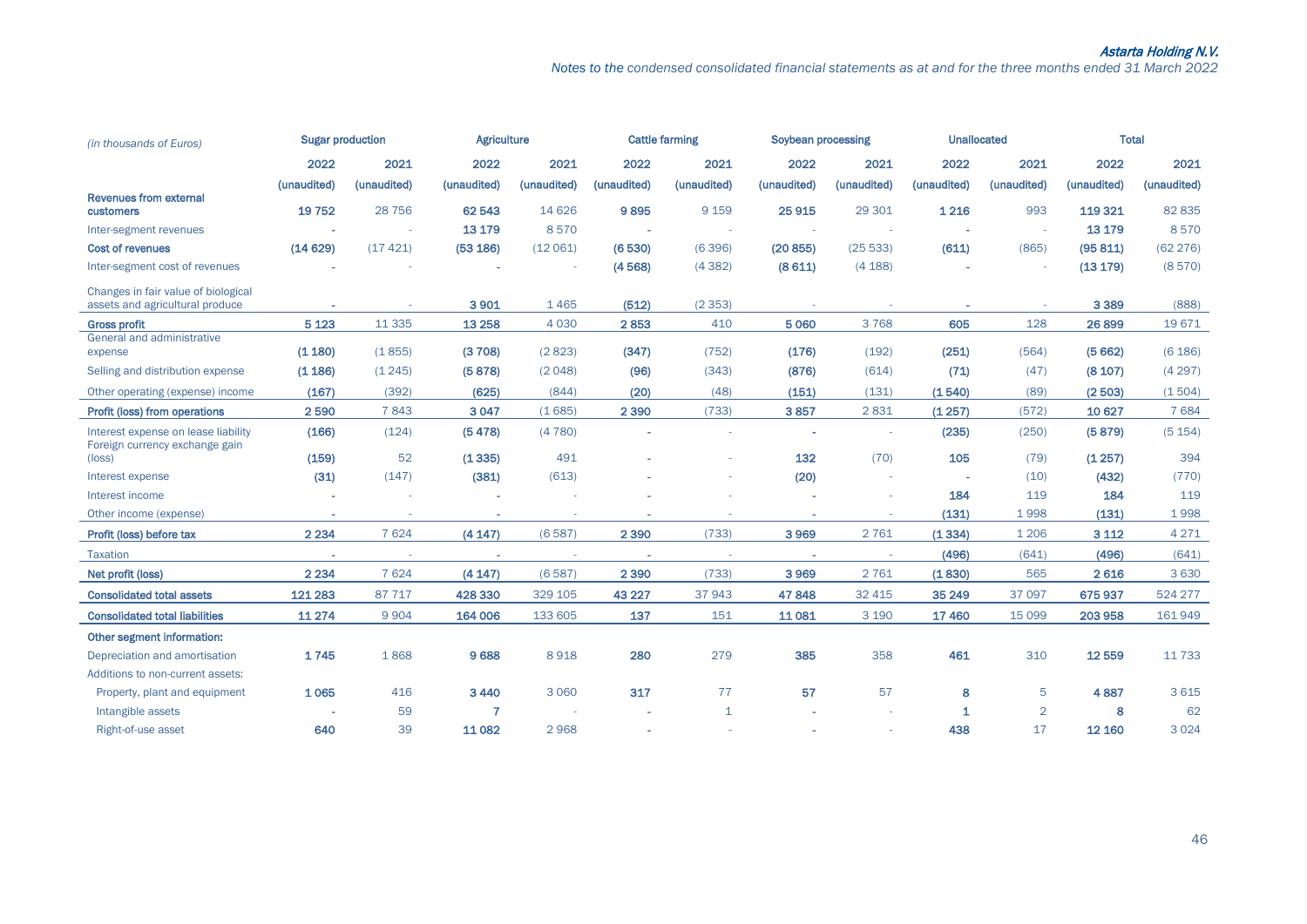## 17 RELATED PARTY TRANSACTIONS

The Group enters into transactions with related parties in the ordinary course of business. Related parties comprise the Group's associates, joint ventures, the shareholders, companies that are under control of the Group's shareholders, key management personnel and their close family members and companies that are controlled or significantly influenced by shareholders. Prices for related party transactions are determined on an ongoing basis. The terms of related party transactions may differ from market terms.

The following table summarises transactions that have been entered into with related parties for the three months ended 31 March 2022 as well as balances with related parties as at 31 March 2022:

| (in thousands of Ukrainian<br>hryvnias)                                                            | Sales to related parties: | <b>Purchases from</b><br>related parties: | Amounts owed by<br>related parties: | Amounts owed to<br>related parties: |
|----------------------------------------------------------------------------------------------------|---------------------------|-------------------------------------------|-------------------------------------|-------------------------------------|
|                                                                                                    | (unaudited)               | (unaudited)                               | (unaudited)                         | (unaudited)                         |
| Companies under control of one of<br>the shareholders with significant<br>influence over the Group | 3725                      | 12 15 6                                   | 8 1 7 8                             | 108752                              |
|                                                                                                    | 3725                      | 12 156                                    | 8 1 7 8                             | 108752                              |
|                                                                                                    |                           |                                           |                                     |                                     |

| (in thousands of Euros)                                                                            | Sales to related<br>parties: | <b>Purchases from</b><br>related parties: | Amounts owed by<br>related parties: | Amounts owed to<br>related parties: |
|----------------------------------------------------------------------------------------------------|------------------------------|-------------------------------------------|-------------------------------------|-------------------------------------|
|                                                                                                    | (unaudited)                  | (unaudited)                               | (unaudited)                         | (unaudited)                         |
| Companies under control of one of<br>the shareholders with significant<br>influence over the Group | 115                          | 377                                       | 251                                 | 3 3 3 7                             |
|                                                                                                    | 115                          | 377                                       | 251                                 | 3 3 3 7                             |

The following table summarises transactions that have been entered into with related parties for the three months ended 31 March 2021 as well as balances with related parties as at 31 March 2021:

| (in thousands of Ukrainian<br>hryvnias)                                                      | Sales to related<br>parties: | <b>Purchases from</b><br>related parties: | Amounts owed by<br>related parties: | Amounts owed to<br>related parties: |
|----------------------------------------------------------------------------------------------|------------------------------|-------------------------------------------|-------------------------------------|-------------------------------------|
|                                                                                              | (unaudited)                  | (unaudited)                               | (unaudited)                         | (unaudited)                         |
| Companies under control of<br>one of the shareholders with<br>significant influence over the |                              |                                           |                                     |                                     |
| Group                                                                                        | 1 2 1 8                      | 10 608                                    | 5995                                | 101986                              |
|                                                                                              | 1218                         | 10 608                                    | 5995                                | 101986                              |

| (in thousands of Euros)                                                                      | Sales to related<br>parties: | <b>Purchases from</b><br>related parties: | Amounts owed by<br>related parties: | Amounts owed to<br>related parties: |
|----------------------------------------------------------------------------------------------|------------------------------|-------------------------------------------|-------------------------------------|-------------------------------------|
|                                                                                              | (unaudited)                  | (unaudited)                               | (unaudited)                         | (unaudited)                         |
| Companies under control of<br>one of the shareholders with<br>significant influence over the |                              |                                           |                                     |                                     |
| Group                                                                                        | 36                           | 314                                       | 183                                 | 3 1 1 7                             |
|                                                                                              | 36                           | 314                                       | 183                                 | 3 1 1 7                             |